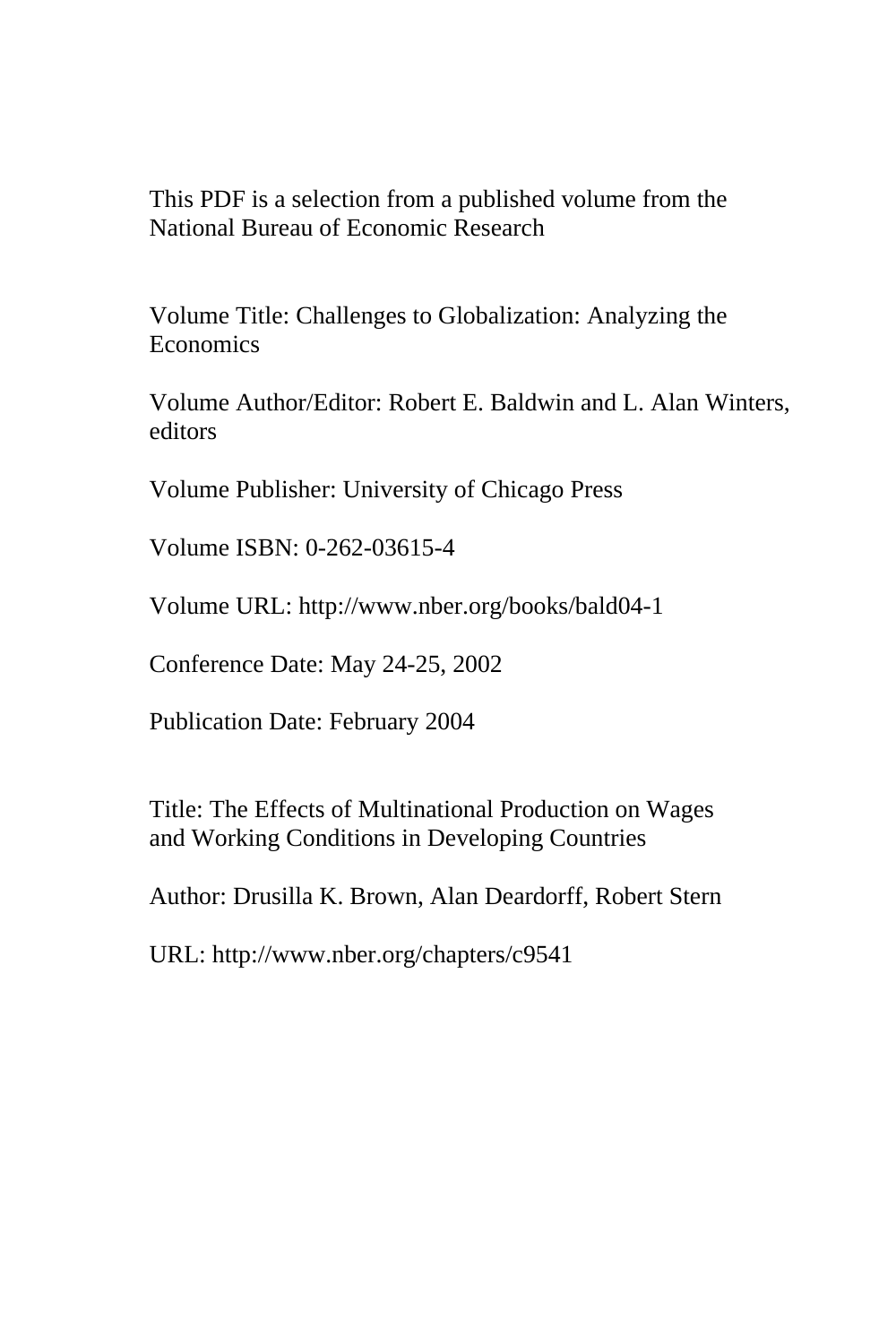# **The Effects of Multinational Production on Wages and Working Conditions in Developing Countries**

Drusilla K. Brown, Alan V. Deardorff, and Robert M. Stern

## **8.1 Introduction**

This paper is designed to assess the empirical evidence on the effects of multinational production on wages and working conditions in developing countries. It is motivated by the controversies that have emerged, especially in the past decade or so, concerning whether or not multinational firms in developing countries are exploiting their workers with "sweatshop" conditions—that is, paying low wages and subjecting them to coercive, abusive, unhealthy, and unsafe conditions in the workplace. Thus, in section 8.2, we address these controversies in the context of the efforts and programs of social activist groups and universities and colleges involved in the antisweatshop campaign in the United States and the related issues of the social accountability of multinational firms and the role of such international institutions as the International Labor Organization (ILO) and World Trade Organization (WTO) in dealing with labor standards and trade. We then turn more broadly in section 8.3 to a conceptual treatment of the effects of foreign direct investment (FDI) on wages in host countries and the effects of outsourcing and subcontracting by multinational firms. Thereafter, the empirical evidence on multinational-firm wages in developing countries is reviewed in section 8.4 together with evidence on the relationship between FDI and labor rights. Conclusions are presented in section 8.5.

Drusilla K. Brown is associate professor of economics at Tufts University. Alan V. Deardorff is the John W. Sweetland Professor of International Economics and professor of public policy at the Gerald R. Ford School of Public Policy, University of Michigan. Robert M. Stern is professor emeritus of economics and public policy at the University of Michigan.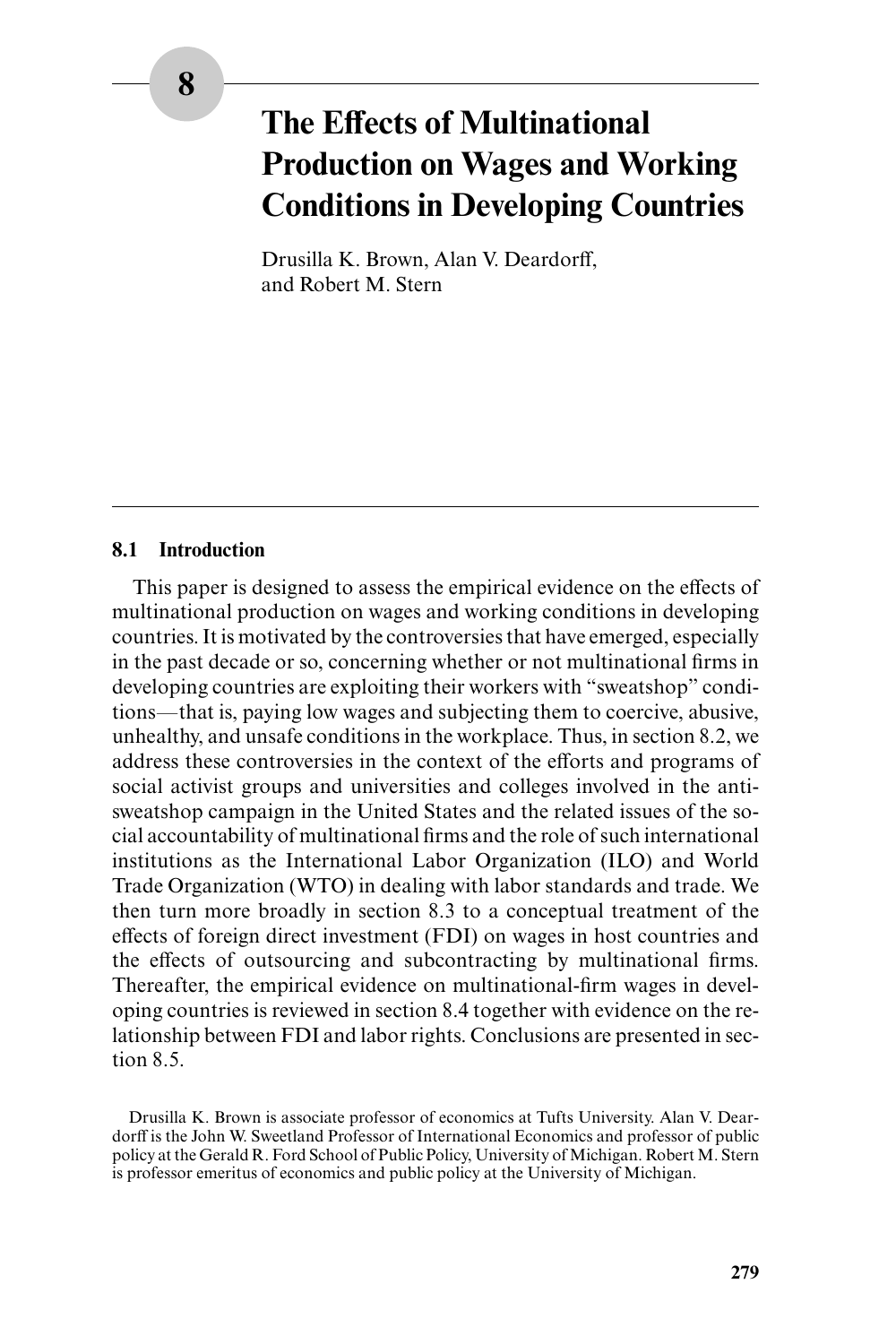# **8.2 Political Economy Issues**

As mentioned, our paper has been motivated by the controversies as to whether or not multinational firms are exploiting and mistreating their workers by employing them under sweatshop conditions. What this means is exploiting the workers by paying low wages and subjecting them to violations of certain universal social norms or standards governing their employment. In this connection, Moran (2002) has stressed the importance of distinguishing low-wage, relatively unskilled-labor-intensive industries, such as apparel and footwear, from industries that employ more highly skilled workers and produce relatively more skill-intensive products, such as electronics and automotive products. Many social activists and activist organizations that are critical of multinational wages and working conditions in developing countries do not make this distinction. Rather, much of the criticism by social activists, in the United States especially, has been directed at multinational operations in the apparel and footwear industries that are allegedly producing under sweatshop conditions.1 Accordingly, we next consider the salient anti-sweatshop issues.

# 8.2.1 The Anti-Sweatshop Campaign in the United States

Elliott and Freeman (2001, 15–16) note that

Sweatshops have characterized apparel production since industrial revolution days, and so too have campaigns to improve labor conditions in the industry. . . . many of the issues are the same, but a major difference between anti-sweatshop campaigns at the turn of the 21st century and those at the turn of the 20th century is that sweatshops then were largely local whereas today they are found mostly in poor developing countries. This means that U.S.-based activists cannot lobby the U.S. government to improve labor standards. Instead they must target U.S.-based corporations who operate or source in developing countries or pressure the world trading community to demand changes in less developed countries.<sup>2</sup>

1. Graham (2000, 101–102) has noted that products originating in the footwear, apparel, toy-making, and sporting goods industries, combined, accounted for less than 10 percent of world merchandise exports in 1997. He then states that "if indeed sweatshop conditions are concentrated in these industries, they do not represent the greater part of globalized economic activity." It would be more meaningful, however, to consider how important the exports of these goods are for developing countries, rather than for the world as a whole. Graham's source, WTO (1999), does not report trade by level of development. But its geographic data are suggestive: WTO (2001) reports textile exports, as a percent of manufactured exports, to be only 2.3 percent for Latin America, 3.6 percent for Africa, and 6.9 percent for Asia, excluding Australia, Japan, and New Zealand.

2. Robert Baldwin has pointed out to us that the unfavorable perception of FDI and industrialization, in general, may be related historically to the change from a household to a factory system of production. Thus, one does not usually think of a family engaged in household production as working under sweatshop conditions. It is mainly when workers are assembled to produce in factories that it is believed that they may be subjected to sweatshop conditions, even though their wages may be higher and children may have more access to education and better medical care.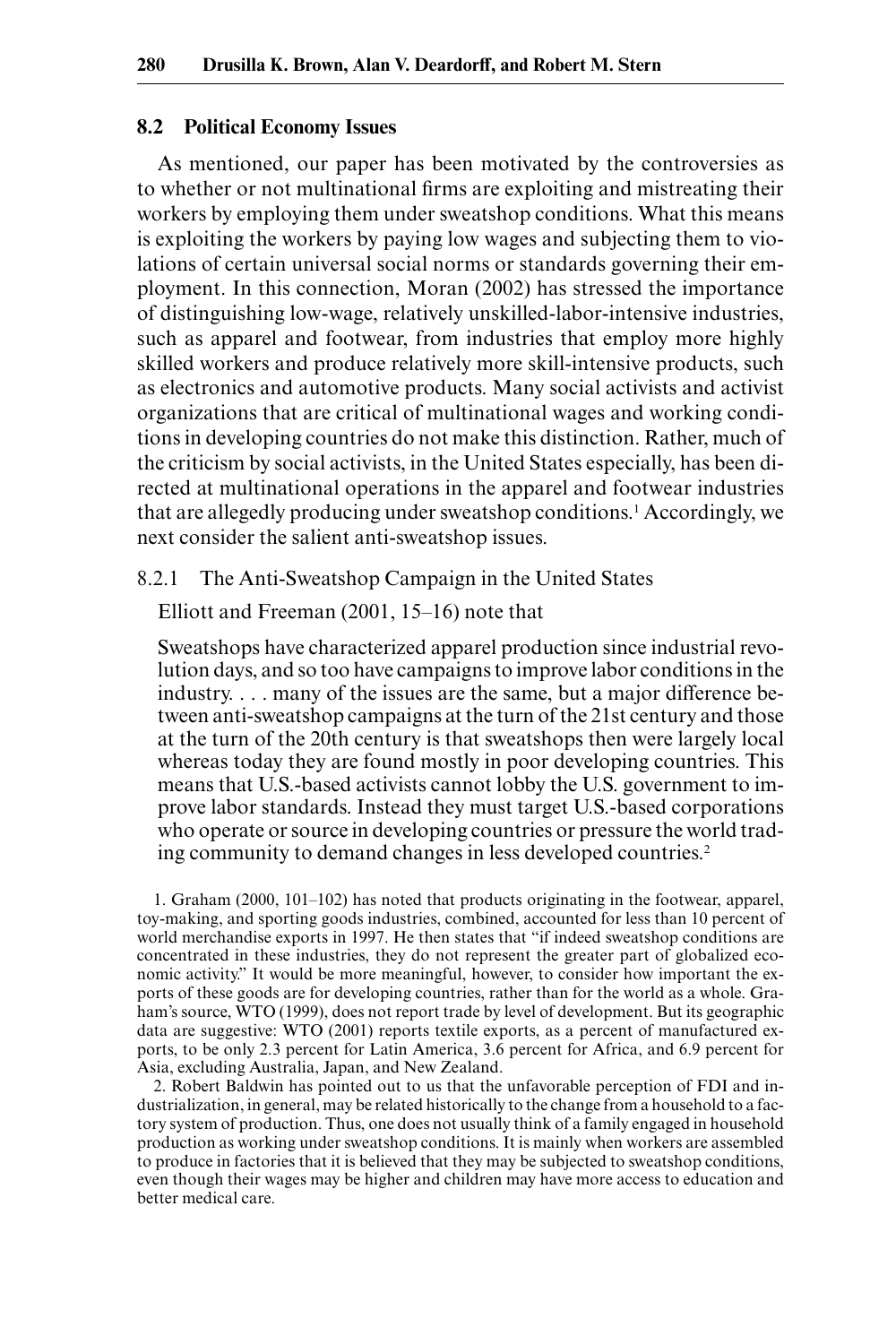Elliott and Freeman (2001, 48–49 and appendix exhibit A) provide a timeline of U.S. anti-sweatshop activities from 1990 to spring 2000<sup>3</sup> and a list of transnational labor-rights activist organizations. As they note, during this period, multinationals such as Levi Strauss, Gap, Phillips-VanHeusen, and others were singled out for condoning undesirable labor practices. And Wal-Mart, a major retailer, was cited as selling clothing made by child labor in Bangladesh and Honduras (Elliott and Freeman 2001, 16–17). Many of the firms involved in producing or sourcing abroad have responded to the criticisms by adopting codes of conduct that are designed presumably to guide their operations.4 In 1996, the Clinton Administration established the Apparel Industry Partnership (AIP) to address sweatshop issues globally by bringing together apparel firms, unions, and nongovernment organizations (NGOs) by means of a code of conduct and a monitoring system that were introduced in April 1997 and that would be applicable to the firms involved. Subsequently, in November 1998, the AIP established the Fair Labor Association (FLA) to implement and monitor the code. Some groups, in particular the Union of Needletrades, Industrial, and Textile Employees (UNITE), were critical of the AIP/FLA program, complaining as Elliott and Freeman (2001, 17) note that "the code failed to require payment of a living wage; had weak language with respect to union rights in nondemocratic countries; and had a weak monitoring and verification system." Nonetheless, by fall 2000, 140 colleges and universities had become affiliated with the FLA, and, as of the end of 2001, the number had grown to 192.<sup>5</sup>

It was during this period that student activism on sweatshops took hold at a number of American campuses. A group called Students Against Sweatshops was established at Duke University in August 1997. With assistance from UNITE, the United Students Against Sweatshops (USAS) was established on a national basis in summer 1998. In expressing their dissatisfaction with the FLA, the student members of the USAS orchestrated sitins during 1999 at a number of prominent universities and colleges. On October 19, 1999, the USAS announced the creation of the Worker Rights Consortium (WRC) and urged institutions to withdraw from the FLA and join the WRC, which purportedly had a stronger code of conduct, a focus on worker complaints and worker-rights education, and a requirement for disclosure of the name and location of factories producing licensed apparel. As of June 2000, fifty institutions had become affiliated with the WRC. The number had grown to ninety-two as of December 13, 2001, and forty-nine of these institutions continued to remain affiliated with the FLA.6

3. See also Varley (1998, 12–13).

5. The list of colleges and universities affiliated with the FLA can be found at http:// www.fairlabor.org/htm/affiliates/university.html.

6. The list of institutions affiliated with the WRC can be found at http://www.workersrights. org/as.asp.

<sup>4.</sup> We have more to say on this matter in the following discussion.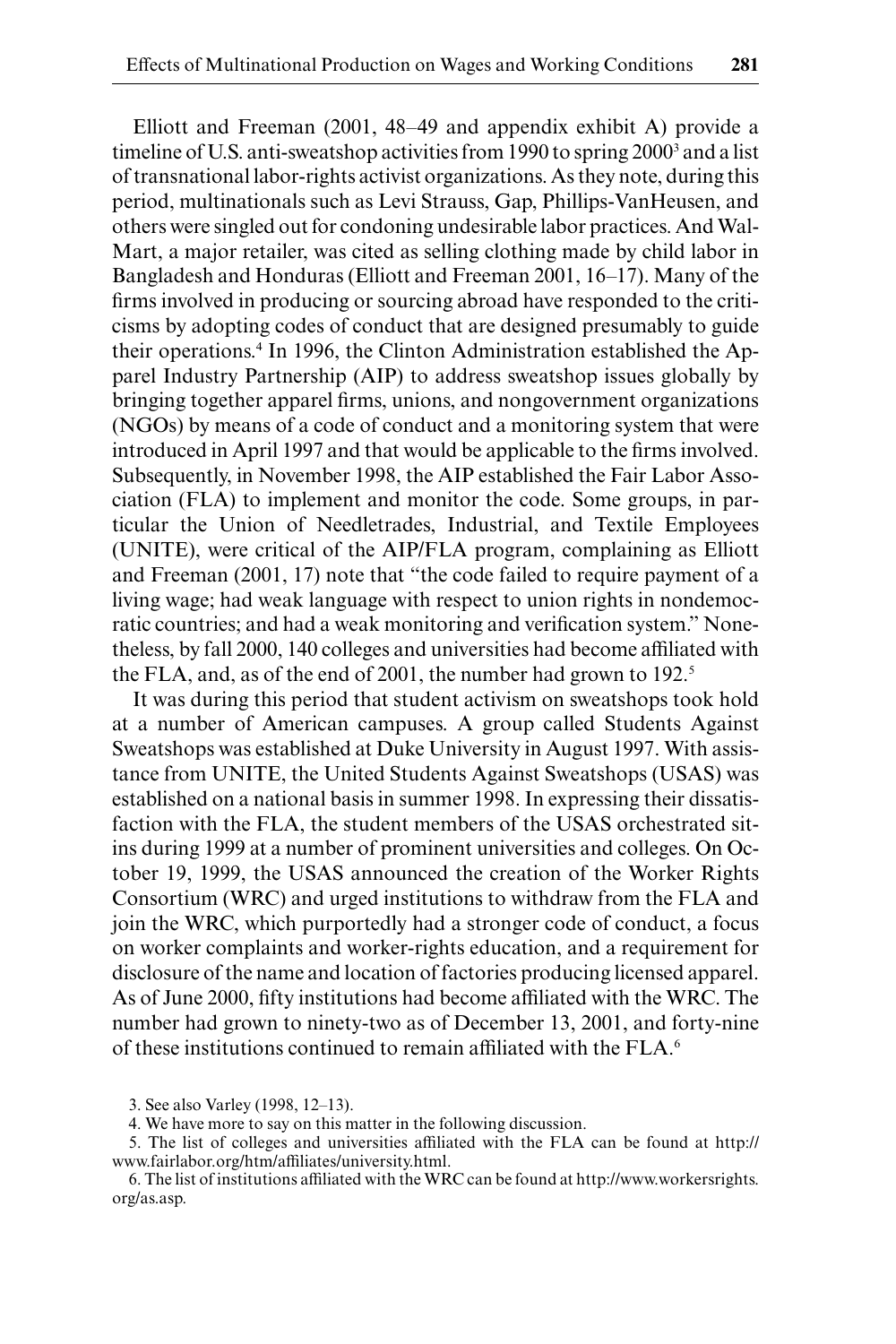Elliott and Freeman (2001, 18) note that a number of additional organizations were created that formulated codes of conduct and mechanisms for monitoring adherence to the codes. These organizations include such U.S. groups as Social Accountability International, which administers its SA8000 code on a global and multi-industry basis; the Collegiate Licensing Company (CLC); the Worldwide Responsible Apparel Production (WRAP); and Verité, which monitors human rights especially. There is also the European-based Ethical Trade Initiative, and there are NGOs based in developing countries. There are a number of private monitoring groups, including Price WaterhouseCoopers (PWC) and Ernst and Young. In addition, many American academic institutions have established codes of conduct,7 although they depend for the most part on the monitoring to be carried out by the FLA or WRC.<sup>8</sup> It is of interest therefore to compare the main features of the FLA and WRC.

8.2.2 Comparison of the Fair Labor Association (FLA) and Worker Rights Consortium (WRC)

As noted above, the FLA was established in 1998 as an outgrowth of the AIP sponsored by the Clinton Administration. Its focus is on improving working conditions in the global apparel industry.<sup>9</sup> In considering the relative merits of membership in the FLA and WRC, the University of Michigan Advisory Committee on Labor Standards and Human Rights (2000, 30–33) noted, for example, the following positive features of the FLA: (a) The FLA membership includes most of the largest apparel producers, is well funded, may be cost effective in avoiding the proliferation of codes of conduct and monitoring, and may provide economies of scale in coordinating its membership and carrying out monitoring; and (b) The FLA focuses on the apparel industry as a whole, and its charter gives universities the option to pursue more flexible strategies if so desired. Some of the concerns expressed about the FLA were that it might be dominated by corporate interests that would favor a weak code of conduct on such issues as health and safety, women's rights, compensation, and hours and overtime, and that it would be reluctant to provide public disclosure of factory locations.

With regard to the WRC, the Michigan Advisory Committee Report (2000, 29–31) cited the following attractive features:<sup>10</sup> (a) emphasis on disclosure, transparency, and public information on conditions in apparel fac-

<sup>7.</sup> See, for example, the University of Michigan code of conduct in University of Michigan Advisory Committee on Labor Standards and Human Rights (2000, 7–8).

<sup>8.</sup> It is noteworthy that the University of Chicago decided against joining either organization. According to the *University of Chicago Magazine* (2000), they opted to rely on Barnes & Noble, which operates the university bookstore locations, to require that all merchandise sold complies with FLA standards.

<sup>9.</sup> The code of conduct of the FLA can be found at http://www.fairlabor.org.

<sup>10.</sup> The code of conduct of the WRC can be found at http://www.workersrights.org.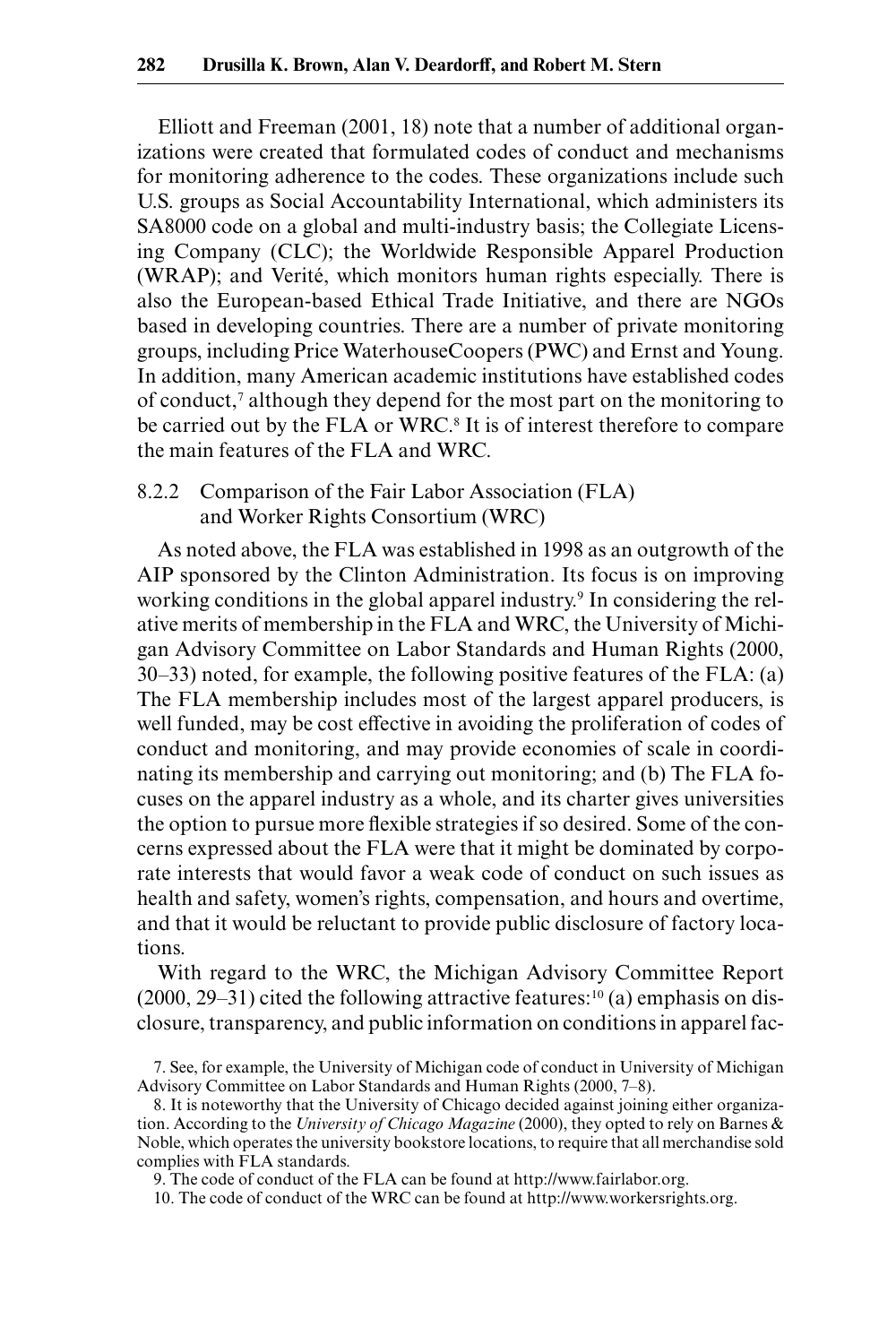tories; (b) emphasis on the investigation of complaints as a means of focusing attention on factories where problems are reported rather than relying on monitoring per se; (c) commitment to involve workers and their representatives in the development and implementation of WRC policies; (d) insistence on including a living-wage standard in the WRC code of conduct to focus the attention of universities and licensees on wage issues; (e) concentration on university-licensed apparel rather than on the entire apparel industry as a means of enhancing the leverage of universities; and (f) independence from the FLA and other groups as a means of providing a check on the quality and reliability of other monitoring efforts. Some concerns expressed about the WRC were: (a) its adversarial approach towards licensees, with the consequence that licensees may view the WRC with suspicion, make them hesitant in self-reporting their activities, undermine the credibility and legitimacy of the WRC investigation of reported complaints, and disrupt university-business relationships with licensee partners; (b) the WRC objective of educating workers and encouraging them to act on their own rights may compromise the impartial and independent investigation of worker complaints; (c) there may be an overreliance on complaint investigation insofar as it presumes that workers are aware of their rights and willing to take risks in filing complaints; and (d) that the independence and credibility of the WRC may be compromised because of the presence on its governing board of UNITE or other U.S. unions with a documented history of trade protectionism and discouragement of apparel-job creation in developing countries.<sup>11</sup>

From the perspective of many American colleges and universities, it should be evident from the foregoing discussion that there are some important differences between the FLA and WRC in terms of their objectives and mode of operation. Two issues that stand out are deserving of further comment: the living wage and the conditions of work, including the right of association and collective bargaining.

# 8.2.3 The Living Wage

The FLA code (available at http://www.fairlabor.org) defining wages and benefits is

*Wages and Benefits.* Employers recognize that wages are essential to meeting employees' basic needs. Employers shall pay employees, as a floor, at least the minimum wage required by local law or the prevailing

<sup>11.</sup> In this regard, it is of interest to note the statement in the *University of Chicago Magazine* (2000): "It is the WRC's apparent intention to move beyond a monitoring function to an advocacy role—supporting particular social, political, and environmental positions—that troubles the University administration and faculty. . . . As . . . outlined by the faculty in the 1967 Kalven Committee Report on the University's Role in Political and Social Action: 'A university . . . is a community but only for the limited, albeit great, purposes of teaching and research. It is not a club, it is not a trade association, it is not a lobby.'"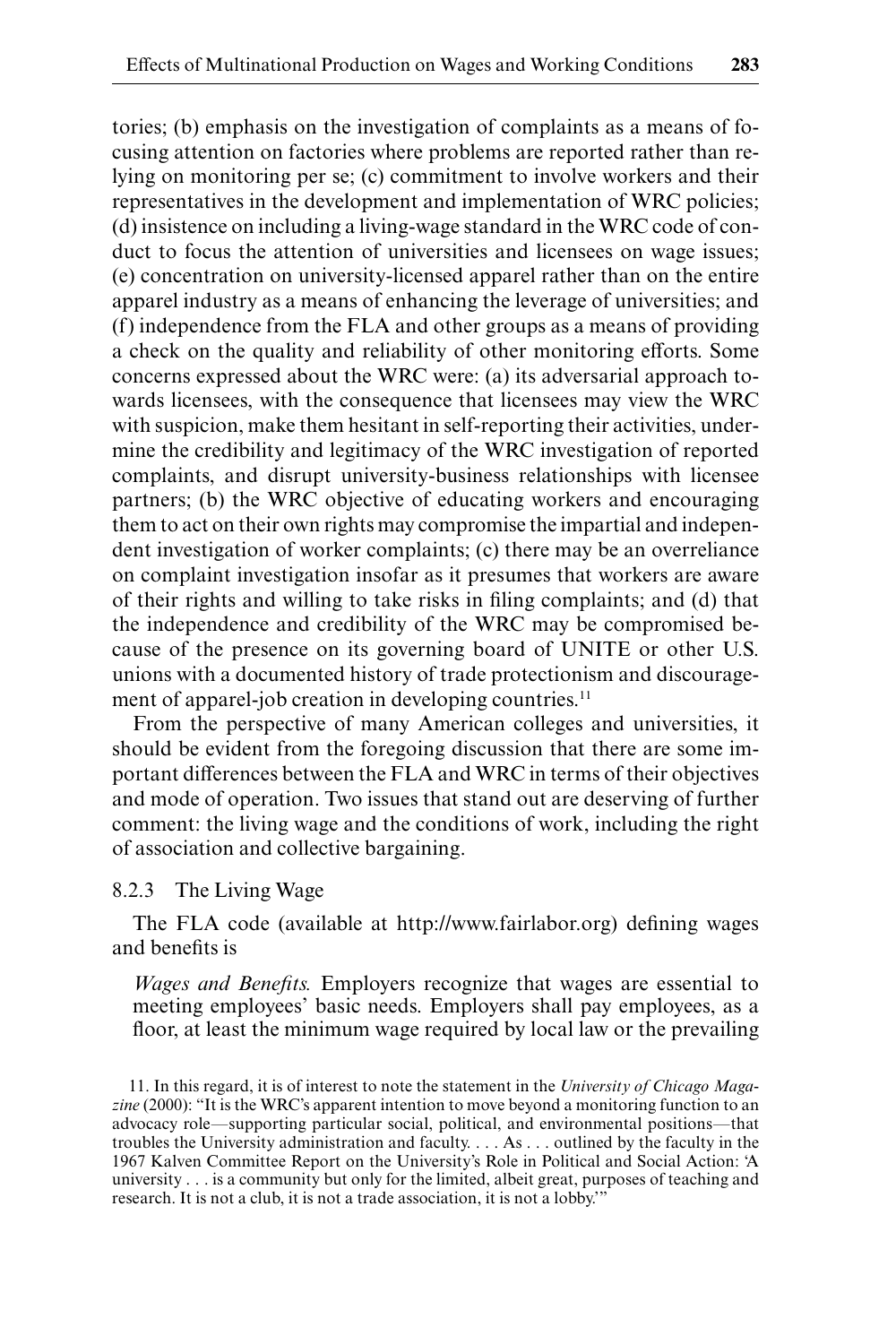industry wage, whichever is higher, and shall provide legally mandated benefits.

The WRC code (available at http://www.workersrights.org) relating to wages and benefits is

1. Wages and Benefits: Licensees recognize that wages are essential to meeting employees' basic needs. Licensees shall pay employees, as a floor, wages and benefits which comply with all applicable laws and regulations, and which provide for essential needs and establish a dignified living wage for workers and their families. [A living wage is a "take home" or "net" wage, earned during a country's legal maximum work week, but not more than 48 hours. A living wage provides the basic needs (housing, energy, nutrition, clothing, health care, education, potable water, childcare, transportation and savings) of an average family unit of employees in the garment manufacturing employment sector of the country.]

It is evident that the WRC concept of what constitutes a living wage is much more explicit than the FLA basic-needs criterion of the payment of the minimum wage or prevailing industry wage, whichever is higher. As noted by Elliott and Freeman (2001, 50), the WRC is apparently willing to postpone the implementation of its living-wage standard pending the completion of further research. This is essentially similar to the position of the FLA, which called for a wage study that was carried out by the U.S. Department of Labor (2000) and a request for a follow-up on this study with possible annual updates.12 In any event, the question at issue is how to define and measure what constitutes a living wage or basic needs and how this relates to the wages that workers are actually receiving.

The information on wages that we will present in section 8.4 suggests that there is pervasive evidence that workers employed in multinational firms and subcontracting in developing countries are being paid wages that are on average higher than compared to alternative domestic employment. Of course, these wages are low in absolute terms in comparison with wages of workers in developed countries. Granting this, many observers have argued that workers' wages in developing countries may not be sufficient to satisfy basic needs—hence, the pressure for higher wages.

In this connection, for example, a group of students from the Columbia University School of International and Public Affairs carried out a study in 1999 for the National Labor Committee to calculate a living wage for maquila workers in El Salvador (see Connor et al. 1999). They found that most maquila workers earned the legal monthly minimum wage of 1,260 colones, which was estimated to be barely sufficient to meet basic food requirements. According to the formula used, it was estimated that maquila

<sup>12.</sup> See http://www.fairlabor.org/html/faqs.html.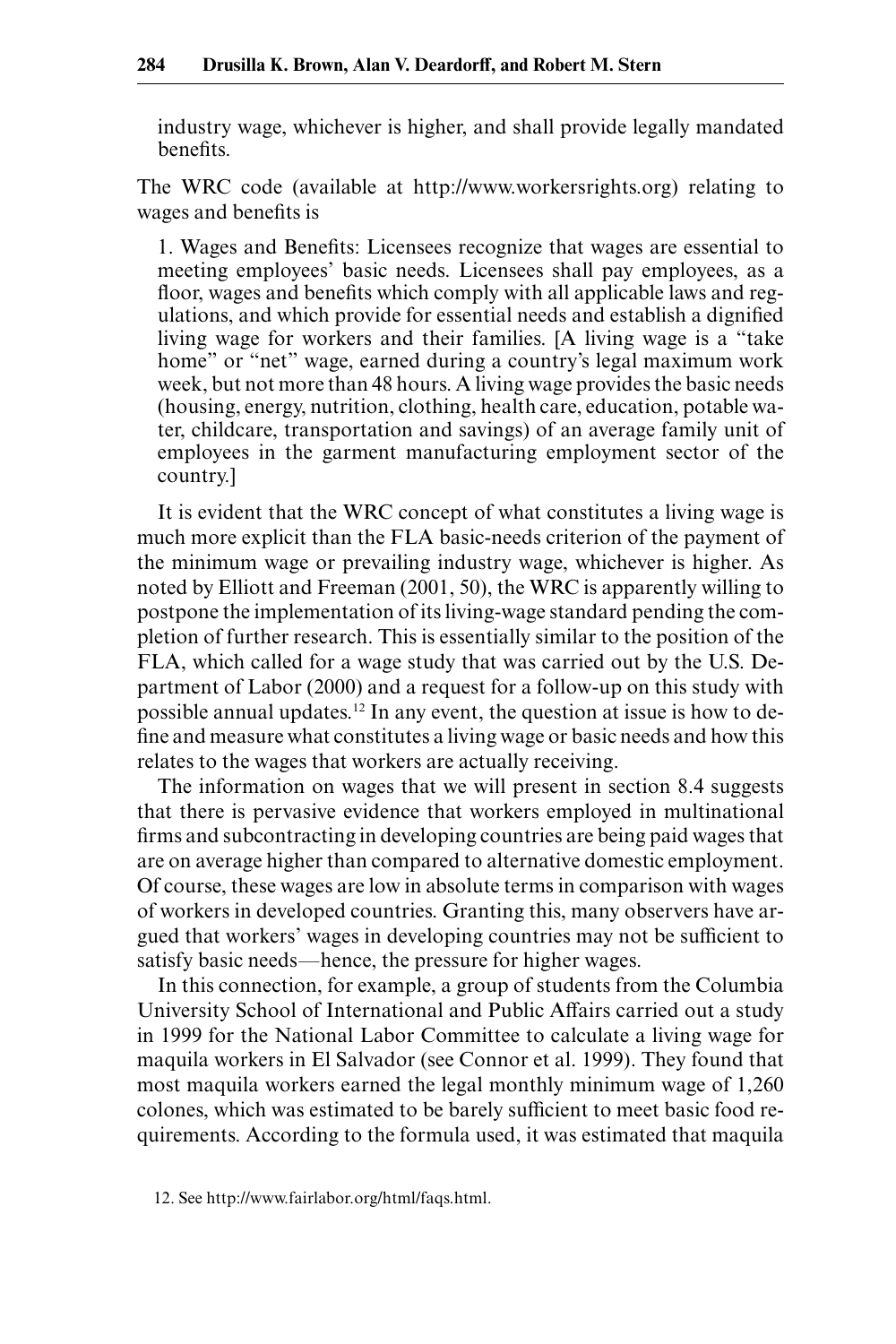workers in El Salvador required a living wage of 4,556 colones to cover the basic needs of a family of 4.3 people living on one wage and allowing for 12.5 percent to be saved for the future. It was recommended that the process for setting wages according to a living-wage formula be standardized and that multinational firms should adopt industry-wide standards for paying a living wage.

Moran (2002, chap. 4, 10–12) has pointed out the extraordinary complexities involved in calculating a living wage.

1) There is a need to determine the nutritional standards, types of housing, expenditure categories, savings, and provisions for contingencies to be included in the living-wage formula and to make allowance for intercountry differences in purchasing power parity and macroeconomic conditions.

2) Estimates of family size as a basis for wage adequacy may be arbitrary and discriminatory since average family size may vary, and there may be differences among wage earners depending on their age, gender, and family relationships.

Using South Asia as an example, Srinivasan (2001) also questions the relevance of attempting to calculate and administer a living wage. He notes the following.

1) In South Asia, over half of the labor force is self-employed and the proportion of regularly employed wage-paid workers is small;

2) Workers employed by multinationals are generally well paid, unionized, have legal protection of their rights, and receive mandated benefits, so that payment of a living wage to these workers may be redundant;

3) Focusing on paying a living wage to workers employed by multinationals diverts attention from the far more serious and relevant problem of poverty and from the need to promote rapid economic growth to help eradicate poverty; and

4) The goal of the living-wage proponents would be better served if they would lobby to eliminate barriers in developed countries on imports of labor-intensive manufactures and on other trade barriers more generally, and to relax immigration restrictions on unskilled workers. By the same token, efforts should be made in developing countries themselves to eliminate bureaucratic corruption, remove barriers to trade, and dismantle domestic policies that are inimical to the poor.

While living-wage proponents may grant many of the foregoing objections, they commonly argue nonetheless that multinationals can well afford to pay higher wages to workers in developing countries because those wages are typically but a tiny fraction of the selling price of the product. In this connection, some examples noted in Moran (2002, chap. 4, 15– 16) are of interest: In 2000, the piece rate plus benefits of jeans produced in Nicaragua was \$0.66 compared to the U.S. retail sales price of \$21.99; in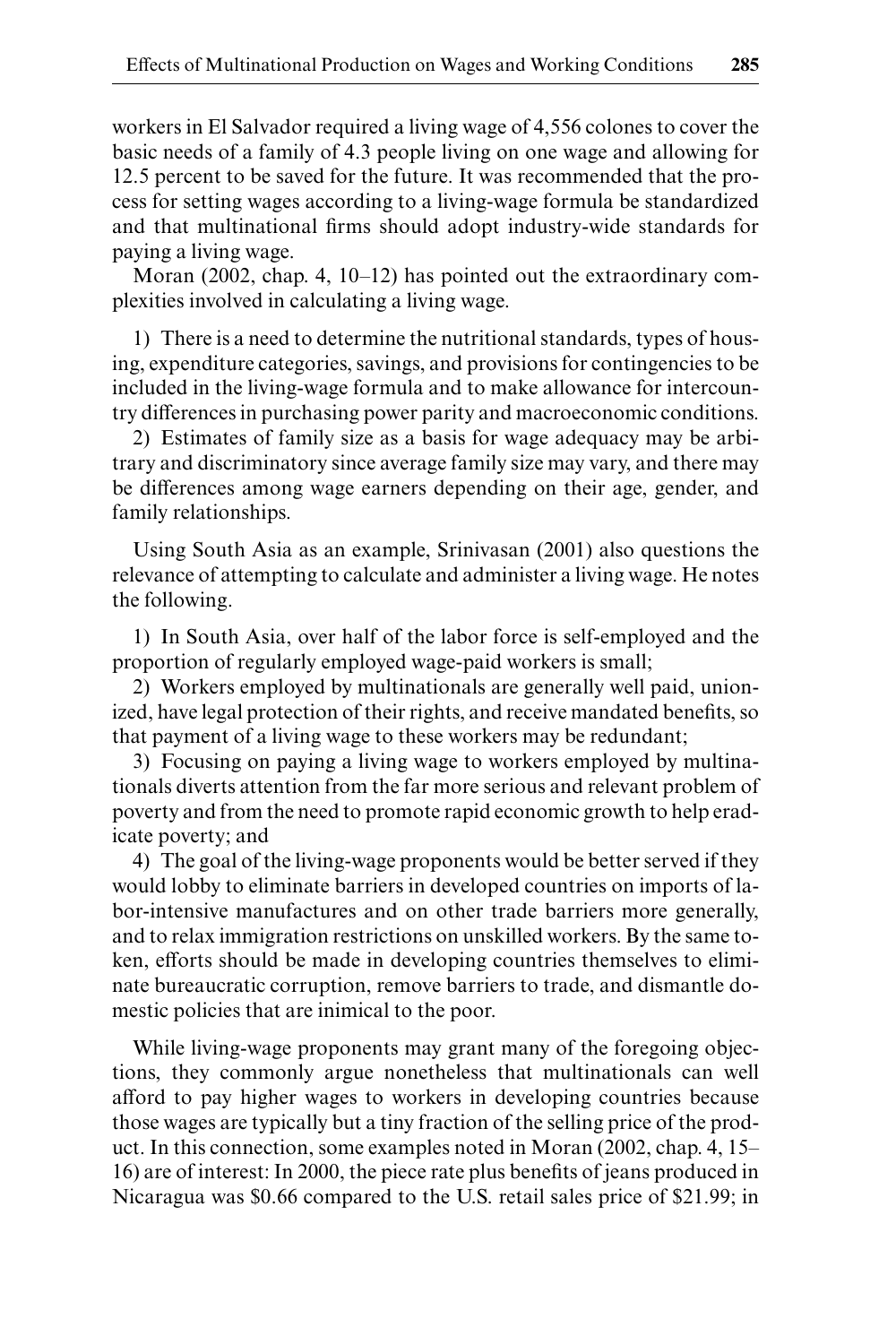2000, the unit labor cost, inclusive of benefits, for a ladies' jacket made in Hong Kong was \$0.84 compared to the U.S. retail price of \$99; in 2001, the unit wage was \$0.40 for a sport shoe produced in Indonesia that sold for \$100 in the United States; and, in 2001, Nike reported that the labor cost of Nike shoes was \$2.43 compared to a retail price of \$65.

What are we to make of these comparisons? One can argue that the comparisons are inappropriate because they do not take into account the costs of further processing, transportation, advertising, and distribution. There is also a presumption that the multinational firms may be capturing oligopoly rents because of brand preferences, private labels, and name recognition that they have established. While it is conceivable that some of the largest multinationals may be capturing oligopoly rents, it is unclear how pervasive this is, especially for firms competing at the retail level. But suppose for the sake of argument that some multinationals are mandated or may opt to divert some of their profits to pay higher wages to their workers in developing countries. It is by no means clear exactly how this would be done and what would prevent the companies from shifting their operations to locations with already higher wages and higher productivity.

The difficulty of paying higher wages would be even more pronounced if subcontracting firms were obliged to do so. Thus, as Moran notes (2002, 16) in the examples cited above, the local wage-bill range is 20 percent of the pretax profit for the firm producing footwear in Indonesia, 46 percent for the jeans production in Nicaragua, and 250 percent for the Nike shoes. Since subcontracting firms are generally independently owned, mandating higher wages for them in these circumstances would almost surely motivate them to search out less-costly production locations.

The view that mandating higher wages for workers in developing countries can be accomplished with minimum disruption to employment within and between countries has been colored by the research of Card and Krueger (1995) which finds that increases in the minimum wage in the United States in the early 1990s did not reduce teenage employment. In our judgment, contrary to Card and Krueger, there is reason to believe that labor-intensive manufacturing in developing countries is relatively sensitive to changes in wage levels. This is particularly true for the production of apparel and footwear, which are prototype "footloose" industries. This is borne out, for example, by the experiences of Japan and the Asian Tigers— Hong Kong, Singapore, South Korea, and Taiwan—insofar as increased labor costs in these countries in the course of their economic expansion from the 1960s onward resulted in a shift of the location of labor-intensive industries to China and Southeast Asia and to some extent to South Asia. Also worth mentioning are the experiences of Mauritius and Madagascar, noted by Moran (2002, chap. 4, 9), that suggest that labor-intensive producers were sensitive to changes in relative wage levels in deciding where to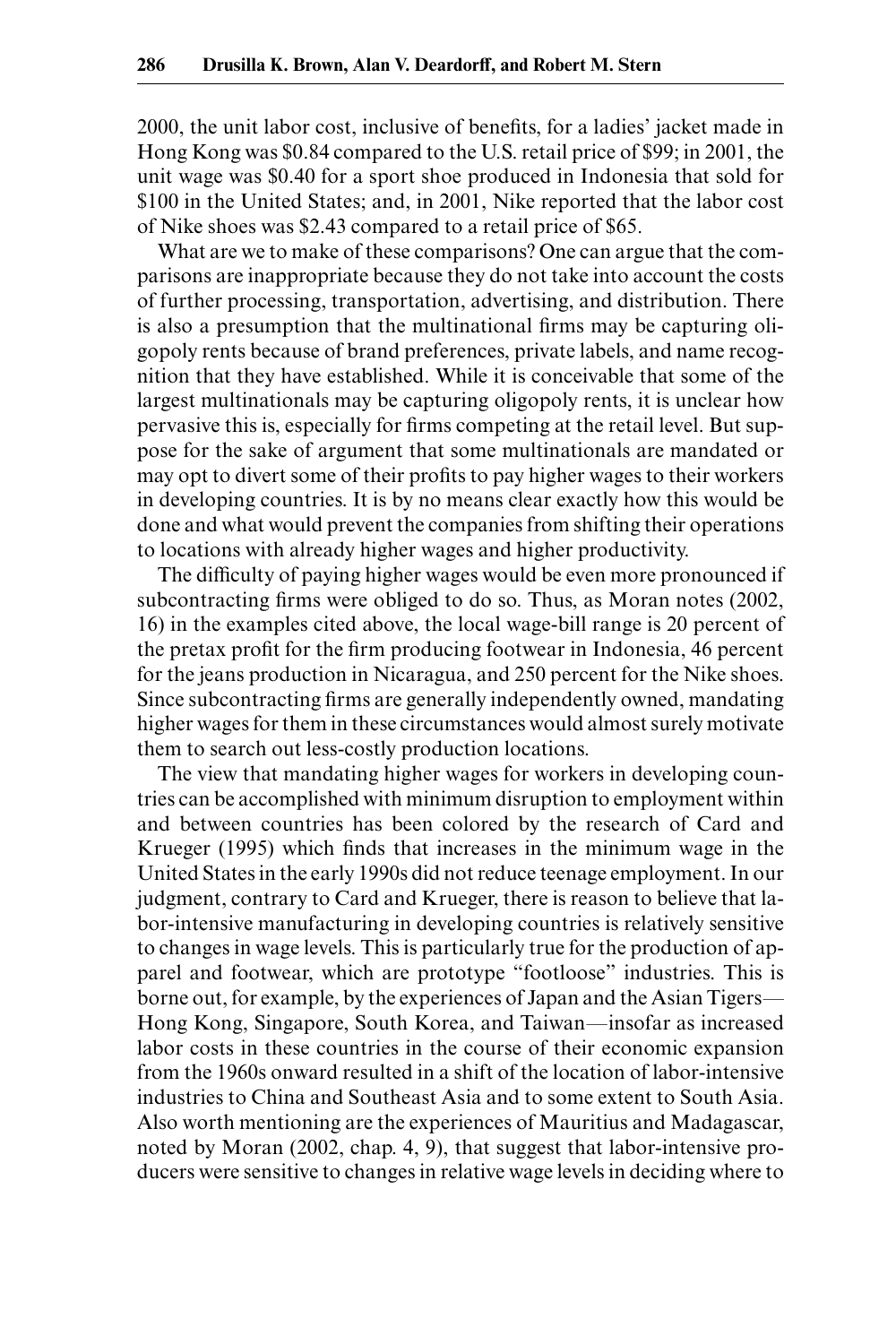expand or contract employment and change the location of production.<sup>13</sup> More recently, there have been news reports about maquiladora factories closing down in Mexico and moving to Asia or Eastern Europe and about garment and shoe-manufacturing orders being lost in Indonesia to competitors in China and Vietnam, where wages are lower and quality and delivery schedules more reliable.<sup>14</sup>

A common response to this argument—that mandating a living wage will cause employers to change locations—is to say that the living wage should be mandated in all countries, not just a few, so that there is no place for employers to go, but this misses the point. Wages vary across countries due to differences in labor productivity, which typically rises with the level of development. However the living wage may be defined, it will be above the productivity-based market wages in some countries and below that in others. If employers are required to pay the living wage, they will tend to move to countries where the living wage is justified by productivity.<sup>15</sup>

We conclude therefore that efforts to define and measure the living wage are fraught with insuperable difficulties,<sup>16</sup> and that it is likely that the imposition of a living wage that exceeds existing market-determined wage levels will result in employment shifts in developing countries that would be detrimental to economic efficiency and welfare.<sup>17</sup>

13. See also Helene Cooper's article "Fruit of the Loom: Can African Nations Use Duty-Free Deal to Revamp Economy?" (*Wall Street Journal,* January 2, 2001) for a journalistic account of the experiences of the two countries.

14. See the articles of Ginger Thompson (*New York Times,* June 29, 2002) and Timothy Mapes (*Wall Street Journal,* August 14, 2002).

15. In an econometric study of the effects of labor costs on foreign direct investment (FDI), while controlling for labor productivity, Kucera (2001, 28) has noted that "coefficients of the wage share [of value added] variable are more and significantly negative for LDCs" and that "a 10 percent increase in wage share would be associated with a 6.6 to 8.5 percent decline in FDI inflows in LDCs, compared with a 4.3 to 5.8 percent decline for all countries."

16. The most comprehensive effort to define and measure the living wage is to be found in U.S. Department of Labor (2000, vi): their conclusion is that "for the countries considered, there appears to be little conclusive evidence on the extent to which wages and non-wage benefits in the footwear and apparel [industries] meet workers' basic needs."

17. Neumark (2002) has studied the effects of living-wage ordinances that have been adopted in many cities across the United States. These ordinances typically mandate a minimum-wage floor that is often considerably higher than the traditional minimum wages set by state and federal legislation. Among the most significant findings are the following: (a) Living wage ordinances have sizable positive effects on the wages of low-wage workers; (b) employment is reduced among the affected workers; (c) a detectable number of families may be lifted above the poverty line, even allowing for employment reductions; and (d) unionized municipal workers especially may gain from narrow living-wage laws covering city contractors. Thus, while there is some evidence that living wages may provide some assistance to the working poor, Neumark notes that such ordinances may not be the best policy for helping the urban poor and that a range of other issues needs to be addressed, including budget implications, the incidence of the measures, effects on taxes and local development, the provision of city services, productivity, compliance and enforcement, and equity and overall economic welfare. See also the variety of comments on Harvard's living-wage debate in *Harvard Magazine* (2001).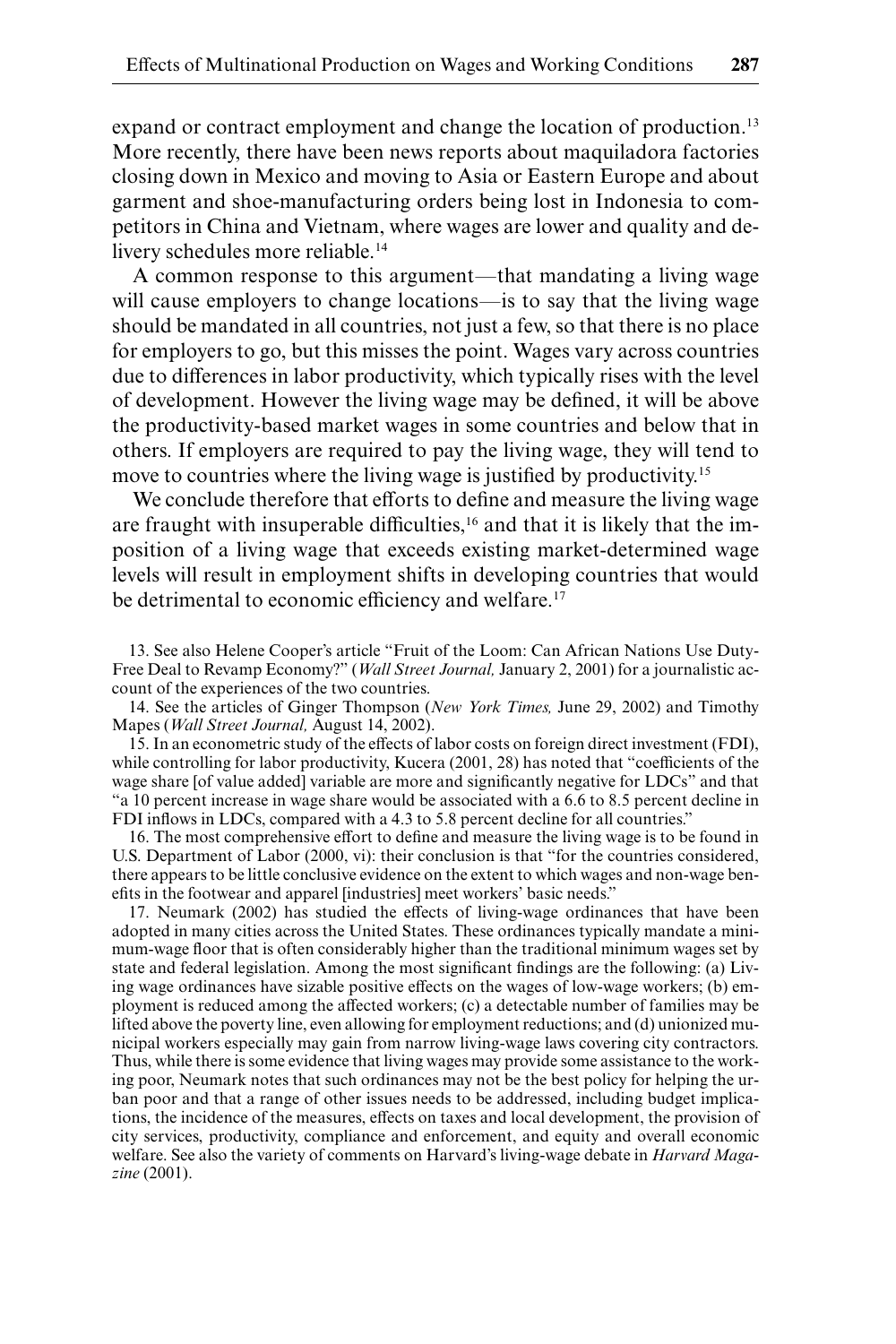## 8.2.4 The Right of Association and Collective Bargaining

The pertinent FLA code (available at http://www.fairlabor.org) is

*Freedom of Association and Collective Bargaining.* Employers shall recognize and respect the right of employees to freedom of association and collective bargaining.

The pertinent WRC code (available at http://www.workersrights.org) is

9. *Freedom of Association and Collective Bargaining:* Licensees shall recognize and respect the right of employees to freedom of association and collective bargaining. No employee shall be subject to harassment, intimidation or retaliation in their efforts to freely associate or bargain collectively. Licensees shall not cooperate with governmental agencies and other organizations that use the power of the State to prevent workers from organizing a union of their choice. Licensees shall allow union organizers free access to employees. Licensees shall recognize the union of the employees' choice.

The right of association and collective bargaining is arguably the most contentious of issues in countries with low-wage labor and specialization in labor-intensive industries like apparel and footwear. As Moran (2002, chap. 3, 14) finds, the problems include (a) the representation of workers and anti-union discrimination; (b) the right to strike; and (c) the threat to close plants that form unions.

Many employers have initiated worker-management associations designed to foster good relations with employees, and, according to Moran (2002, chap. 3, 15), there is evidence for examples of relatively high wages and good treatment of workers in the Philippines, the Dominican Republic, and Costa Rica. By the same token, there have been allegations and evidence offered of cases of discrimination against workers seeking to organize unions in a number of countries.<sup>18</sup> This has been a problem especially when there already exists a government-sponsored or government-favored union or when unions are prohibited by the government. Moreover, workers have been dismissed in some cases for participating in strikes, and replacement workers have been hired. Furthermore, the threat to close plants that form unions has been alleged to occur at times.

There are divergent views on the issues of the right of association and collective bargaining. Thus, it can be argued that encouragement of unions and collective bargaining may enhance the efficiency of labor markets and increase the productivity of workers, especially when there are monop-

<sup>18.</sup> A recent example is a strike by about 800 workers making collegiate apparel for Nike in the Korean-owned factory, Kukdong International Mexico, located in Atlixco, Mexico, after some of their fellow workers had been fired in connection with their involvement in laborrights disputes. For more information, see Verité (2001).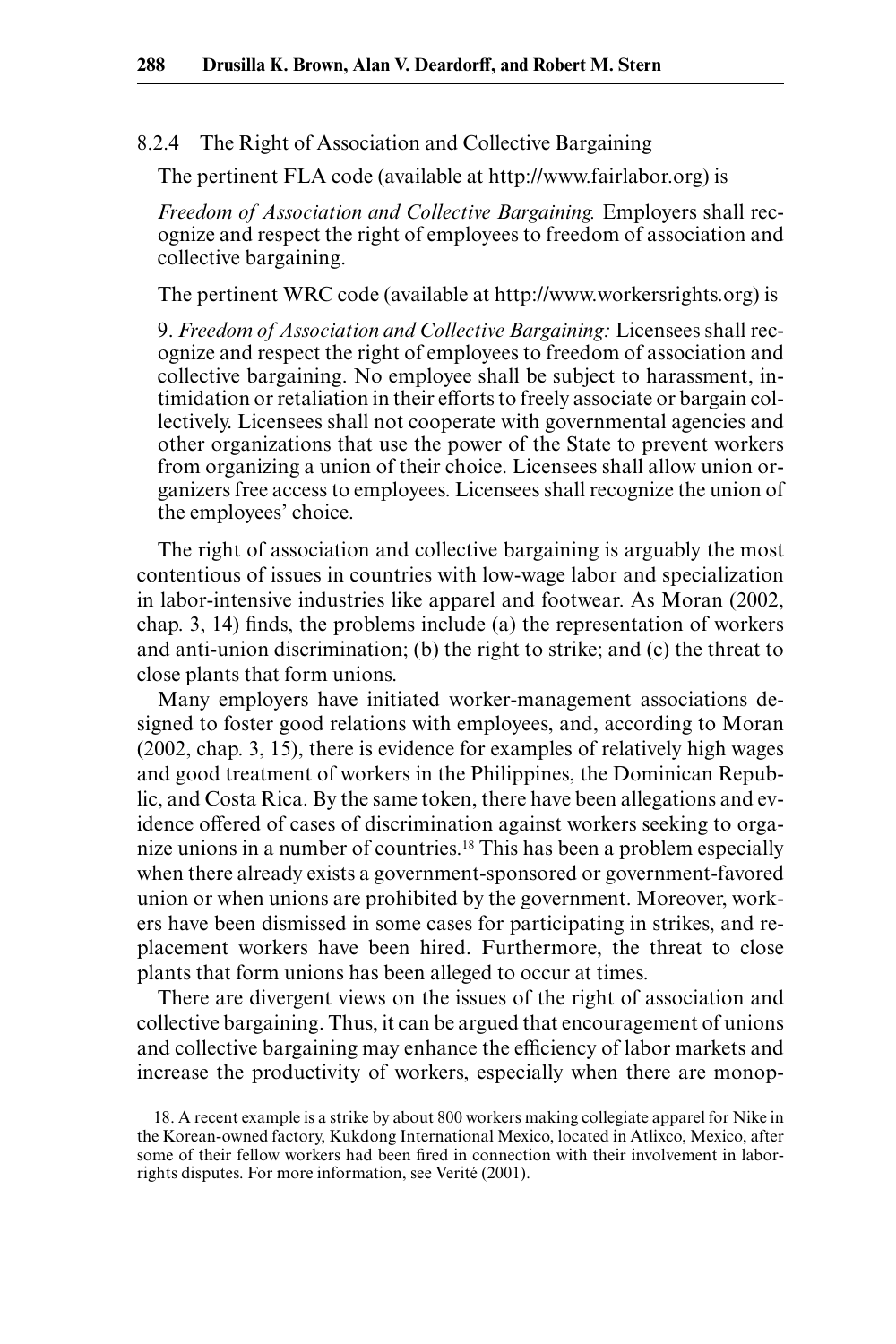sonistic employers.19 There may also be significant political and social spillover effects as democratic institutions and social harmony are strengthened. Furthermore, it may be the case that governments are weak and that there is nobody to protect the workers but the workers themselves. On the other hand, as noted in the previous discussion of the living wage, it may be the case in many low-income countries that labor unions are already concentrated in the formal manufacturing sector, and there may be substantial numbers of workers employed in public enterprises. As a consequence, the fostering of unions could be harmful to workers and families in the informal sectors and in the rural or agricultural sectors who would have to absorb the workers displaced from these organized sectors. This is where much of the labor force is self-employed, often doing "home work" on a piece-rate basis, and the numbers of regularly employed wage-paid workers may be limited.<sup>20</sup>

The point just made should not be construed as condoning the suppression of unions and worker rights. Rather, the issue is whether or not the right of association and collective bargaining should be considered to be the prime objective, as emphasized by the WRC, to enhance the welfare of workers in low-income countries. That is, account needs to be taken of the wages and benefits that workers are actually receiving together with the treatment that they are being accorded in the workplace. Thus, as Moran (2002) in particular has stressed, there is considerable evidence suggesting that market forces combined with judicious government policies can provide the basis for enhancing worker welfare in poor countries. There may well be cases in which workers are mistreated in terms of not receiving their rightful wages or are subjected to poor working conditions.<sup>21</sup> In these instances, corrective measures should be taken by government in conformity with domestic law.

# 8.2.5 The Academic Consortium on International Trade (ACIT) and Scholars Against Sweatshop Labor (SASL) Initiatives

We have had occasion in the preceding discussion to review the issues that are pertinent to the anti-sweatshop campaign, which focused attention on the wages and working conditions in multinational firm operations in the apparel and footwear industries in low-income countries. Much of this campaign is being played out in the efforts of organizations like the

21. For documentation, see, for example, Business for Social Responsibility (BSR) Education Fund, Investor Responsibility Research Center (2000) and Verité (2000).

<sup>19.</sup> See, for example, Freeman (1993).

<sup>20.</sup> In this connection, Srinivasan (1998, 239) has remarked that "where the freedom to form unions has been exercised to a considerable extent, namely in the organized manufacturing and public sectors in poor countries, labor unions have been seen promoting the interests of a small section of the labor force at the expense of many. . . . it should be recognized ... that unionized labor often constitutes a small labor aristocracy in poor countries."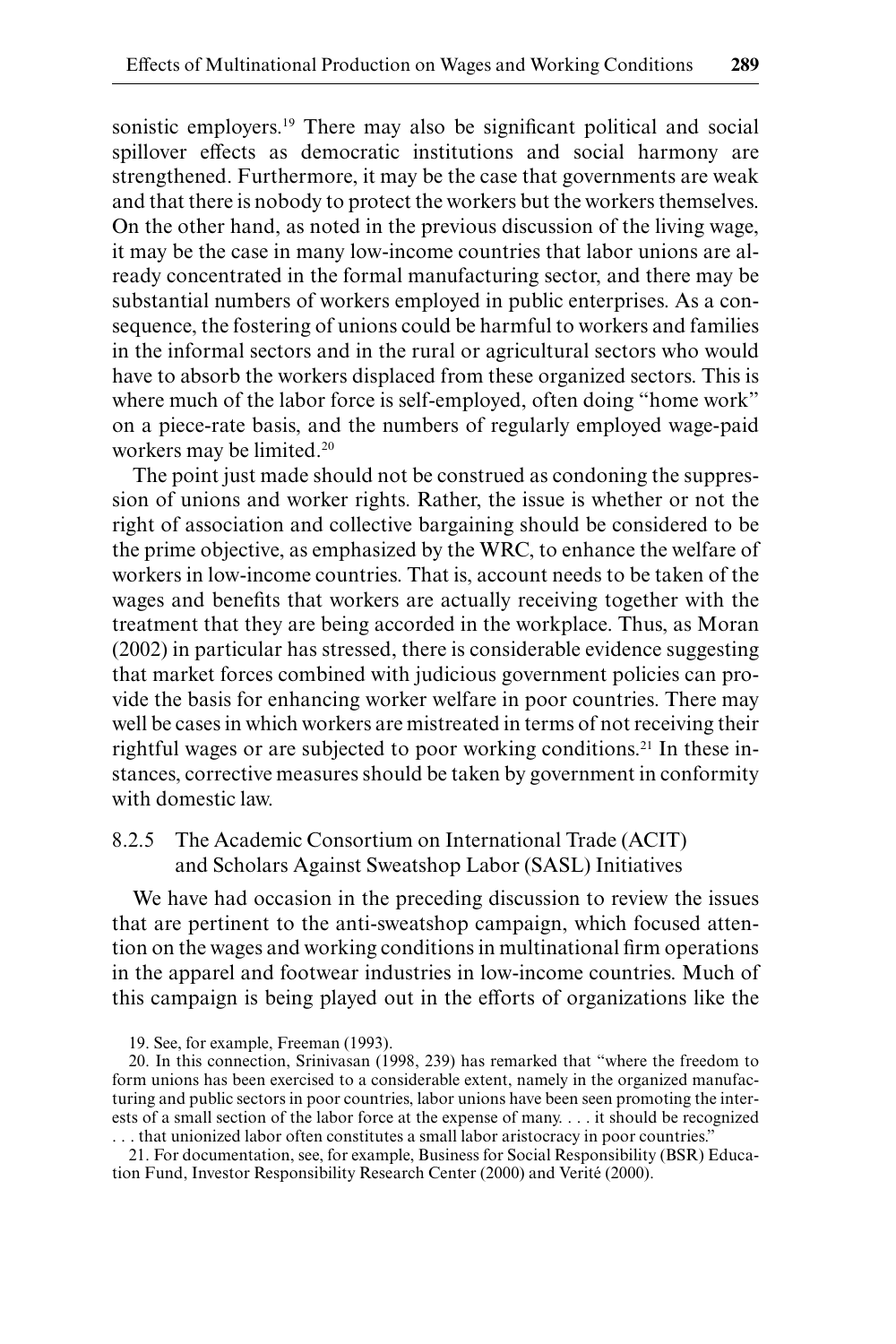WRC and the FLA to provide codes of conduct and monitoring of firms engaged in the production and marketing of apparel and related items bearing university and college logos.

As mentioned above, the strategy of the WRC and associated student groups has been one of confrontation with university and college administrations in the form of protests and sit-ins that were resolved in most cases by agreeing to membership in the WRC. At the same time, the FLA has been active in its efforts to engage and induce universities and colleges to become FLA members. As noted above, the FLA had 192 members at the end of 2001. The WRC had 92 members, and 49 of them were also members of the FLA.

Following the failure of the WTO Ministerial Meeting in Seattle in December 1999, Jagdish Bhagwati of Columbia University and Robert M. Stern of the University of Michigan convened a group of academic international-trade economists and lawyers that met in January 2000 at the Georgetown University Law Center. The objective of the meeting was an effort to review what had happened in Seattle and the role that academic trade specialists might play in bringing their expertise to bear on the important issues of trade policy and engaging the attention of policy makers and the public. After the Georgetown meeting, it was decided to establish the ACIT with the foregoing objectives in mind. An ACIT Steering Committee was established and comprised of Robert E. Baldwin, University of Wisconsin; Jagdish Bhagwati, Columbia University; Alan V. Deardorff, University of Michigan; Arvind Panagariya, University of Maryland; T. N. Srinivasan, Yale University; and Robert M. Stern, University of Michigan, as Head of the Steering Committee. An ACIT website (http:// www.Fordschool.umich/edu/rsie/acit) was created as a repository for academic papers, reports, policy statements, and news articles dealing with trade policy and related issues.

One of the most contentious issues at the Seattle Ministerial Meeting was that of trade and labor standards. This is a topic that most of the members of the ACIT Steering Committee had addressed individually and jointly in their published theoretical and policy-oriented writings. These writings explored the analytical complexities, political economy, empirical evidence, and the policies of national governments and international organizations involving trade and labor standards. The ACIT group concluded that much of the social activism in the United States regarding labor standards was motivated by protectionist considerations, especially on the part of organized labor. The interests of low-income developing countries were seen therefore to be especially at risk, particularly if efforts were made to mandate higher labor standards, including higher wages, by means of trade sanctions or other pressures on low-income countries.

It was with these concerns in mind that the ACIT Steering Committee decided to address the decisions taken by university and college adminis-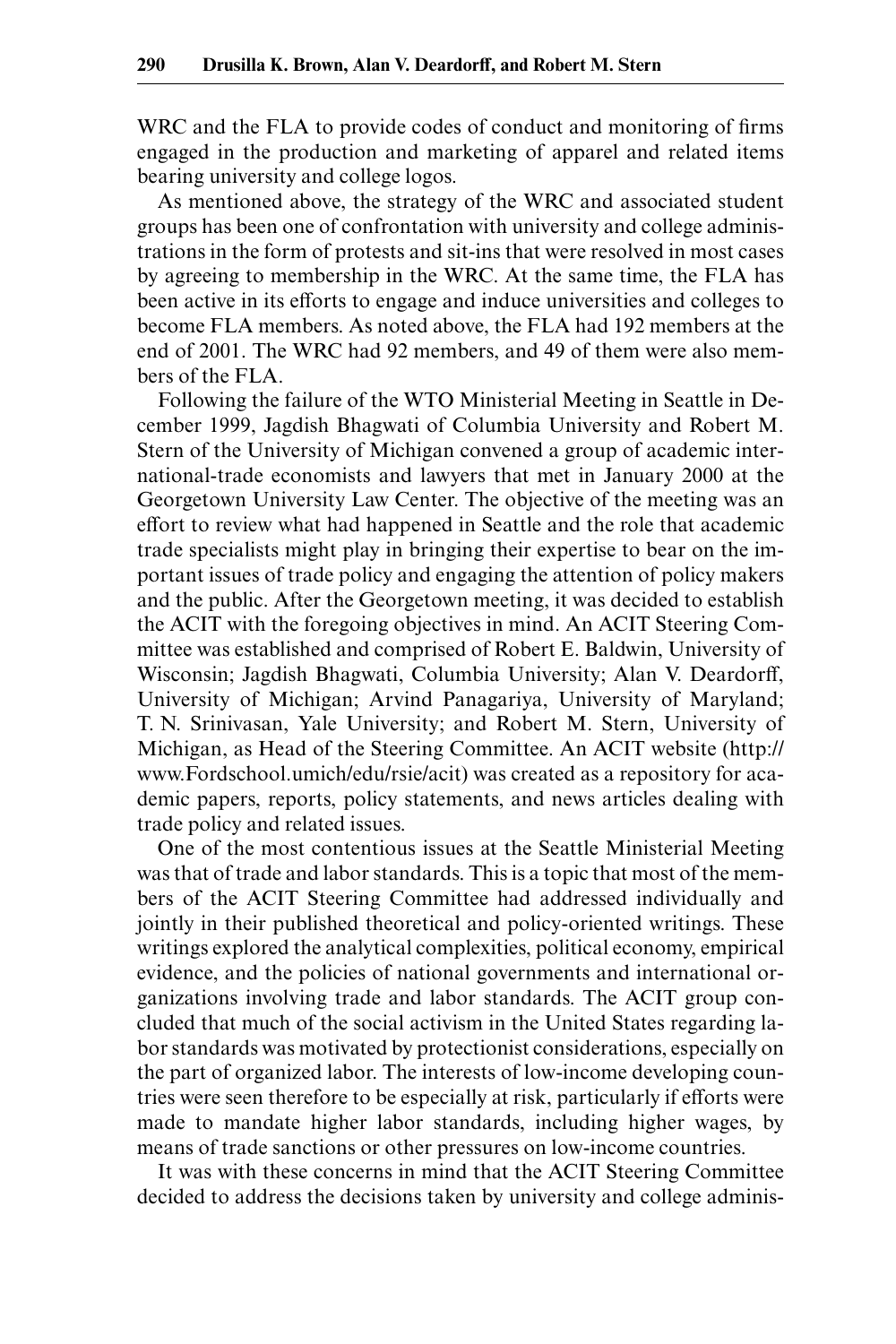trators to design codes of conduct on their own, to become affiliated especially with the WRC to deal with issues of sweatshop labor, or both. The ACIT Steering Committee prepared a letter that was sent in September 2000 to around 600 university and college presidents, stating that the actions taken or to be taken on sweatshop issues at many institutions were possibly not well informed and therefore were ill advised. This letter is available on the ACIT website and in Broad (2002, 222–23). It was first circulated to academic trade specialists and other members of the academic community, and 352 (primarily) economists and other academics indicated that they wished to be signatories of the letter. The list of signatories is available on the ACIT website.

It is noteworthy that only a small number of university presidents or administrators acknowledged receipt of the letter. These included Columbia; Duke; the University of California, Berkeley; Harvard; and some smaller institutions. But what is perhaps more significant is that the ACIT letter received considerable press and media coverage, much of which can be found on the ACIT website.

It stands to reason that some members of the academic community would take issue with the position expressed in the ACIT letter. Thus, a group calling itself Scholars Against Sweatshop Labor (SASL) was formed, and they prepared a letter that was endorsed by 434 signatories (73 percent economists) and thereafter sent in October 2001 to more than 1,600 university and college presidents. The SASL letter is reproduced on the SASL website (http://www.umass.edu/per/sasl/) and in Broad (2002, 224–27). The list of signatories is also included on the SASL website. There are several points in the SASL letter that are worthy of comment.

- Are colleges and universities making decisions about codes of conduct without adequate consultation? The SASL assertion is that "colleges and universities that have adopted codes of conduct have generally done so after careful consultation with appropriate faculty and/or outsider experts." Our Evaluation is as follows: The SASL ignores the fact that the adoption of a code of conduct at many institutions was in response to campus sit-ins and protests and that there was not a broad representation of alternative views, faculty expertise, and campuswide student involvement.
- Regarding worldwide consultation and monitoring the SASL assertion is that the three organizations (WRC, FLA, and Social Accountability International) bring different strengths to the task of establishing and monitoring effective labor standards worldwide. Ongoing cooperation and competition between these groups should also raise the general performance standard for all three." Our evaluation is that, as we have noted in our earlier discussion, the primary focus of the WRC on workers rights, collective bargaining, a living wage, the influ-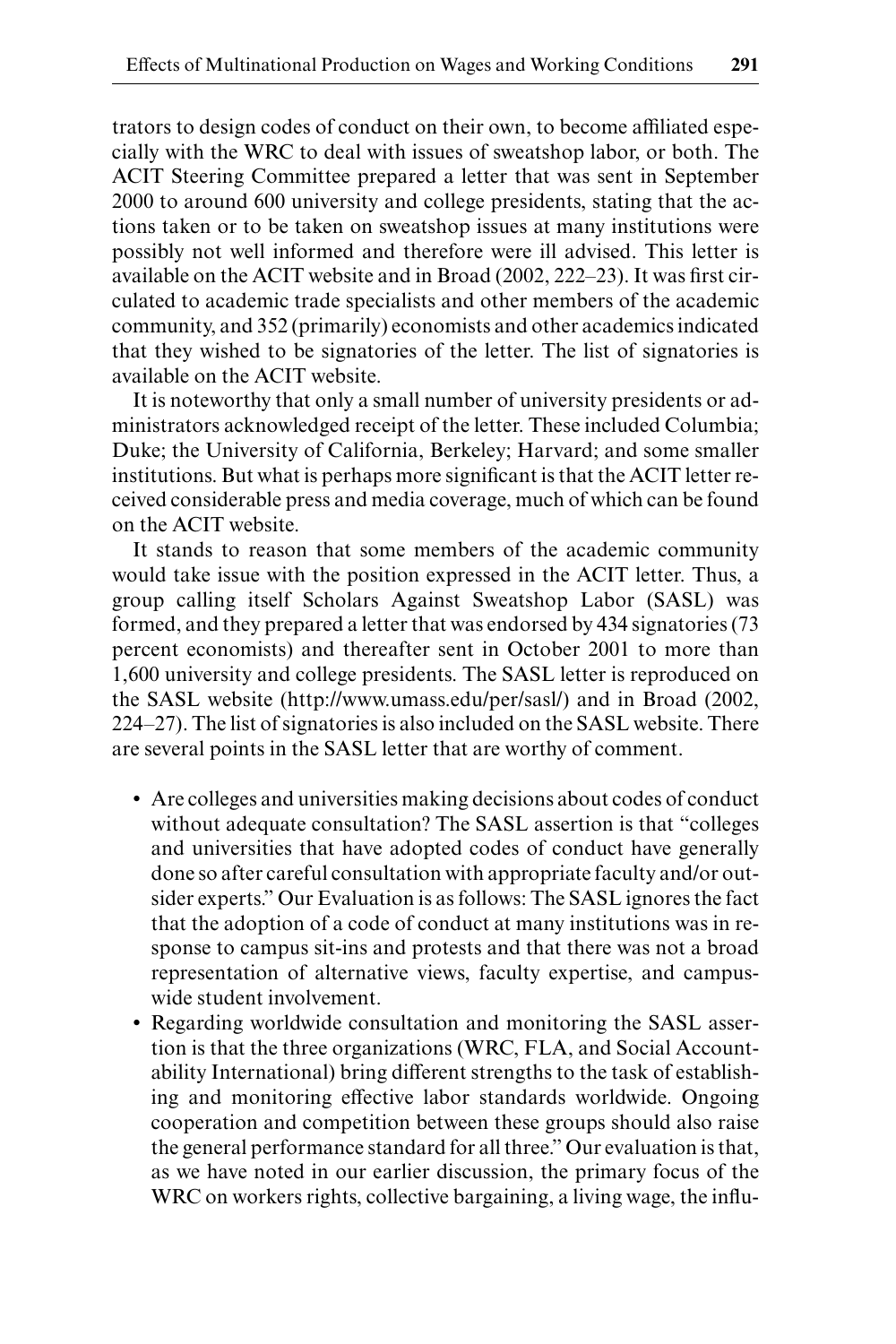ence of protectionist labor unions, and the adversarial approach to the business community may serve to limit the effectiveness of the WRC.

• Regarding wages, labor costs, and employment opportunities in the global garment industry, the SASL asserts that "while caution is clearly needed in setting minimum decent standards for workplace conditions, workers rights, and wage levels, there is still no reason to assume that a country or region that sets reasonable standards must experience job losses." Our Evaluation follows: The fact remains that workers in lowincome developing countries are generally being paid wages that are higher than in alternative employment. Mandatory increased wages and more-stringent labor standards may improve the position of some workers in the affected industries, but it is almost certain to disadvantage other workers not covered by the mandated changes and may induce firms to seek out lower cost production locations.

In our judgment, many of the points raised in the ACIT letter remain valid and have apparently been accepted in the SASL statement. We remain critical, however, of the SASL statement on the grounds that it (a) glosses over the ways in which the anti-sweatshop campaign led by student activists has intimidated the administrations of many academic institutions; (b) apparently accepts the objectives and operation of the WRC; and (c) downplays the possibly detrimental effects of labor-market interventions in low-income countries. The question remains then as to what the most effective ways may be to address the issues of multinational wages and working conditions in developing countries. One way we will now consider is the provision of voluntary codes of conduct designed to promote the social accountability of multinationals.

# 8.2.6 Social Accountability of Multinational Firms

Having just reviewed the issues involved in the anti-sweatshop campaign and the efforts of activist organizations and academic institutions in the United States to address these issues, we now focus on the options that multinational firms may choose to pursue on matters of social accountability. In this connection, it might be argued, with externalities aside, that in a competitive environment, all that matters to a firm is profit maximization and, to society, the resultant optimal allocation of resources and increased consumer welfare. In this context, competitive firms need not concern themselves with their social accountability, although questions might arise about the distribution of income. But when there are market failures, including the possible exercise of market power by imperfectly competitive firms, there will be grounds for intervention at the firm or industry level that is designed to achieve the social optimum.

Market failures aside, it appears to us that the thrust of the antisweatshop campaign and other anti-globalization activities represents an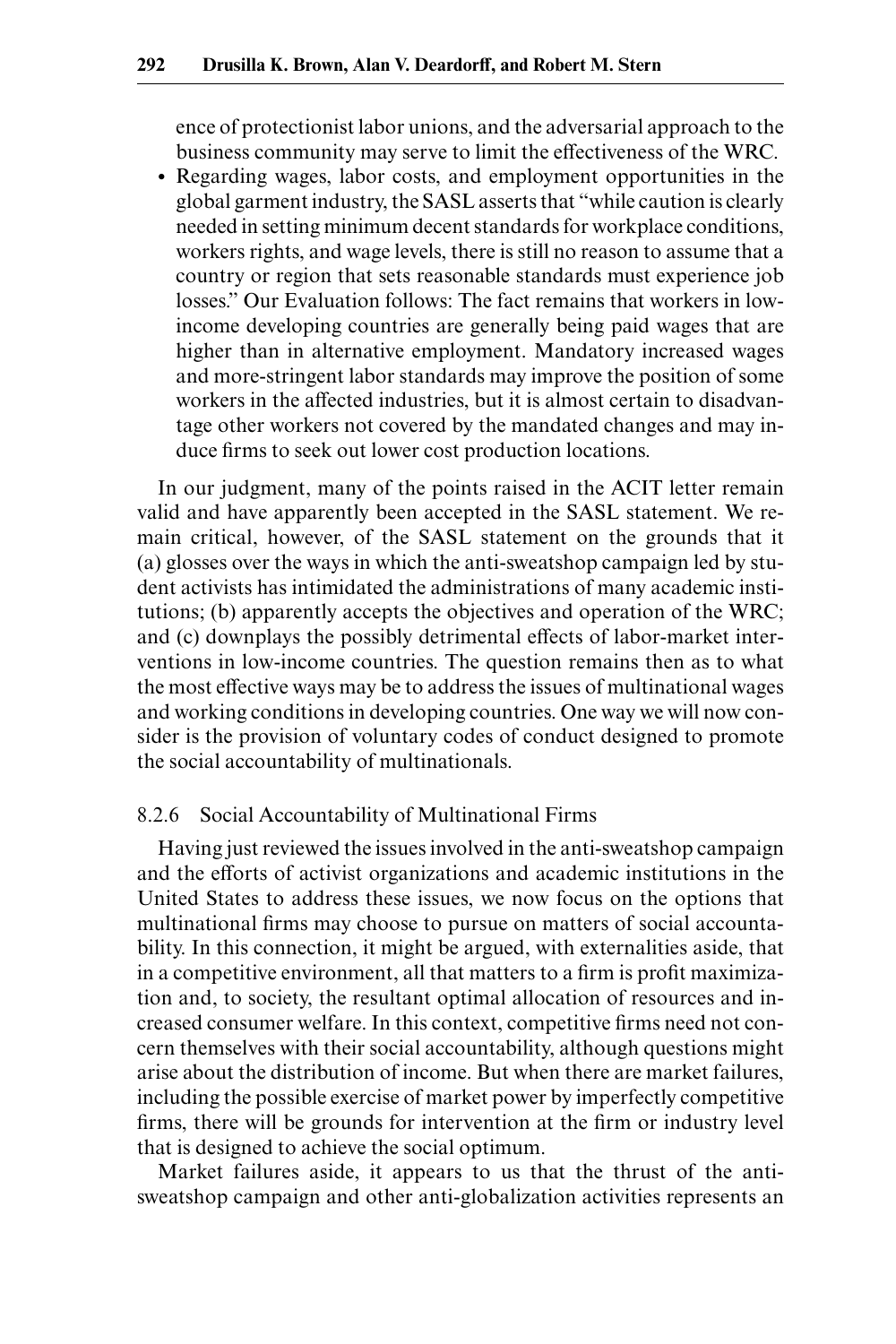effort primarily to alter the distribution of income between rich and poor countries. Under the circumstances, if there is a desire to reduce international income and related inequalities, the optimal policy is to provide direct income transfers and technical assistance from the rich to the poor countries. Furthermore, maintaining and extending open markets for the imports from developing countries will be similarly beneficial. It will be suboptimal therefore, in terms of resource misallocation, if multinational firms are mandated or pressured by interest groups to effect income transfers in the guise of higher wages to workers in developing countries. More seriously, there is the real possibility that such measures will transfer income not from rich countries to poor countries, but only from workers in poor countries to workers in rich countries.

If the preceding reasoning is accepted, it might be argued that the antisweatshop campaign aimed at multinationals is misdirected.<sup>22</sup> The evidence to be presented in section 8.4 generally bears this out. Nonetheless, multinational firms have come under increased scrutiny by activist organizations for their alleged violations of social norms especially in low-wage, laborintensive industries. It is essential therefore for multinational firms to devise modes of response to allegations of the mistreatment of workers so as to ward off consumer reactions that may be detrimental to their sales and profitability. This is especially the case for firms whose image in the eyes of consumers is derived from a recognized brand name or private label.

As already mentioned, it has become commonplace especially for large multinationals to devise codes of conduct. Thus, as noted in Moran (2002, chap. 5, 5), the Organization for Economic Cooperation and Development (OECD) had 246 corporate codes in its inventory in the year 2000 covering a variety of industries.23 This included (Moran 2002, chap. 5, 7) thirtyseven firms in the textile and apparel industry, twenty-five of which were U.S. firms, but what should be noted is that a written code of conduct in itself may not be sufficient. What is needed to complement such codes is a monitoring or certification system that is designed to assure code compliance. This is of course what the FLA is intended to do for the apparel industry, and what both it and the WRC intended for university and college suppliers. As we have noted earlier, there are several additional NGOs that have been established to carry out monitoring and certification, and there are a number of private monitoring groups as well.

Moran (2002, chap. 5, 9) notes that the "movement toward meeting the

<sup>22.</sup> This has led Graham (2000) to entitle his book *Fighting the Wrong Enemy: Antiglobal Activists and Multinational Enterprises.*

<sup>23.</sup> See also Varley (1998, 505–94) for the texts of a subset of 46 (out of a total of 121) codes of conduct collected for a variety of multinational firms. The Investor Responsibility Research Center (IRRC) has posted profiles of these 46 firms and 8 others on its website (http:// www.irrc.org). We should mention as well UN Secretary General Kofi Annan's Global Compact, which has been signed onto and endorsed by many multinational firms and a number of labor unions and NGOs.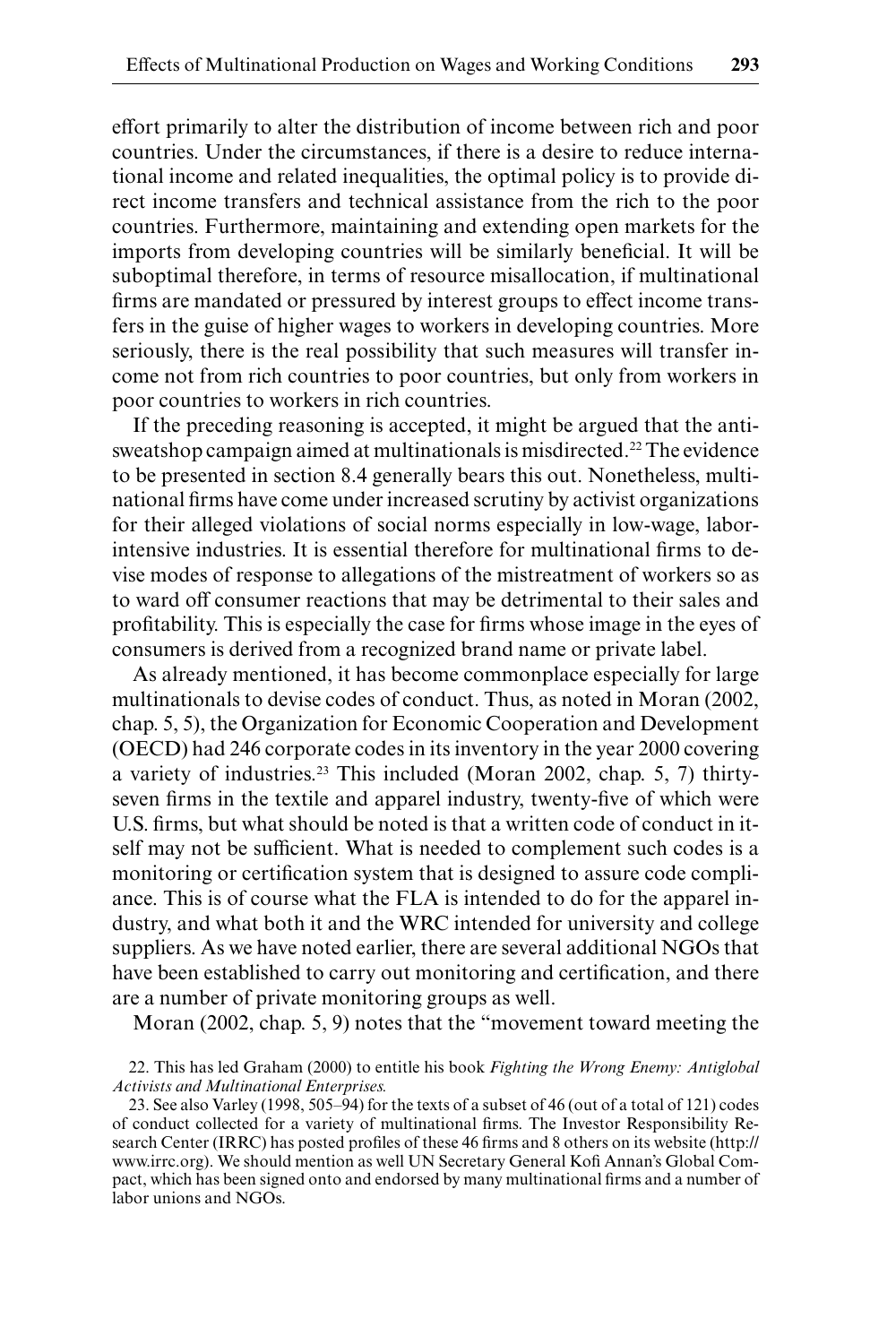prerequisites for credibility and legitimacy [in monitoring and certification] has not been smooth." Some of the issues that have proven troublesome include circumscribing the availability of information on plant locations on confidentiality grounds; the use of business and auditing firms to conduct inspections; public disclosure of alleged code violations and efforts at remediation; and comprehensiveness of scheduling of monitoring and follow up.24 It is no doubt too much to expect that a system of monitoring and compliance will be perfect. Nonetheless, as Moran (2002, chap. 5, 12) has concluded, "there has . . . been considerable movement, albeit contentious movement, toward meeting the conditions needed to create a credible 'voluntary' system for certifying plants that comply with good worker standards and identifying plants that do not."

If this judgment is correct, it suggests that many multinational firms have found it in their interests to devote resources as a kind of insurance against the possibility of unfavorable publicity regarding their operations that could prove damaging to them in the eyes of consumers and thereby reduce their sales and profitability.<sup>25</sup> By the same token and apart from the issues of code monitoring and compliance, it should be recognized, as Moran (2002) has stressed in his study *Beyond Sweatshops,* that the improvement of wages and working conditions is an ongoing process as economies evolve, which brings about endogenous changes in the structure and composition of output and conditions of employment, including a movement towards more technologically advanced industries. For this to happen, as already mentioned, it is necessary for governments to adopt domestic policies that will enhance economic efficiency and welfare and thereby provide the basis for improvements in workers' skills and the conditions of work.

# 8.2.7 The Role of the International Labor Organization (ILO) and the World Trade Organization (WTO)

We have focused thus far on the efforts and issues involving the design of codes of conduct, monitoring, and compliance applicable to multina-

24. See Varley (1998, especially chapters 11 and 12) for discussions entitled "Corporations Grapple with Codes of Conduct" and "The Compliance Conundrum."

25. Bhagwati (2001) makes the case more strongly in arguing that "the truly, indeed the only, compelling reason for corporations to assume social responsibility is that it is the right thing to do. For, in so doing, they will *accelerate* the social good that their economic activities promote, and for which there is now much evidence." Ruggie (2002), who served as an advisor to UN Secretary General Kofi Annan in helping to develop the Global Compact, notes that the Global Compact is based on a learning approach to induce corporate change rather than a regulatory arrangement involving a legally binding code of conduct with explicit performance criteria and independent monitoring of company compliance. Ruggie notes further that the Global Compact comprises a network form of organization that comprises the UN, business, labor, and civil-society organizations. The hope is that the Global Compact will assist companies in internalizing the relevant principles of social policy embodied in the Global Compact and thereby induce the companies to shape their business practices accordingly. Whether or not this objective can be attained, Ruggie concludes, will depend on the viability of the interorganizational networks being developed.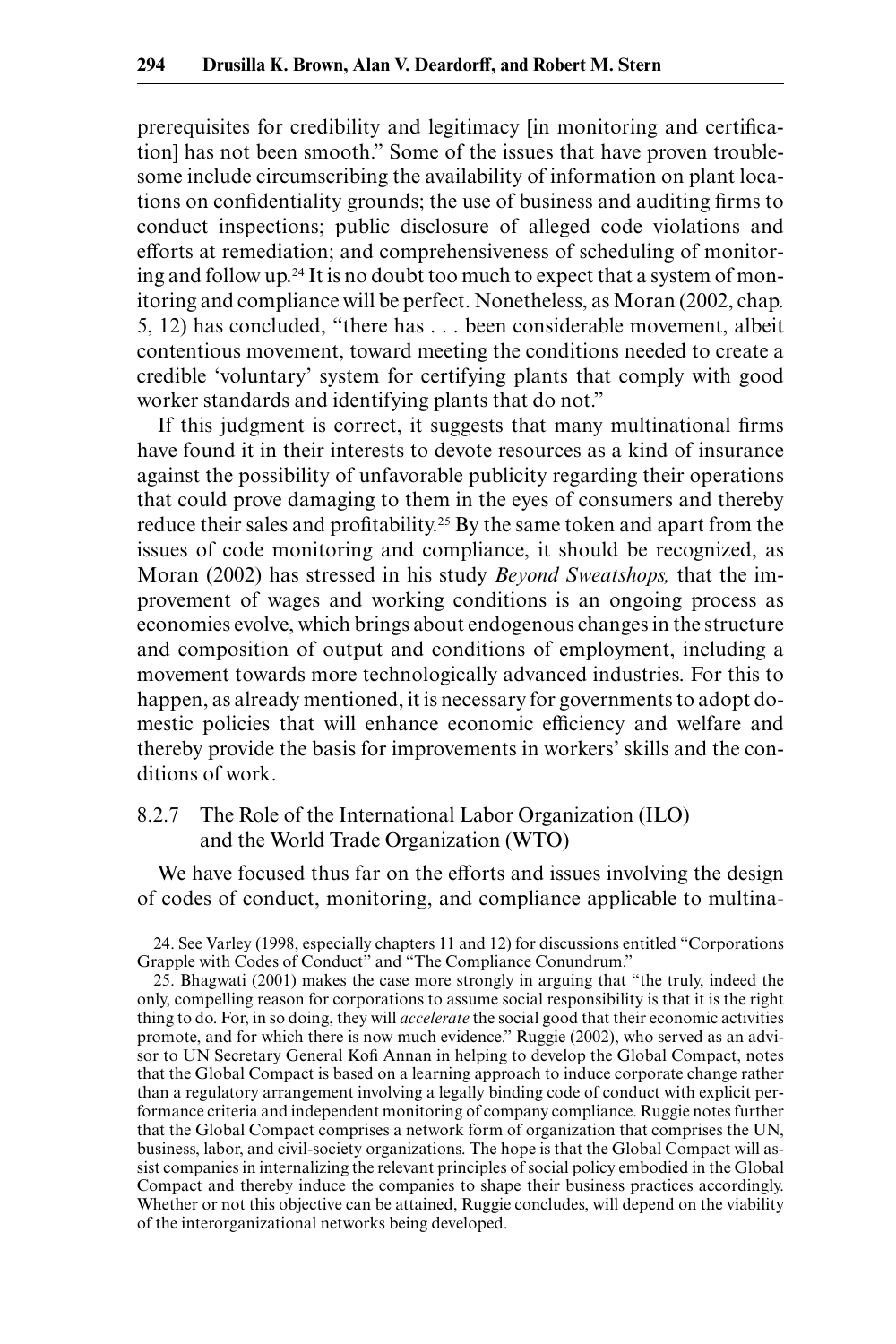tional-firm operations in these countries. These various issues have also been addressed at the multilateral level, and there has been a continuing debate on both whether or not and how to deal with trade and labor standards in the ILO and WTO.

The crux of the argument is that the ILO is an international organization that was established around eighty years ago for the purpose of improving labor conditions in its member countries. The ILO mandate is carried out by specifying conventions covering a variety of labor issues and conditions of work to which member countries agree to adhere. These conventions include the so-called core labor standards, which cover forced labor, freedom of association, the right of collective bargaining, equal pay for men and women, discrimination in the workplace, the minimum age of employment, and ban on the most egregious types of child labor. These core and other labor standards have been incorporated in various forms into most of the codes of conduct of NGOs, colleges and universities, and multinational firms. The modus operandi of the ILO is to monitor membercountry compliance with the various conventions, call attention to departures from the conventions, and provide technical and financial assistance for developing countries to help them upgrade their labor standards. The ILO thus functions as a clearinghouse to provide information on labor issues and as a facilitator to improve labor conditions. It carries out its mandate without either the use or threat of sanctions against noncomplying member countries.

The WTO is an international organization whose main purpose is to design and implement rules governing the conduct of international trade among its member countries. In contrast to the ILO, the WTO does have sanctioning authority that permits member countries to impose trade restrictions in cases in which trading partners are found via the WTO dispute-settlement process to be in violation of particular WTO rules. The trade sanctions can remain in place until such time as the violation is corrected by a change in policy. As tariffs have been increasingly reduced in periodic multilateral trade negotiations, there have been efforts to probe more deeply into the domestic nontariff regulatory policies of member countries that may impede trade. It is in this context that proposals have been made to link labor standards and trade on the grounds that countries with allegedly low labor standards may have an unfair advantage in their trade that is detrimental to their trading partners. In Brown, Deardorff, and Stern (forthcoming), we have explored the pros and cons of linking trade and labor standards in the WTO. In the final analysis, such linkage may be subject to capture by protectionist interests in the developed countries and be detrimental therefore to the trade and welfare of developing countries. This would be avoided by allowing labor standards to continue to be the responsibility of the ILO.

This concern about protectionist influence relates as well to the antisweatshop campaign discussed earlier, especially in view of the support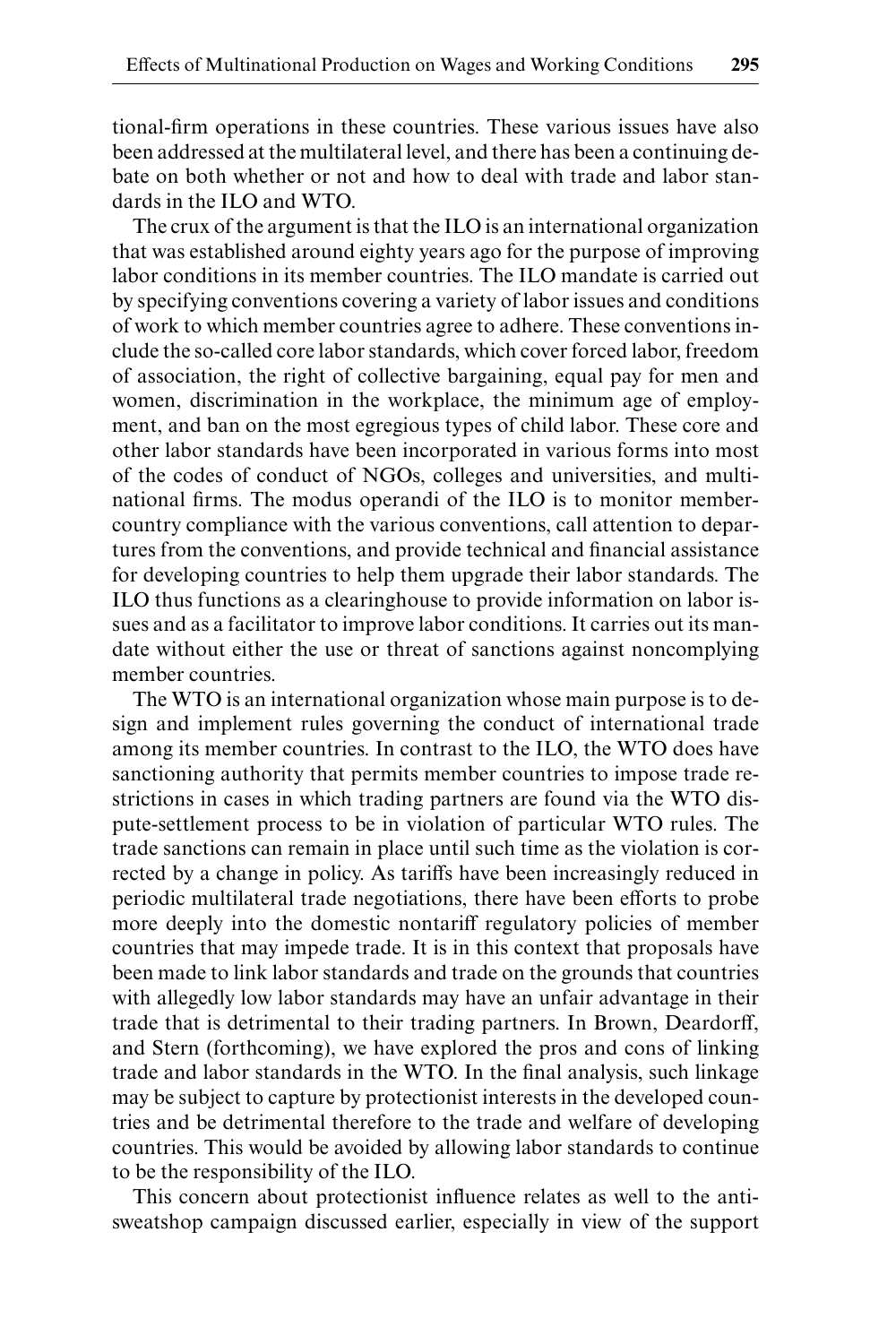that UNITE and other organizations with a protectionist orientation have provided to activist organizations such as the WRC. Of course, there are many activist organizations that are motivated by concerns over human rights and international inequalities in the distribution of income. In our view, while these concerns are commendable, they are for the most part misdirected against the operations of multinational firms. There is a real danger therefore that well-intentioned efforts to raise the wages and working conditions of workers in developing countries may work to the detriment of these workers and their families.

## **8.3 Conceptual Considerations**

The preceding discussion was designed to focus on sweatshop and related issues as specific examples of interest to many concerned about the impact of multinational firms on wages and working conditions in developing countries. With this in mind, we now turn our attention more broadly to a review of what economic theory has to say about the effects of FDI and multinational firms on wages and working conditions in host countries. We begin with a brief discussion of the motivations for FDI and multinational-firm activity. One lesson shown is that multinationals exist for a variety of reasons and perform a variety of functions, and so we cannot identify them with any single activity whose effects we should explore. Rather, we need to consider them in several roles, each of which may have different implications for wages and working conditions.

We look broadly at four such roles. The first is as a conveyer of additional capital to the host country, either as an addition of the world's capital stock or in place of capital that would otherwise be in the source country. For this purpose, we address the question in the context of the general-equilibrium models with perfect competition that are familiar in international-trade theory. Second, we consider the possibility that FDI carries with it, instead of or in addition to capital, technologies that may be superior to those previously available and that may also spill over to domestic workers, firms, or both in the host country. Again, FDI as a source of improved technology can be analyzed in the context of perfectly competitive generalequilibrium trade models. Third, we acknowledge that, even with unchanged capital and technology, multinational production may involve different sets of production activities than simpler national firms, and we look at how the choice of activities may matter for labor markets. This may happen, for example, within multinationals that use their parent-firm location to provide headquarters support for activities in subsidiaries abroad, or more generally it may involve production processes that are fragmented across countries, perhaps even done in different unaffiliated firms through subcontracting. Fourth and finally, we note that, because of their size, multinationals may have the power to set prices, wages, or both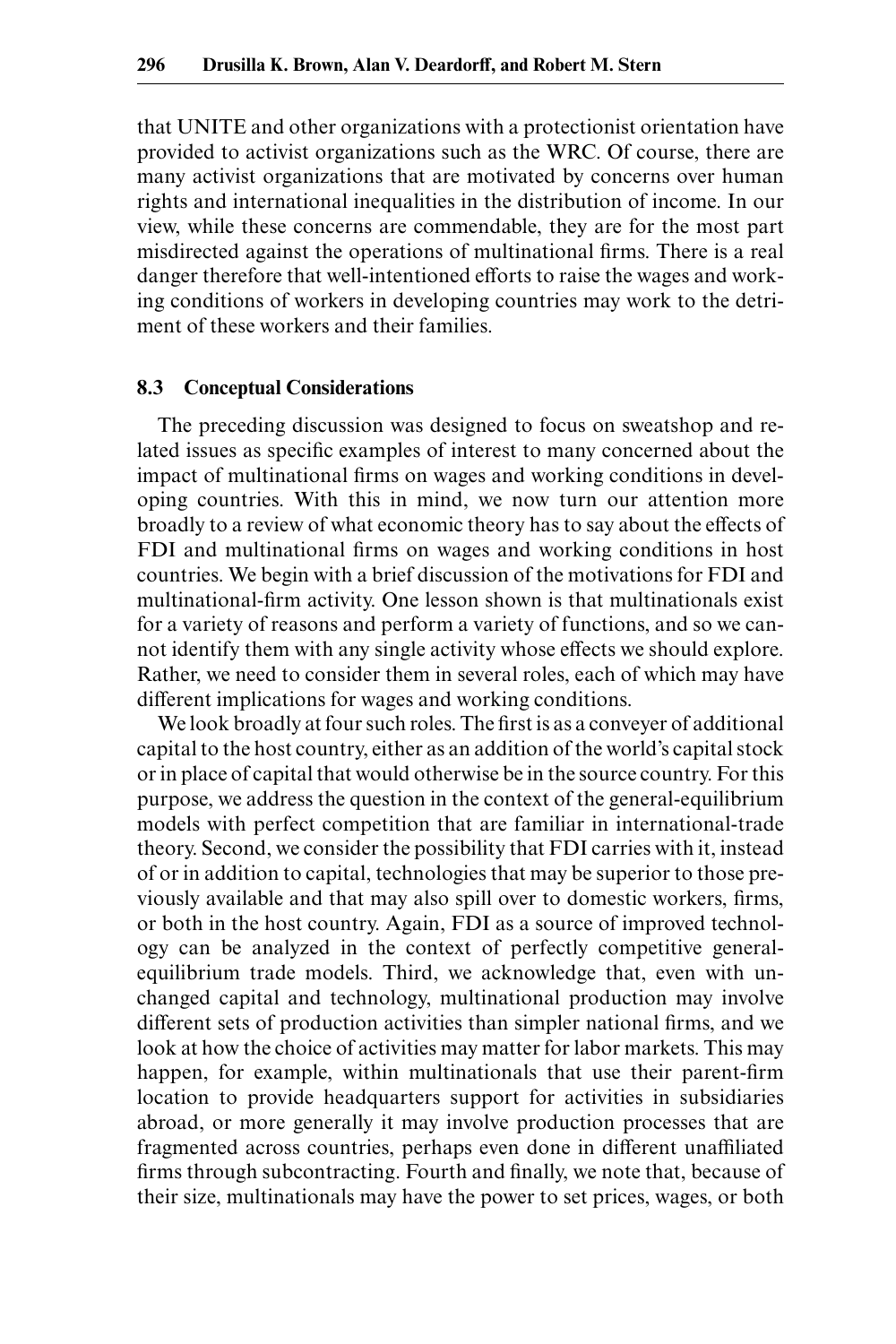to a degree that perfectly competitive firms could not. We examine several ways that their price-setting behavior could matter for wages, including monopsony pricing of labor, efficiency wages, and rent sharing.

Throughout this section, for convenience, we focus only on wages, rather than explicitly considering the full package of wages, other compensation, and the hours and working conditions that firms ask of and provide to their workers. In practice, of course, all of these are determined together, either in the competitive interactions of firms and workers, or in negotiation between them. In general, therefore, when we say that an event such as FDI raises or lowers wages, one should think here of the whole package of wages and working conditions as improving or worsening to an extent that is determined by these interactions.<sup>26</sup>

# 8.3.1 Motivations for Foreign Direct Investment

Foreign direct investment consists of the acquisition of physical capital in a host country, usually in the form of a production facility or a retail establishment owned at least in part by a parent firm in the home, or source, country.27 When done among developed countries, FDI often takes the form of acquisition of an existing facility, but most FDI into developing countries is "greenfield" investment—that is, newly constructed establishments—which therefore add to the physical capital of the host country.28 Strictly speaking, such capital need not be financed from the home country, and it therefore need not in any sense be a movement of capital from the home country to the host country, although in practice it is often interpreted that way. However, for our purpose, of examining the effects of FDI on the host country, this distinction is not important. What matters is primarily the fact and the nature of the capital addition in the host country.

Also, FDI often carries with it a technology that may not have been previously available in the host country. That, as well as the additional possibility that such technology may spread to workers and firms outside the foreign-owned establishment, is something we will consider in a later subsection. To start, we will focus only on the role played in the host country by the additional capital.

To some extent, that role may depend on the motivation for the FDI it-

28. See Graham (2000, 85). Kucera (2001, 4) notes that "for less developed countries, the value of M&As (mergers and acquisitions) in relation to total FDI inflows increased from about 15 to 30 percent from 1993 to 1999."

<sup>26.</sup> Lim (2001, 41) notes that "higher wages are usually correlated with better labor standards."

<sup>27.</sup> It should be noted that FDI may span a variety of industries, including extractive, manufacturing, and service industries. The literature tends to focus especially on FDI in manufacturing, but our discussion is intended to encompass FDI covering the range of different industries. According to Kucera (2001, 17), "as of 1997, 50.1 percent of FDI flows into LDCs went to manufacturing (down from 66.8 percent in 1988), compared to 41.3 percent to services . . . and 4.6 percent to the primary sector." The remaining FDI was "unspecified."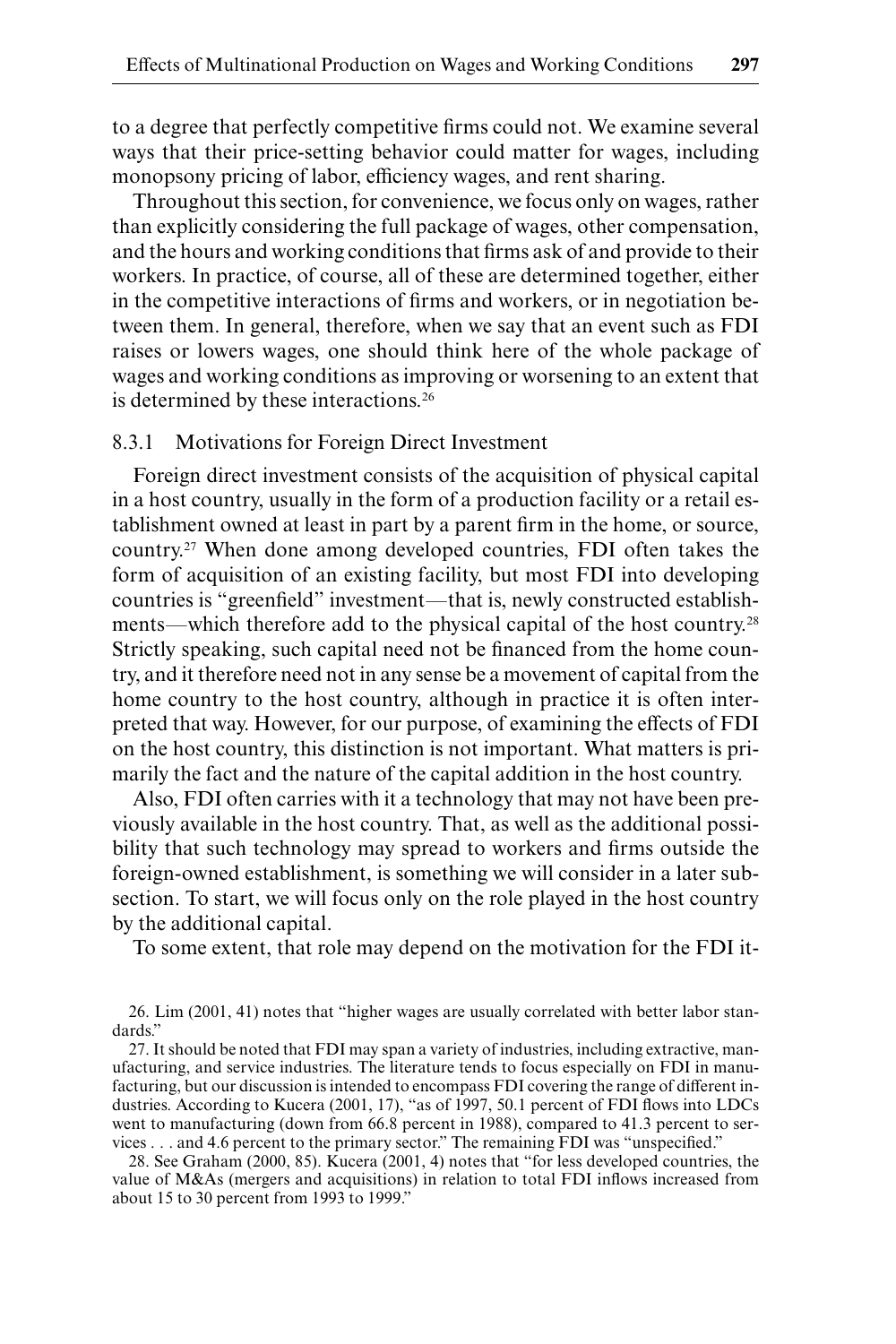self. Broadly speaking, there are two types of FDI: the type intended to serve the host-country market and the type intended to produce for export.29 Obviously, there exists some FDI that serves both purposes, but if so, one purpose is usually dominant and the other incidental. The distinction can be important because the firms that engage in FDI usually have alternative means available for achieving either of these objectives, and their choice of FDI is an indication of market conditions that favor FDI over these other means.30

In the case of serving the host-country market, the alternatives are to export the product from the home country or, especially in the case of services, to franchise or otherwise license its production by a local firm in the host country. Since the firm's competitive advantage originated with production in its home country, the choice of FDI instead of these alternatives indicates that there must be extra costs associated with them. For exports, these extra costs include transport costs, tariffs, and other trade barriers; for licensing, they include costs of controlling quality or protecting technology. In both cases, FDI is likely to be a higher-cost method of producing the product than the alternative, chosen only because these other costs are even higher. This second-best nature of FDI in such cases may undermine the benefits that one would otherwise expect from freely functioning markets. For example, "tariff-jumping" FDI may involve production that is so inefficient that it lowers the welfare of the host country. Likewise, concerns about control of technology may induce firms to use only outmoded machines for serving a host-country market.

In the case of FDI for export, the alternatives are, first, not to involve the host country at all, producing either at home or in a third country, and second, again, the possibility of licensing production to a host-country firm. Here there is no reason to produce in the host country at all unless it can be done for lower cost (or higher quality), so the presumption is that the host country offers an advantage in the form of cheaper inputs, higherquality inputs, or both, such as labor or some natural resource. The decision to own the facility rather than to license it could, again, reflect distrust of local firms that outweighs the cost advantage that local firms presumably have due to their familiarity with host-country conditions. However, it may be more likely, since the local market is now less important, that the firm can achieve cost or quality advantages itself by using its own personnel. The result here is a presumption that FDI for export will reduce the cost of providing the product to the home or to the world market, and we would expect this cost reduction to be beneficial, at least from a global perspective.

<sup>29.</sup> These types of FDI are also frequently referred to, respectively, as "horizontal" and "vertical" FDI, as noted in Kucera (2001, 4–5).

<sup>30.</sup> The points made here and in the next two paragraphs draw on Moran (2002).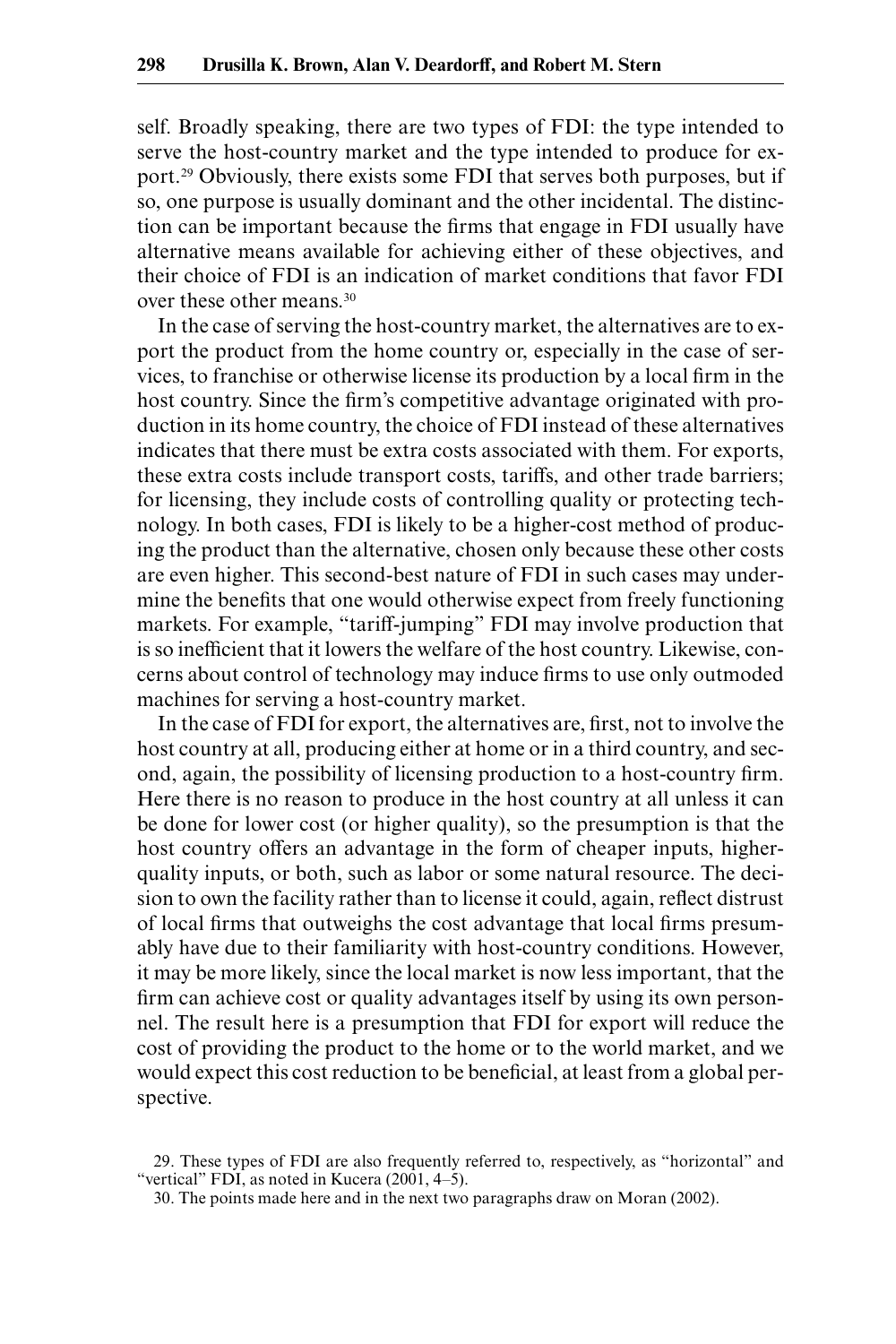What is it that allows a multinational to achieve such a cost reduction that a local firm, unaffiliated with the multinational, could not? The answer may only be that the multinational has better access to capital, which is why we start by considering the effects of capital flows on wages. Or the multinational may have a technology that is not available in the developing country, or even outside the multinational itself, as we examine second. But a third possibility is that the multinational produces an input in one country, perhaps the source-country location of the parent firm, that contributes to the productivity of other activities that it performs in the host country. One or both of these activities may also have the nature of a public good, expanding productivity of multiple affiliates in multiple countries, but that is not essential for our concern here with effects on host-country labor markets. What is important is that the multinational provides the motivation for locating a fragment of its production activity in the source country, an activity that without the multinational would not be viable. This fragmentation is the third source of cost reduction that we will examine.

# 8.3.2 Effects of International Capital Flows

The simplest story one can tell about FDI is in a one-sector model. Suppose that all countries produce the same good, using inputs of capital and labor in a neoclassical, constant-returns-to-scale, production function: *X*  $F(K, L)$ , where *X* is output and *K* and *L* are factor inputs of capital and labor respectively. FDI from abroad then increases a host country's capital stock and raises its output. With competitive-factor markets paying factors the value of their marginal products, the increased capital stock will raise the marginal product of labor and thus its wage. There is no possibility here of FDI hurting the host country's labor, and if the amount of FDI is large enough to matter at all, it will surely help it. Of course, the flip side of this is in the source country where, if the FDI entails a drop in the capital stock there, the opposite occurs. But that is not our concern here.

One need not go far to find a different theoretical answer, however. In standard Heckscher-Ohlin (HO) trade theory, with two sectors producing two goods in each of two countries, the factor-price-equalization (FPE) theorem tells us that an increase in the capital stock of a country will leave both factor prices unchanged in either of two circumstances.<sup>31</sup> First, if the host country is small so that any change in its outputs will not affect world prices, then an increase in its capital stock, whatever its source, will leave its factor prices unchanged as long as the country continues to produce both goods. And second, even if the host country is large, if the increase in its capital stock matches an equal decline in the capital of another country

<sup>31.</sup> It is this implication of the FPE theorem that causes Leamer and Levinsohn (1995) to rename it the factor-price-insensitivity theorem.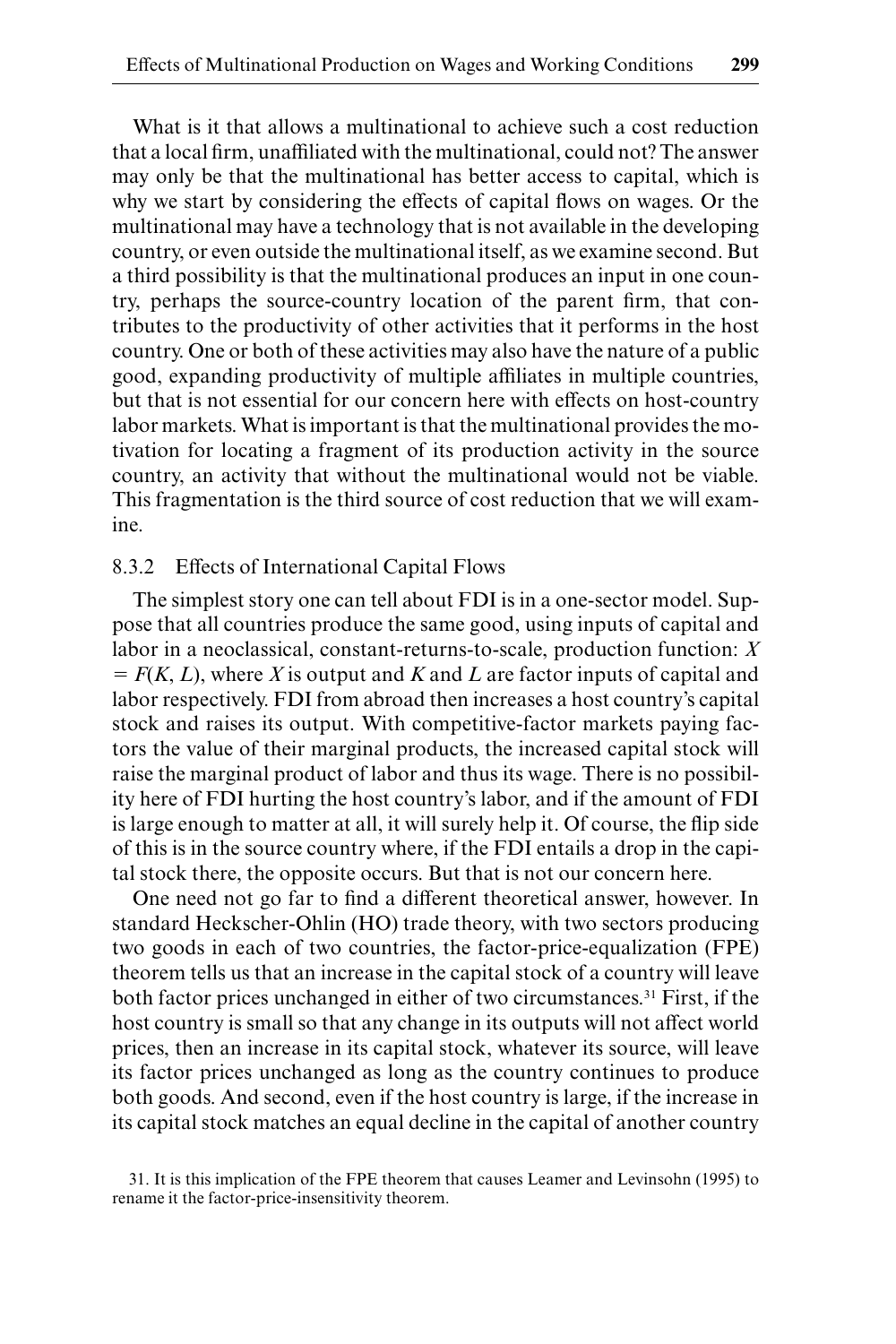(as it would if FDI actually moves capital from place to place) and then if that other country also produces both goods both before and after the change, the factor prices will again stay the same.

Considering the obvious importance of international trade in the world today, one might think that this two-sector HO model easily ought to be preferred over the one-sector model and that we should forget about FDI affecting wages. But the case just considered is actually very special, and there are many other possibilities within the general HO framework that do not yield this result.

First, the simple specific-factors model with mobile labor and two kinds of immobile capital (which can be thought of as a three-factor, two-good case of the general HO model) has the property that an increase in either capital stock raises the wage even in a small country. Second, with specialization, the HO model behaves much more like the one-sector model, with each country producing a single, albeit different, good. Third, without complete specialization but with multiple cones of diversification, $32$  a movement of capital from a capital-abundant to a labor-abundant cone will cause prices of goods to change in a way that causes internationally unequal factor prices to move closer together. In this last case, far different on its surface from the one-sector model, FDI again causes the wage to rise in the host country and to fall in the source country, with opposite changes in returns to capital.

Perhaps the richest variant of the HO model for use in describing developing countries is a two-factor (capital and labor) model with many cones of diversification. In this model, FDI that raises the capital stock of an initially poor, small country sufficiently will cause it to grow from cone to cone, with the wage remaining constant as it advances within a cone, but then rising as it moves up to the next cone. This sort of progress, which has been explored theoretically by Krueger (1977) and Deardorff (2000) and has been documented empirically by Moran (2002), may offer the best hope for developing countries to escape poverty if they can accumulate capital (or skill, although this is outside these simple models) either on their own or with the help of FDI.

So far we have considered models with only two factors, capital and labor. Equally important is the distinction between skilled and unskilled labor, but to address this along with capital flows requires allowing for three

32. This refers to the property of HO models with more goods than factors that equilibria can involve FPE for groups of countries whose factor endowments lie within a cone-shaped subset of factor space. If there is only one such cone, then all countries either completely specialize (and are thus outside the cone) or share common factor prices. If there are multiple cones, then countries whose factor endowments are within the same cone (and thus are in that sense similar in their factor endowments) diversify and share a common set of factor prices, but they have different factor prices than countries in another cone. A popular model of trade between developed and developing countries has two such cones, with capital-abundant developed countries in one and capital-scarce developing countries in the other.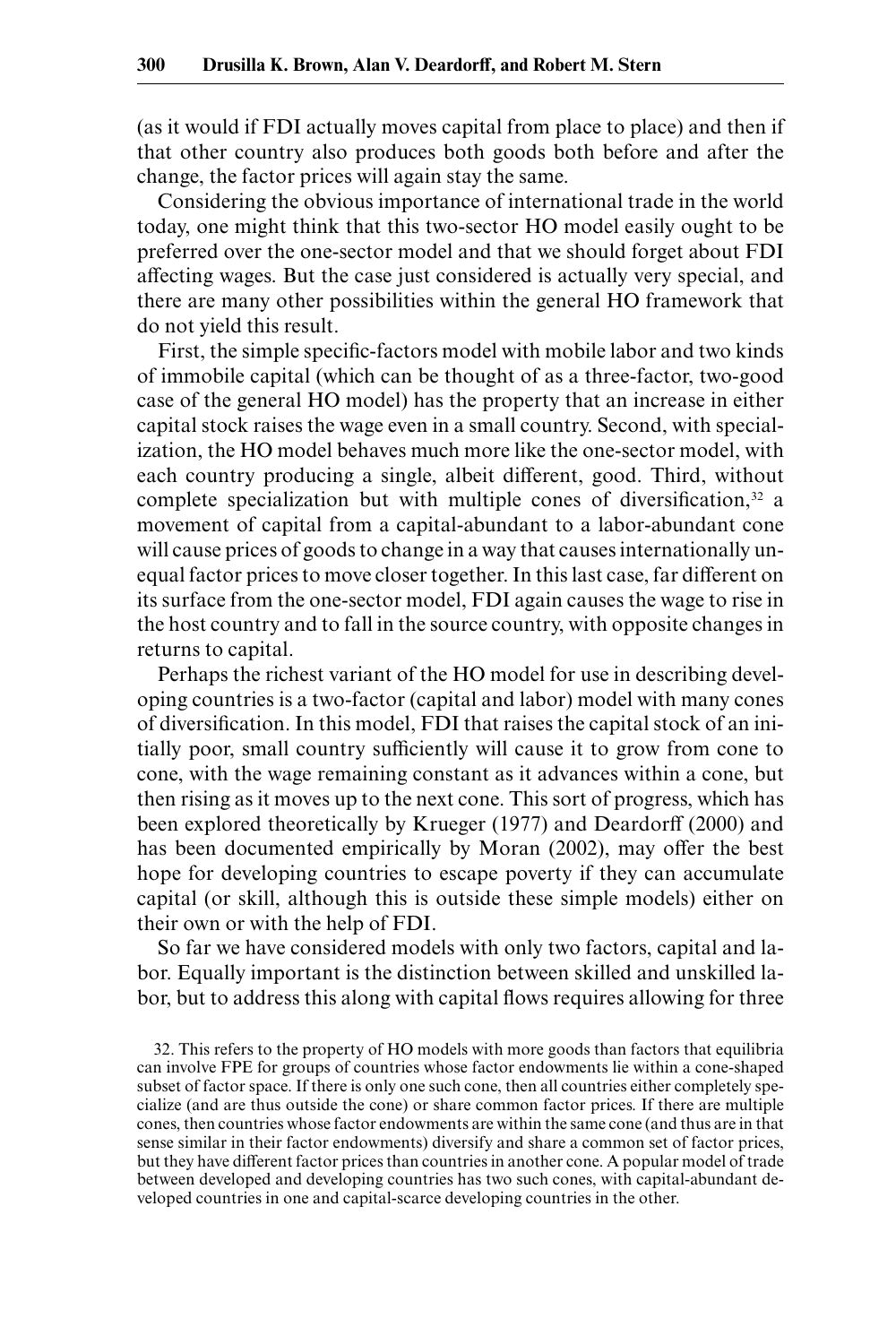factors of production. This opens up more possibilities than we can consider here, and we therefore look only at a single case, but it is one that seems particularly appropriate for today's world.

The model is another variant of the HO model, introduced by Feenstra and Hanson (1996). They assumed a continuum of goods, each produced with capital and a fixed-coefficient aggregate of skilled and unskilled labor. The skill and unskilled intensities varied along the continuum, while the shares of capital versus aggregate labor did not. In their equilibrium, factor endowments differed between their two countries, North and South, sufficiently that factor prices were unequal, and each country produced a different range of goods—i.e., they were in different cones. In particular, Feenstra and Hanson (1996) assumed that the return to capital was higher in South than in North, and that the ratio of the skilled wage to the unskilled wage was also higher in South than in North.<sup>33</sup>

Feenstra and Hanson (1996) used this model to derive a result that is very relevant here. When capital moves from North to South, it expands the range of goods that can be produced in South and contracts that range in North. The goods whose production location moves are the least skillintensive industries that were previously produced in North, which then become the most skill-intensive now produced in South. As a result, the average skill intensity of production rises in both countries. This also raises the relative demand for skilled labor in both, causing the skilled wage to rise in both places and the unskilled wage to fall. This is the first sign we get, in theory, of FDI causing a fall in any wage in the host country. It does so because, rather than moving into producing the goods that use the cheapest factor in that less-developed country (i.e., unskilled labor), FDI instead expands production of relatively skill-intensive products there. As we will see in our look at the empirical evidence, this is exactly what a great deal of FDI into developing countries actually does. Why does it do this? In the Feenstra and Hanson (1996) model, it happens because production of the least skill-intensive goods is already, in the initial equilibrium, being done exclusively in the South. In those industries, there is nothing to move. So, if capital is going to move to South at all, in order to take advantage of the higher return to capital there, it must produce something else, and therefore the more skill-intensive goods are all that are available.

This is an interesting result that strikes us as important, and we will return to it frequently later in the paper. However, there is a qualification that Feenstra and Hanson do not mention. Theirs is a two-country model with both countries of significant size. We are often concerned not with a massive flow of capital from the developed to the developing world, but rather

<sup>33.</sup> This is nicely consistent with having both wages realistically lower in South than in North, although FH also allowed international differences in technology that could lead to this result.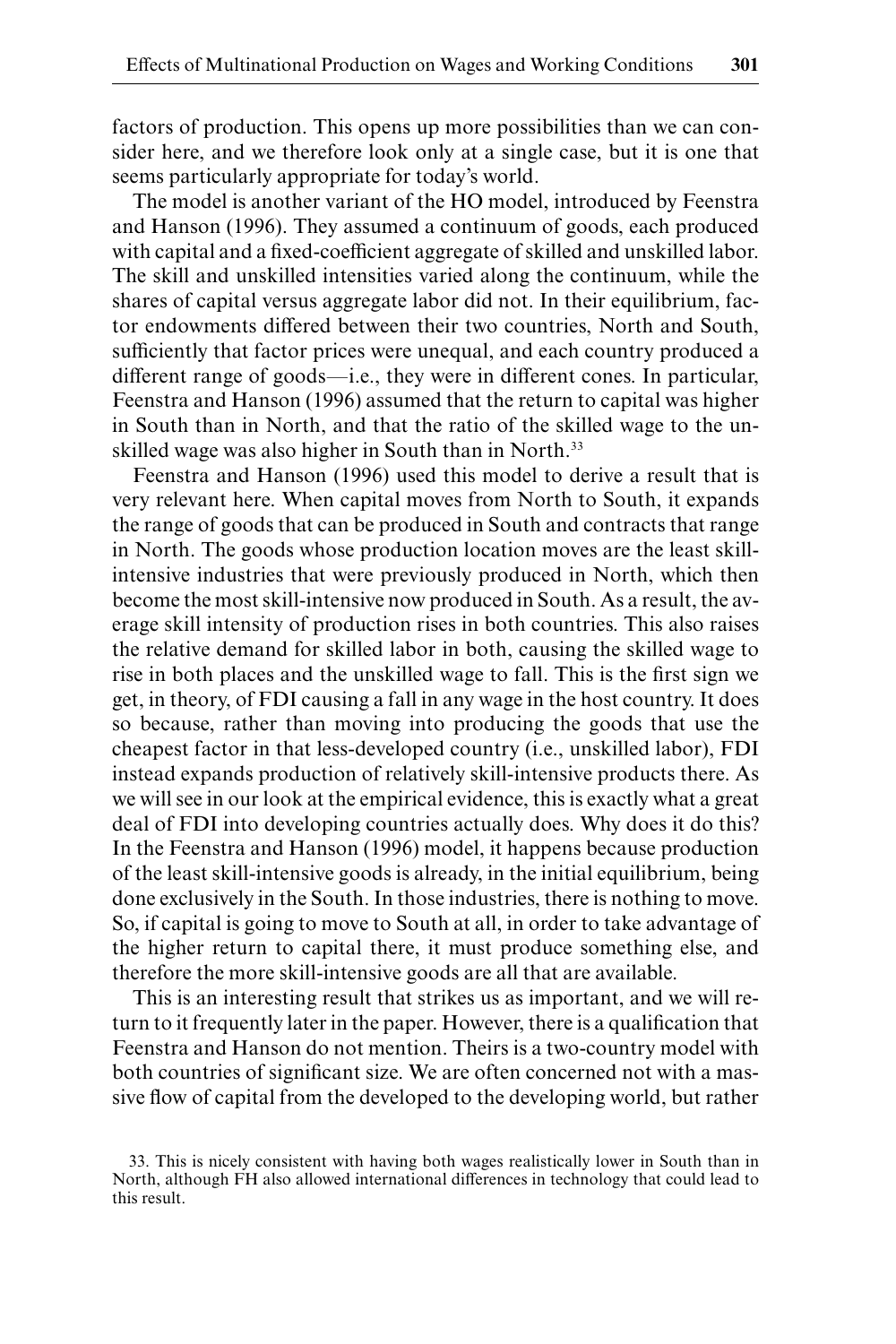| Model (sectors $\times$ factors)                            | Small<br>Country <sup>a</sup> | Two-Country<br>Model <sup>b</sup> |
|-------------------------------------------------------------|-------------------------------|-----------------------------------|
| One-sector $(1 \times 2)$                                   | $^+$                          |                                   |
| HO $(2 \times 2)$ diversified                               | $\theta$                      | 0                                 |
| HO $(2 \times 2)$ specialized                               | $^+$                          | $^+$                              |
| Specific factors $(2 \times 3)$                             | $^+$                          |                                   |
| HO $(3 + \times 2)$ two-cone, diversified                   | $\theta$                      |                                   |
| Feenstra-Hanson ( $\infty \times 3$ ) two-cone, diversified |                               |                                   |
| Skilled labor                                               | $^+$                          |                                   |
| Unskilled labor                                             |                               |                                   |

#### **Table 8.1 Effect of FDI as Capital Flow on Host-Country Wage**

a The small country is defined by facing world prices that are fixed independently of what it produces.

b In the two-country model, FDI here takes the form of an increase in the capital stock of the host country and an equal decrease in the capital stock of the other country.

with flows into particular developing countries that might better be viewed as small. What effects would FDI have into a small country that is embedded in what is otherwise the Feenstra and Hanson (1996) framework? The answer is that it would not affect relative wages in the small country at all.

The reason is essentially that a small developing country in the Feenstra and Hanson (1996) framework is within the cone of diversification of the South, and its factor prices are constrained by those of the South as well. This is not to say that factor prices will be equalized. The small country will be able to specialize completely in the only one of the continuum of goods that fully employs its skilled and unskilled labor, and thus the FPE theorem does not apply. However, to keep producers from shifting to any other good in the continuum within the cone, the ratio of the skilled wage to the unskilled wage must remain the same as in all of the other countries of the larger South.<sup>34</sup> As a result, as FDI expands the capital stock of the small country, and the wages of both skilled and unskilled labor rise in the same proportion, while the return to capital falls.

All of the theoretical results discussed so far are collected in table 8.1, which shows the direction of change in the real wage of labor in the host country due to capital-inflow FDI. Each of the models considered is identified by the number of sectors and factors that it assumes. Also indicated is whether the host country is diversified or specialized into production of a single good and whether or not, where relevant, the world equilibrium

34. This can be seen in the FH model by differentiating the (log of the) cost function with respect to the index of the good, *z*, in the FH notation. This derivative depends on the factor prices only through the ratio of the two wages,  $q_i/w_i$ . If a small country had a wage ratio differing from that of the larger South at the *z* that can fully employ its two kinds of labor, then its cost function would cut South's from above or below, and firms would seek to produce only goods of higher or lower *z.* Labor markets would not both clear.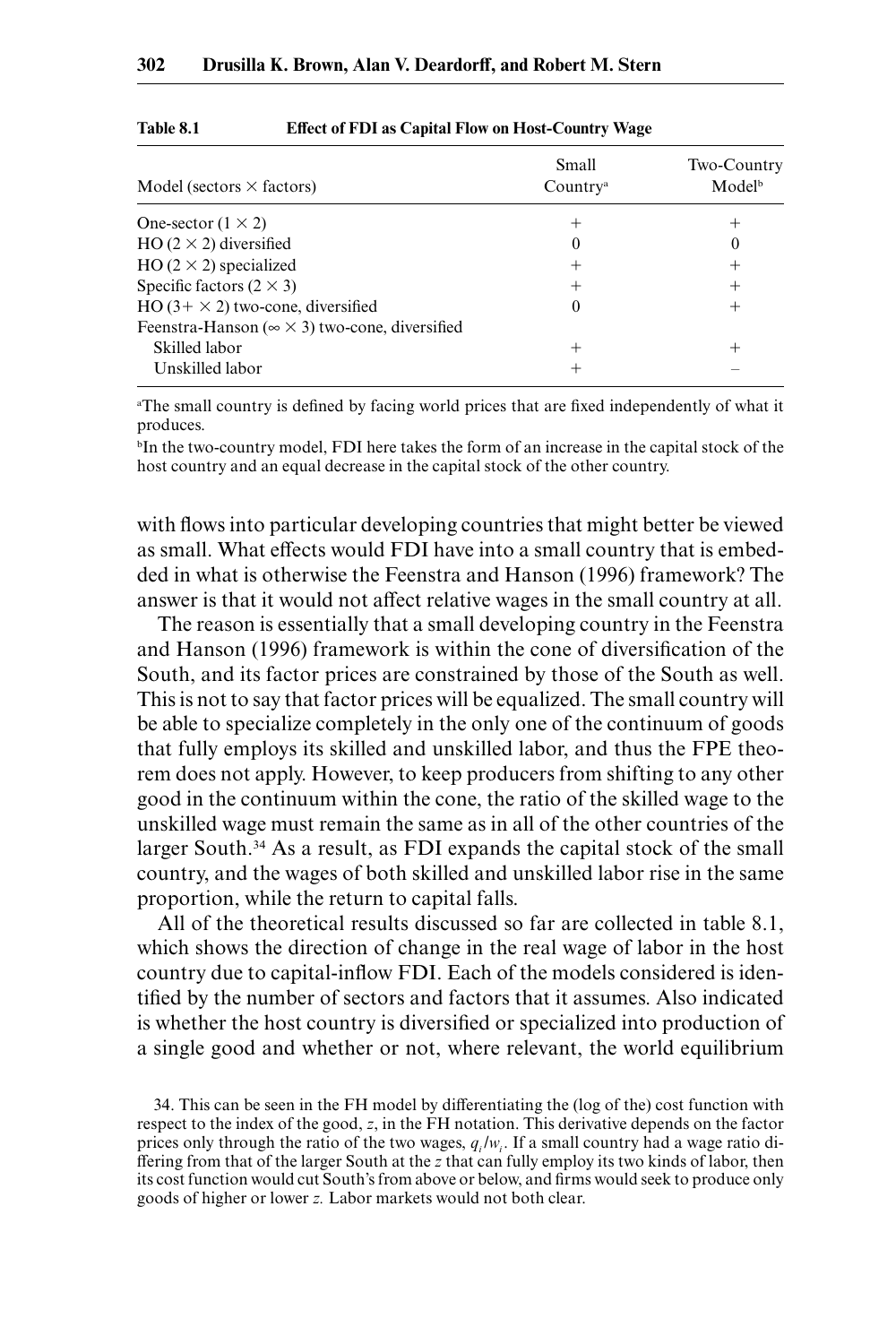has two cones of diversification. Results are reported for both the case of a small country, which takes prices as given from a much larger world economy of the sort indicated, and for a two-country model. In the latter case, the FDI is assumed to take the form of an increase in the capital stock in the host country together with an equal decline in the capital of the source country.

The results, clearly, are somewhat varied in that there are several cases where wages do not change and even one where a particular wage—that of unskilled labor—falls. However, most of the cases show labor earning a higher wage as a result of an inflow of FDI, and we regard this as the normal case, in the absence of knowledge that circumstances are otherwise.<sup>35</sup>

#### 8.3.3 Effects of Technology Flows

It is arguably the case that multinationals who engage in FDI possess technologies that others do not, particularly other firms in their host countries. They must, after all, have some sort of advantage in order to overcome the disadvantage of operating in an unfamiliar environment. And if this is the case, then FDI is not fully captured by the simple inflow of capital considered above. Indeed, some FDI may actually involve no addition to a host country's capital stock at all if the capital already exists and is simply acquired by the multinational through merger or acquisition. In that case, FDI may consist purely of the introduction of an improved technology into the host country.

This is not necessarily technology transfer, if the secrets of the technology remain with the acquiring firm and its source-country personnel. But the technology will still be applied to factors in the host country, and it will increase the output that they produce, even if the advantage would be lost if the firm pulled out. Thus we can model this as an improvement in technology and ask its effects. If technology transfer does take place, willingly on the part of the firm or otherwise, then these effects will be just that much larger and longer lasting.

Graham (2000, appendix A) argues that an improvement in technology must raise wages. After all, he says, technology raises productivity, and workers are paid their marginal product, which will be larger as a result of the improved technology. However, this ignores the interaction of supply and demand. A competitive industry with an improved technology will expand output and employment until the value of labor's marginal product equals its wage, but this could happen in several ways: by a fall in the price of the good, as output expands relative to demand; by a fall in the marginal product of labor, as employment expands relative to other factors such as

<sup>35.</sup> It is not inevitable that even some labor must gain. For example, in a one-sector model with three factors—labor, capital, and land—if capital is a complement for land and a substitute for labor, a rise in the capital stock could reduce the wage of all labor.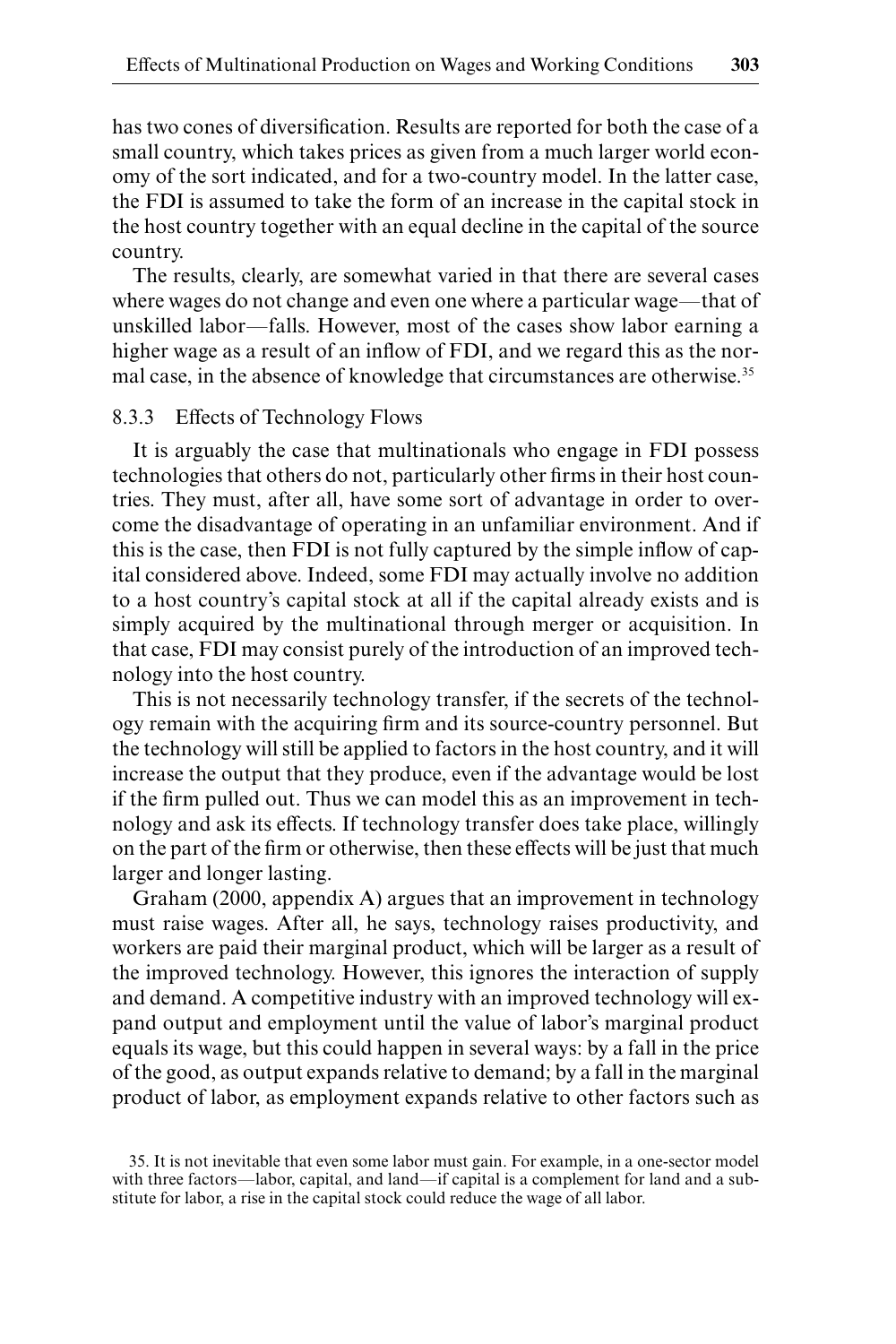capital; and by a rise in the wage, as workers are induced to leave other industries or to give up leisure. Only the third of these mechanisms entails an increase in the wage, and it will not happen at all in some contexts, such as that of FPE. Thus there really is no assurance that an improvement in technology due to FDI will raise the host country wage at all. It will depend on the circumstances, just as did the effect of a capital inflow above.

Consider first a single multinational firm that brings an improved technology into a host country. Will it pay a higher wage than what prevails in the local market? It may, for any of several reasons that we will discuss below, but the increased marginal product of labor is not one of those reasons. If the marginal-revenue product of labor is initially higher than the prevailing wage, then the firm will expand its use of labor to the point where this would not be true for an additional unit of labor. But even then it has no reason, on account of the technology alone, to pay more than the market wage. This argument applies as well to larger numbers of firms as long as they do not alter the technology of all firms operating in the sector—a case we consider next. Of course, with more firms expanding employment, the effect on the market wage itself may become significant with the wage rising as labor is pulled up its supply curve, but if this happens, it is due to the expanded demand for labor and is independent of whether or not its cause was an improvement in technology.

Suppose next that FDI brings to a host country an improved technology for a whole sector of the economy, either because multinationals themselves take over the whole sector or because spillovers of the technology raise productivity in local firms as well. Like the previous case of an increased capital stock, several possibilities arise depending on country size and patterns of specialization. In the simplest case of a one-sector economy, the effect of technology depends on its factor bias. Hicks neutral improvement will raise all factor prices in the same proportion, while improvement that is biased toward use of one factor or another will raise one factor price more than another and may even cause one factor price to fall. Thus it is possible, if the new technology is biased strongly enough away from using labor, for it to reduce the wage, although this seems an unlikely outcome.

With multiple sectors, on the other hand, as has been discussed at length in the "trade and wages" literature, the effects of a technological improvement on wages depend on the relative factor intensity of the sector in which it occurs.36 In a small, two-sector, diversified economy, for example, improvement in the capital-intensive sector will lower the wage, while improvement in the labor-intensive sector will raise it. With more sectors and multiple cones, it is again the factor intensity of the sector in which technological change takes place that matters for factor prices, although here

<sup>36.</sup> See Krugman (2000) and the references cited therein.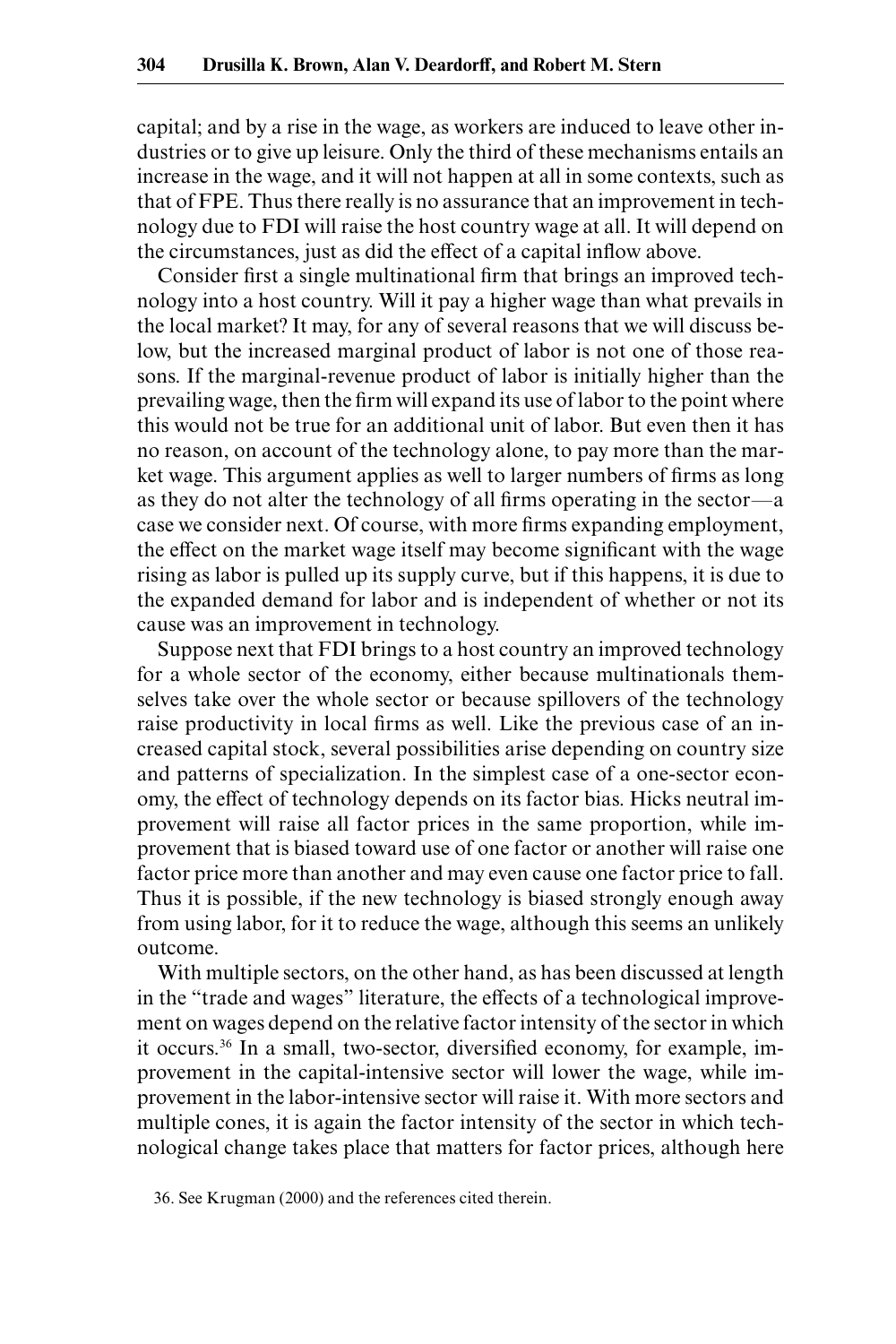| Model (sectors $\times$ factors)          | Nature of<br><b>Technology Change</b> | Effect<br>on Wage |
|-------------------------------------------|---------------------------------------|-------------------|
| One-sector $(1 \times 2)$                 | Neutral                               | $^+$              |
|                                           | Labor using                           | $^{+}$            |
| Labor saving                              |                                       | $+$ or $-$        |
| HO $(2 \times 2)$ diversified             | In labor-intensive sector             | $^{+}$            |
|                                           | In capital-intensive sector           |                   |
| HO $(3 + \times 2)$ two-cone, diversified | In labor-intensive sector of cone     | $^{+}$            |
|                                           | In capital-intensive sector of cone   |                   |

| <b>Table 8.2</b> | <b>Effect of FDI as Technology Flow on Host-Country Wage</b> |  |
|------------------|--------------------------------------------------------------|--|
|                  |                                                              |  |

it is factor intensity relative to other sectors in the same cone, not relative to all sectors. All of these theoretical results are summarized in table 8.2.

### 8.3.4 Fragmentation

So far, we have treated multinationals as providing capital, technology, or both to developing countries and then using it within the same industries that already exist, either there or in the source countries. In fact, an increasing amount of multinational-firm activity involves changes in the organization of production so that portions of a previously integrated activity can be done elsewhere. This phenomenon, which has gone under many different names, we will here call "fragmentation." It may take the form of a source-country firm building a subsidiary abroad to perform some of the functions that it once did at home, such as making particular parts for its product or completing particular steps in its production process. Or it may take the form of subcontracting such activities to local firms in the host country and providing those firms with detailed specifications and even fragments of its technology. In both cases, this activity may be included in what is often called "outsourcing." And in both cases too, it may or may not be accompanied by an increase in the host-country capital stock or by an improvement in technology. What is distinctive about fragmentation is that a portion of the activity that was previously done in the source country now becomes possible to do in the host country instead. Fragmentation may not require any expansion of the multinational firm's direct operations, and it therefore may not be recorded as FDI, but it is nonetheless the existence of the multinational firm that makes it possible.

By the same token, it is often the potential for fragmentation that makes a multinational firm possible, or at least provides the economies that make multinational firms more efficient than national ones. It is not unusual for some fragments of a firm's activities to serve the needs of multiple other fragments, creating a form of economies of scale. For example, research and development need only be done once for all of the subsidiaries of a multinational firm. Indeed, it is this feature of many multinationals that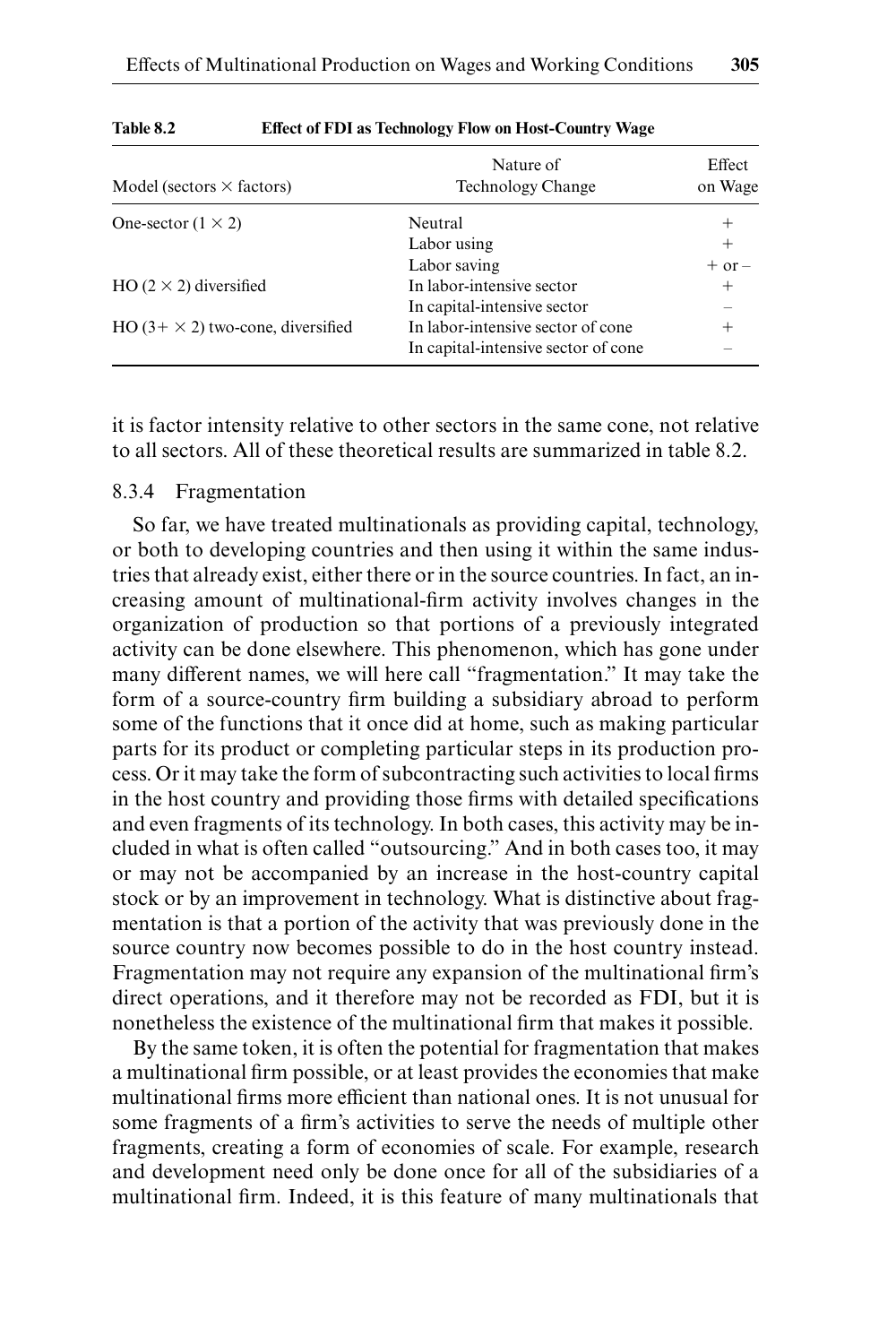Markusen (1984) and Helpman (1984) used as the basis for their seminal models of multinationals.<sup>37</sup> For our purposes here, it is what a multinational does and not so much why it does it that is important. Once a fragment of production is located in a host country, it matters little for that country's labor market whether the multinational is there because of multiplant economies or for some other reason.

Fragmentation is both motivated and constrained by the same things that matter for international trade in general. A fragment of a production process will be moved abroad only if it can be done there more cheaply, which means that fragmentation is responsive to the same determinants of comparative advantage as any other trade. In particular, it is likely to occur only if factor prices differ across countries. Even then, it will not occur if the extra costs that are associated with fragmentation outweigh the gain from lower cost of the activity itself. These extra costs may include transportation, communication, and other costs needed to coordinate the activity with what is still being done in the home country.

Both the causes and the effects of fragmentation in general-equilibrium models have been examined by Deardorff (2001a,b), among others. There is some tendency for fragmentation, like trade more generally, to cause internationally unequal factor prices to move closer together. However, no general conclusion in this regard seems to be possible, and the effects of any particular instance of fragmentation may do this or its opposite, depending on the factor intensities of the fragments.

Thus, to take a not implausible example similar to the movement of capital studied by Feenstra and Hanson (1996), suppose that an industry has previously functioned entirely within a developed country where the relative wage of skilled labor is relatively low due to its abundance. Now it becomes possible to split off a portion of that production process, one that is less skill-intensive than the industry as a whole. In the absence of factorprice equalization, this fragment of production will cost less in the developing country to which it will now move if the cost savings more than cover any increased cost of transportation, communication, and so forth. How it will affect factor prices there, however, depends on the extent to which the host country is unskilled-labor intensive. If that feature of production is more skill-intensive than the average of existing production there—as it may well be, since all activities in the developing country are less skill intensive that those at home—then it will put upward pressure on the relative wage of skilled labor in the developing country. Since this relative wage was already higher than in the developed country, this particular example of fragmentation may be moving the two countries' factor prices further

<sup>37.</sup> See also references cited in Carr, Markusen, and Maskus (2001) for more extensive modeling of multinational firms based on this assumption.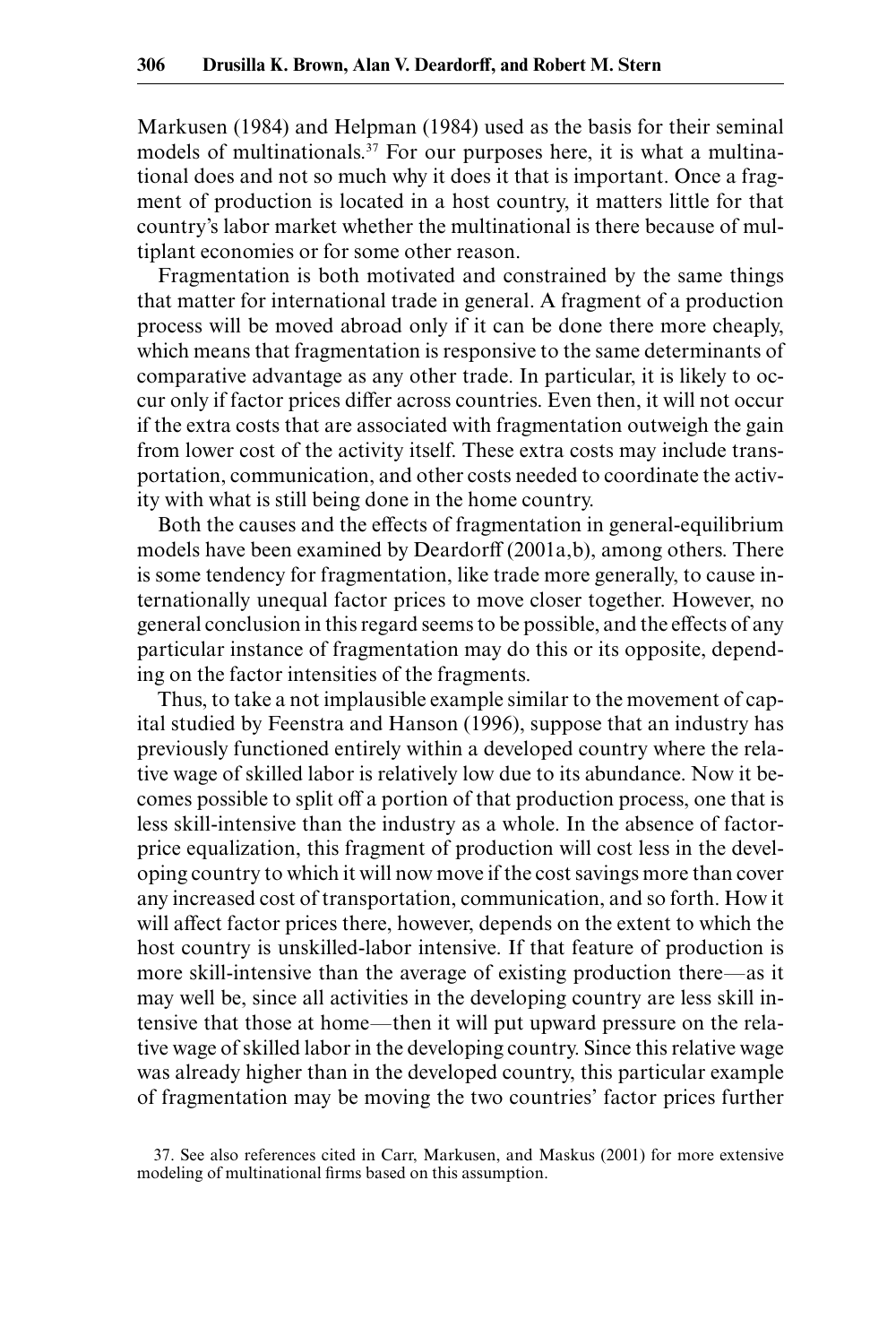apart.38 Of course, this is just one example, and fragmentation could equally well cause an even less skill-intensive fragment to be outsourced, in which case the effect on factor prices would be the reverse. The lesson is only that anything can happen, depending on factor intensities of fragments relative to factor endowments of the country, and there seems to be no reason to expect any one pattern of these factor intensities more than any other.

# 8.3.5 Imperfect Competition

We have assumed so far that firms engaged in FDI are perfectly competitive in all markets. Since these are multinational firms, large almost by definition, many would undoubtedly question this assumption. In fact, we believe that the assumption is not that bad in many cases, since even large, multinational firms face considerable competition, both from others like themselves and from smaller actual and potential entrants. But it is surely worth asking whether market power can cause a firm engaging in FDI to pay wages higher or lower than we would expect from perfect competitors.

Imperfect competition can take many forms, of course, and there probably exist market structures that will yield just about any theoretical result that one wants to get. We won't play that game, but we will merely assume that the firms we consider have some market power. That is, they face market prices that depend on the quantities they buy or sell, and we ask how this matters. Formally, our firms are now monopolists or monopsonists, or perhaps monopolistic competitors without our considering effects on entry.

The most obvious place for market power to matter for wages is in the labor market itself. Suppose that FDI creates a monopsonist buyer of labor in the host country. If it faces an upward-sloping supply curve of labor, such a firm will employ less labor and pay lower wages than it would under perfect competition since it recognizes that the wage needed to elicit an additional unit of labor must be paid to all employees. Does this mean that such FDI actually lowers wages? Probably not, since the labor-supply curve reflects whatever residual options the workers have, such as subsistence farming, and, without the FDI, the wage from these other sources would be no better and perhaps even lower. However, it is not difficult to construct a scenario in which monopsonist FDI lowers wages. Suppose that, prior to the FDI, labor was employed by a competitive local industry with a more primitive and therefore low-productivity technology than the multinational's. If the FDI, due to its superior technology, displaces those

<sup>38.</sup> What happens to factor prices in the other country depends on the factor intensities of the industry before and after fragmentation occurs, relative to factor endowments there. See Deardorff (2001a).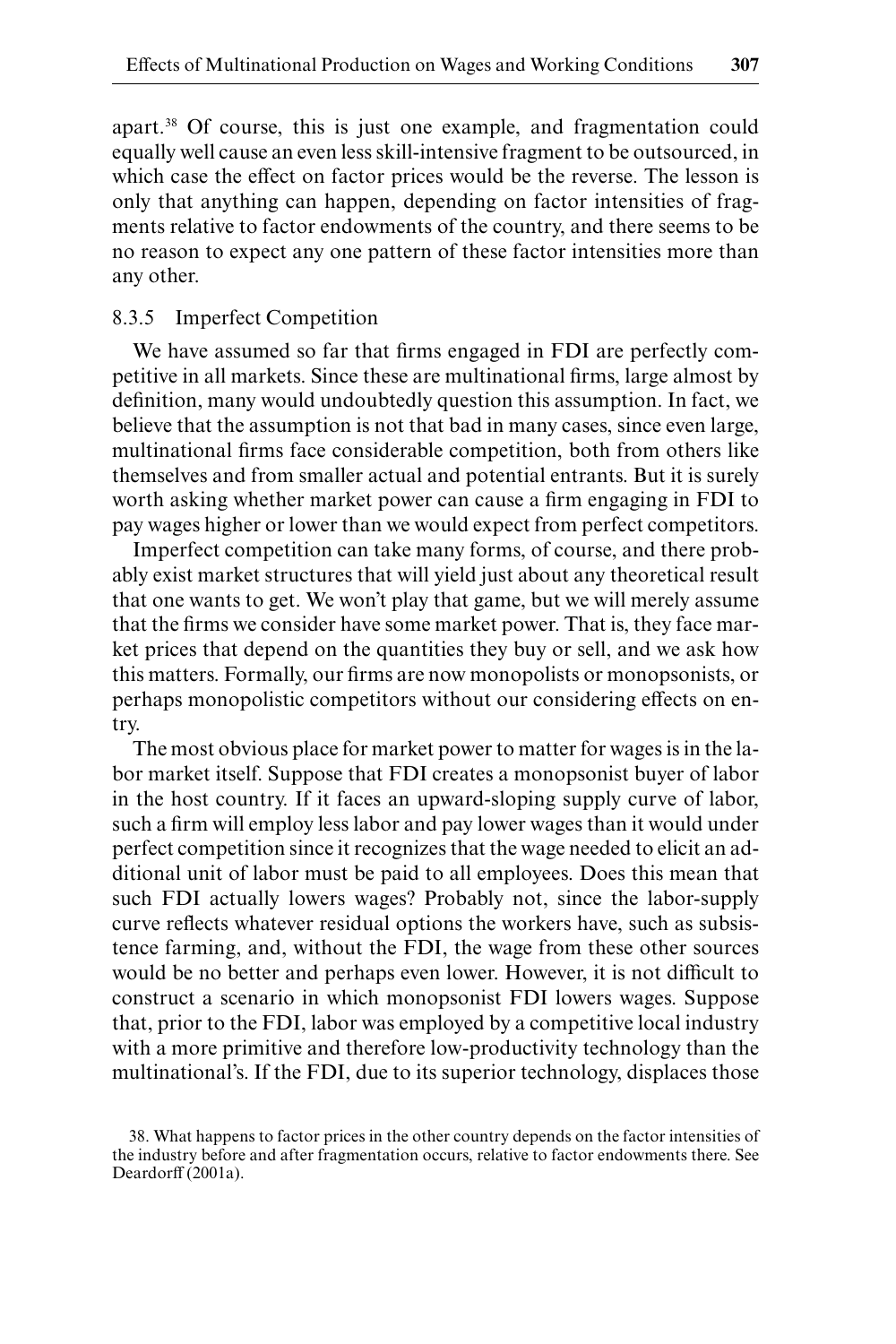local firms and if the resulting monopsonist multinational, because of its market power, pays less than the workers' (now higher) marginal product, then wages might go down. This is only a possibility, of course; wages might just as well rise. It depends on the parameters of the problem.

Monopsony in labor markets is possible, and historically it may even have been quite common. But today's multinationals often tend to be attracted especially to urban areas where they must compete in labor markets with many other firms, and so monopsony today is arguably less of a concern.

More obviously, many multinationals appear to have market power in output markets. One thinks immediately of prominent brands like Nike and McDonalds, but they are hardly alone. In fact, a great deal of production by and for multinationals is of inputs that are produced by many competing firms, so we would not regard market power in output markets as the norm, but it surely exists.

Suppose, then, that FDI is undertaken by a multinational firm that is a monopoly as a seller of its product, either to the world market or to the local, host-country market. How will this firm's behavior differ from that of a perfect competitor? The answer, of course, is that it will produce a smaller quantity and charge a higher price than a perfect competitor, meaning that its price will be above its marginal cost of production. On the surface, this says nothing about the wages this firm will pay, and, in fact, since we have now assumed no market power in the labor market, it will simply pay the market wage.

What is notable, however, is that, unlike a perfect competitor, this firm does not pay a wage that is equal to the value of its labor's marginal product. Instead, its wage is equal to its marginal-revenue product, taking into account that the output of an additional worker would have to be sold on the product market by charging a lower price on all inframarginal units. Put simply, because the monopolist charges a monopoly price for its product, the value of what a worker produces at the margin (valued at the monopoly price) is higher than the wage. Of course, there are many reasons why the market price of a Nike shoe is much higher than the cost of the labor that produces it, including payments to many other inputs in both production and distribution, but the fact that the shoe is sold for a monopoly price contributes to this. This does not mean that Nike's market power in the shoe market has permitted it to pay a lower wage to labor: It has not. But it does contribute to the perception that Nike could afford to pay its workers more, and indeed it could, if it were somehow willing or compelled to accept a smaller monopoly profit.

Under the heading of imperfect competition, we should also consider the possibility that labor markets may depart from the perfectly competitive norm on the supply side, rather than (or as well as) on the demand side. That is, labor markets may be unionized or might have the potential for be-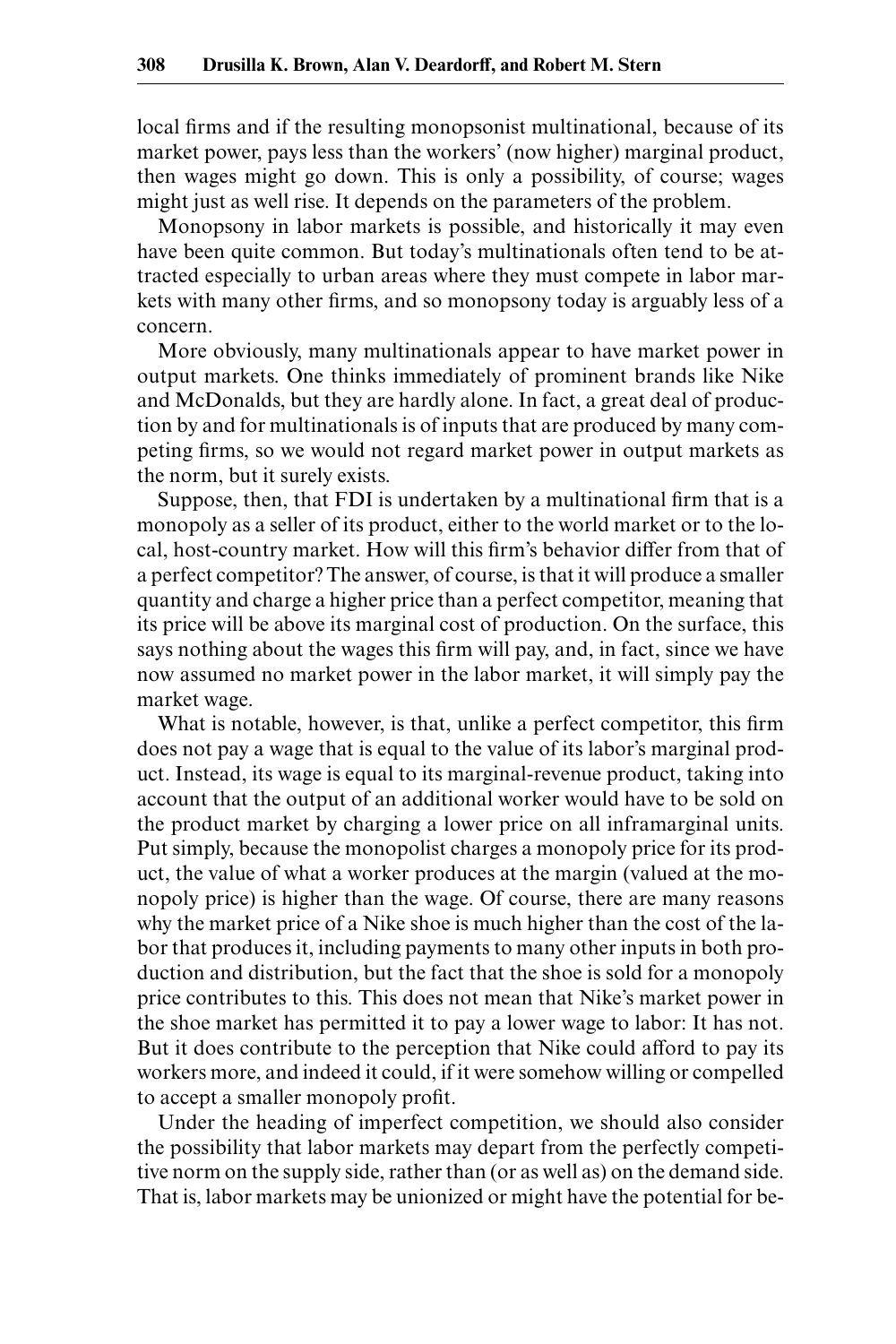ing unionized if multinational firms were not present. Here is perhaps the clearest case we can see for FDI and multinational firms to reduce wages, since any market power that workers may be able to acquire by organizing is bound to be diminished if the firms that they bargain with have the option, as multinationals, of producing elsewhere. Unions are in fact notoriously weak in developing countries, and they were already weak, in most cases, before the arrival of multinational firms. But as these countries' incomes rise, it is plausible that unions would gain in strength, and that they would gain faster, other things equal, if multinational firms were not present. Other things would not be equal, however, and, without FDI, the growth of income that permits the growth of unions might not occur.

The presence of unions matters in another way, however, when it is combined with product-market power by the employers. Bargaining over wages will result in workers sharing a part of the firm's monopoly profits, as discussed and documented by Katz and Summers (1989).39 If a multinational has greater profit than a domestic employer, then it may well pay higher wages for this reason, offsetting the effects of its greater bargaining power.

#### 8.3.6 Payment of Above-Market Wages

Except for this last-mentioned possibility of bilateral monopoly involving a multinational and a union, the theories we have considered so far do not allow for or explain a phenomenon that we will see below to be quite common: That multinational firms pay higher wages than do local, hostcountry firms. To a partial extent, this phenomenon is an artifact of the data. If multinational firms draw on different parts of the labor market than average local firms, then they may pay higher wages just because, on average, they require different sorts of workers in terms of education, skill, or location. However, the evidence below will show that multinationals continue to pay higher wages than local firms even after accounting for these effects as well as several others. Standard competitive models and even most familiar models of imperfect competition do not explain this, and nor does the suggestion, often made, that workers are somehow more productive in multinational firms. As we have seen in looking at the role of technology, this does not provide a valid theoretical reason for firms to pay higher wages than are needed to attract their workers.

Relatively standard explanations for this behavior do exist, however, in the macroeconomic literature on efficiency wages that was developed to explain both downward wage rigidity and unemployment. There are several versions of this theory, summarized, for example, in Yellen (1984), and all of them provide reasons why workers will become more productive or efficient as a result of being paid more. That is, in efficiency-wage theory, the high wage is not the result of higher productivity, but its cause.

<sup>39.</sup> See also Budd, Konings, and Slaughter (2002) and references cited therein.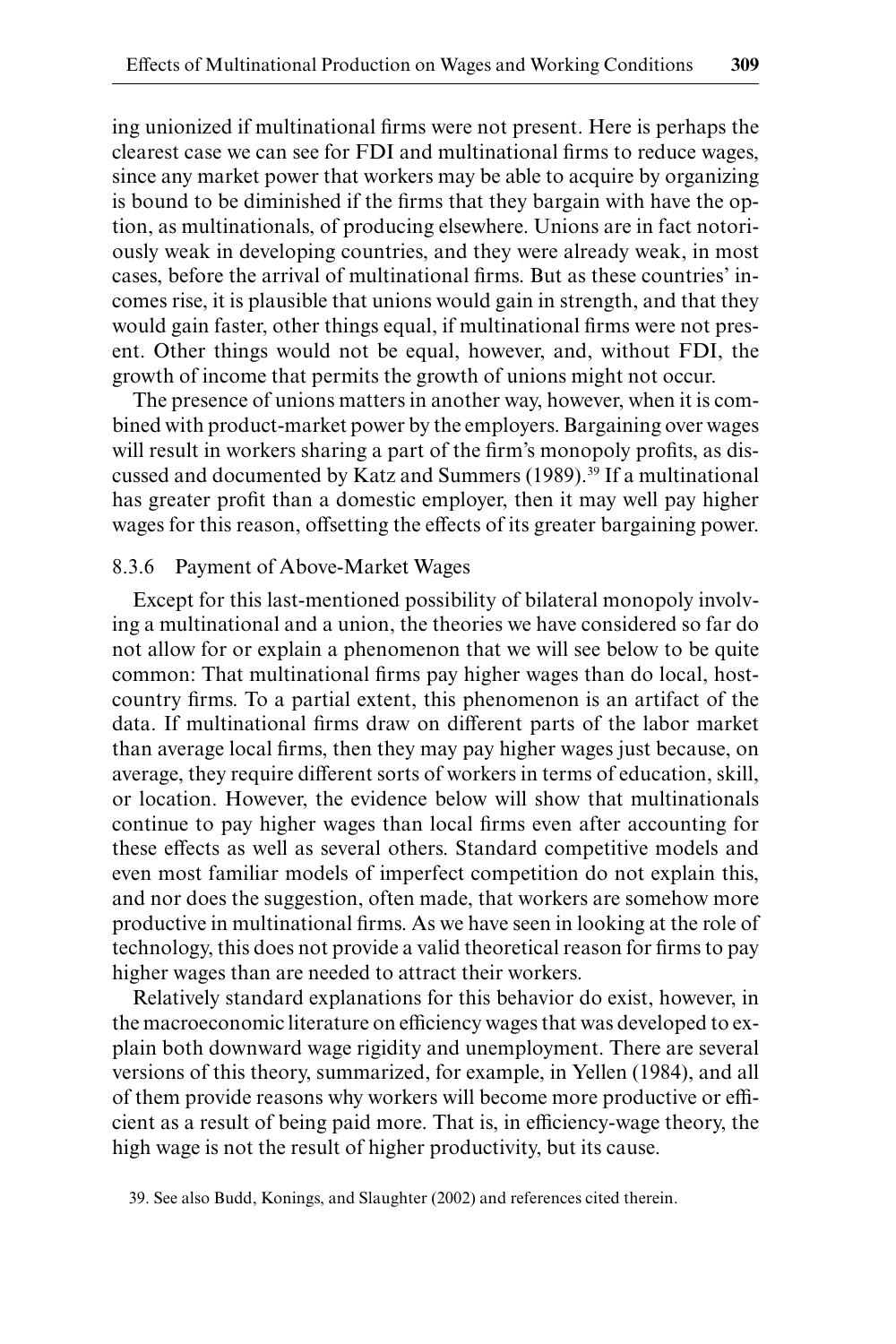The simplest and apparently oldest version of efficiency-wage theory applies best to developing countries, where market wages may be insufficient to sustain workers' health. Firms may therefore pay higher than the market wage in order to improve the health of their workers and thus their productivity. Other versions of the theory depend on somewhat more complex modeling of interactions between firms and workers. They can be summarized by saying that firms pay higher-than-market wages in order to (a) reduce shirking (or elicit greater effort); (b) reduce turnover and the costs of retraining; (c) attract and retain the most able and productive workers from a heterogeneous workforce; and (d) improve worker morale in a context where social pressures can make workers more productive.

An alternative explanation for payment of above-market wages is possible in precisely the context that anti-globalization protest is serving to create. In the preceding section, we discussed the anti-sweatshop campaign and other public pressures that have been brought to bear on multinationals for allegedly mistreating their workers. This pressure may well be creating a reluctance on the part of at least the most visible multinationals to be seen providing wages and working conditions that could become a source of embarrassment and lost sales, even when these are at levels generally prevailing in local markets. In response to that pressure, they may pay above-equilibrium wages even when they do not expect this to improve the productivity of their workers. It is unlikely that much of the empirical evidence for high wages by multinationals could be due to this, since the data mostly predate the anti-globalization movement. However, it is plausible that multinationals may currently be responding to that pressure, and that future studies of wages paid by multinationals will reflect that.

In all of these stories, it is clear that the workers who receive the abovemarket wages are better off than those who do not (although, in the case of efficiency wages, this gain may be partially offset by any extra effort that they provide in return). Additionally, if FDI expands employment in firms that pay above-market wages, a larger number of workers will enjoy these benefits. However, it is not necessarily clear that all members of the country's labor force are, on average, better off. The efficiency-wage models, in particular, were developed in part to help explain unemployment. Indeed it is likely that above-market wages, whatever their cause, will be accompanied by increased unemployment of workers who are waiting and hoping to get these desirable jobs.

Years ago, Harris and Todaro (1970) proposed a model in which a given above-equilibrium wage was paid in the urban sector of an economy, inducing migration from the rural sector and urban unemployment to the point that the expected wage of these migrants equaled the lower rural wage. This expected wage included not only the high wage of employed workers, weighted by the probability of employment, but also the zero wage of the unemployed weighted by the probability of not finding a job.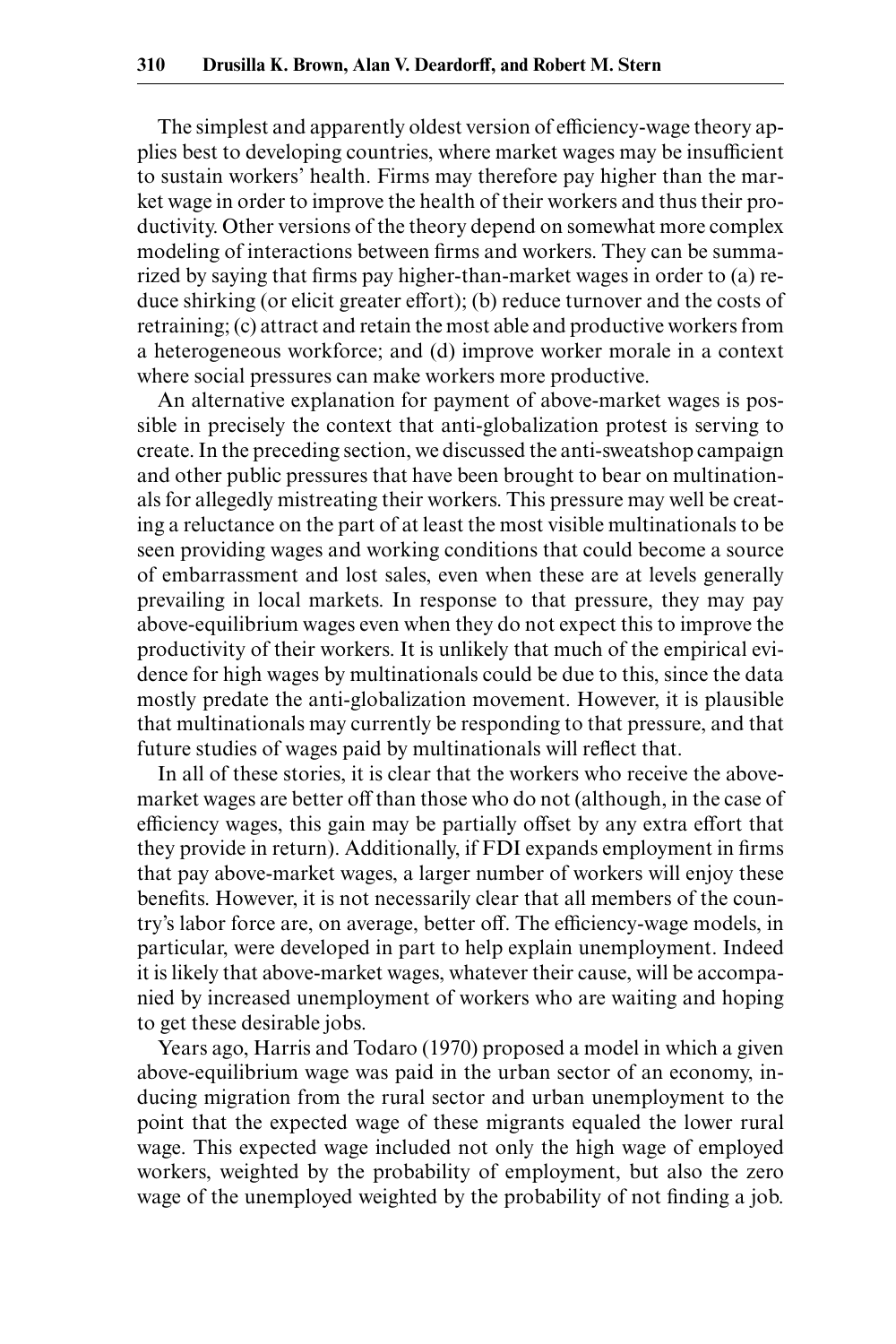This same model could be applied within an urban sector where certain firms pay higher than market wages for any of the reasons we have discussed. They too will attract a larger pool of workers than they can employ, workers who will accept either unemployment or lower-than-market wages in return for the chance of eventually getting one of these high-paid jobs. In equilibrium, workers as a group, both employed and unemployed, are not better off than those who continue to work elsewhere in the economy for the market wage. Of course, there is the additional unhappy consequence of greater inequality among workers, some of whom have these high-paying jobs and others of whom do not.

In this framework, the market offers potential workers the same expected wage that they can earn somewhere else, far from the high-wage sector. Therefore, simply adding more firms that pay above-market wages may not change that equilibrium expected wage. Instead, although the market looks very different from the usual competitive model, the underlying forces that will change economy-wide average wages will be the same forces of supply and demand that we have discussed earlier.

In the case of efficiency wages, the firms get something in return for their higher wages that they could not necessarily get elsewhere—higher productivity from their employees—and that, together with the low market wage to which the wage premium is added, is what attracts them to produce in these countries in the first place. But when above-market wages are being paid for other reasons, such as pressures from NGOs, enforcement of minimum-wage laws, or even fear of government sanctions, the benefit of avoiding public censure may be obtained as well by producing somewhere else rather than by paying higher wages in poor countries. Whatever may be the level of wages and working conditions that will satisfy a critical public, firms may choose to produce in countries where that level is already the equilibrium due to workers' higher productivity. If so, then an additional effect of the pressure to pay higher wages will be a loss of employment in low-wage countries.

Leamer (1999) has provided an account of wage differentials that differs somewhat from the efficiency-wage story, although it too rests on the degree of effort exerted by workers. His model has the advantage of being amenable to general-equilibrium analysis. In his model, "effort" determines total factor productivity in a two-sector, two-factor context that is otherwise like that of the HO model. Since the return to effort is, in effect, higher in the more capital-intensive sector, equilibrium has that sector paying higher wages and requiring greater effort from its workers than the labor-intensive sector. This model has a long list of striking implications, only one of which need concern us here.

In Leamer's effort model, an increase in a country's capital stock, which could (but need not) be due to FDI, has remarkably different implications in closed and open economies. In a closed economy, increased capital low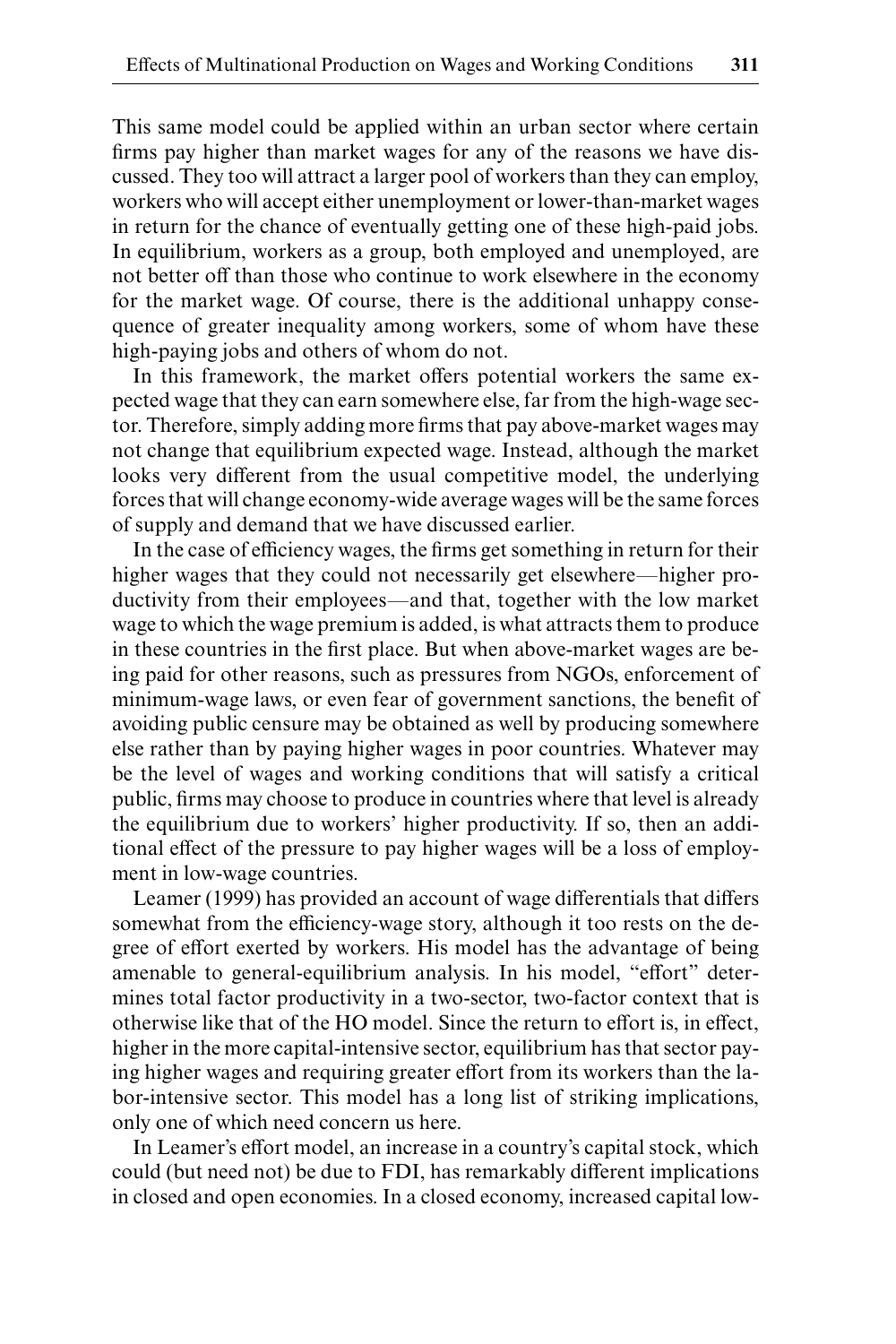ers the relative price of the capital-intensive good. This lowers the return to effort and leads to a reduction in effort levels in both sectors. In a small, open economy, on the other hand, increased capital may, in one type of equilibrium, leave factor prices and effort levels unchanged, through a variant of FPE. But, in another type of equilibrium, it may lead instead to new production of capital-intensive goods, thus creating higher-effort, higher-wage jobs.

All of the cases we have considered in this theoretical overview—capital flow, technology flow, and fragmentation—have failed to yield unambiguous conclusions about the effects of FDI and multinational firms on equilibrium wages in host countries. Even when we examined reasons for multinationals to pay above-equilibrium wages, there was no assurance that they would do so. There seems to be a presumption, at least in the case of capital flows, that FDI will raise at least some wages, but even this is not certain, and it becomes even less so when we recognize other forms of multinational activity, such as fragmentation. It is therefore an empirical question whether the actual operations of multinationals have raised or lowered wages in developing countries. It is to that empirical question that we now turn.

## **8.4 Effects on Wages and Working Conditions: What are the Facts?**

In keeping with the broad conceptual focus in the preceding section, we turn now to a review of the empirical evidence on wages and working conditions associated with multinationals.40 We first consider the effects on wages and thereafter the relationship between FDI and labor rights broadly conceived.

# 8.4.1 Foreign Ownership and Wages

The published evidence on the effects of foreign ownership on wages in developing countries is based on ad hoc observations and surveys as well as a number of studies using econometric methods.

Lim (2001, 39–40) provides a useful summary of some evidence that foreign-owned and subcontracting firms in manufacturing industries tend to pay higher wages than domestic firms.<sup>41</sup>

40. In his conference comment, André Sapir suggested that we should have focused more narrowly on the production, trade, wages, and working conditions in the apparel industry and on the respective roles of multinational firms and subcontractors. While Sapir's suggestion is well taken, the approach that we took was designed to provide a broader context for the conceptual and empirical issues involved.

41. See also Nicholas D. Kristof and Sheryl WuDunn's article "Two Cheers for Sweatshops" (*The New York Times Magazine,* 24 September 2000). Much of the available information evidently refers to wages in manufacturing. It would be useful accordingly to obtain information on wages paid by foreign-owned and subcontracting industries in extractive industries such as mining and in service industries in different developing countries.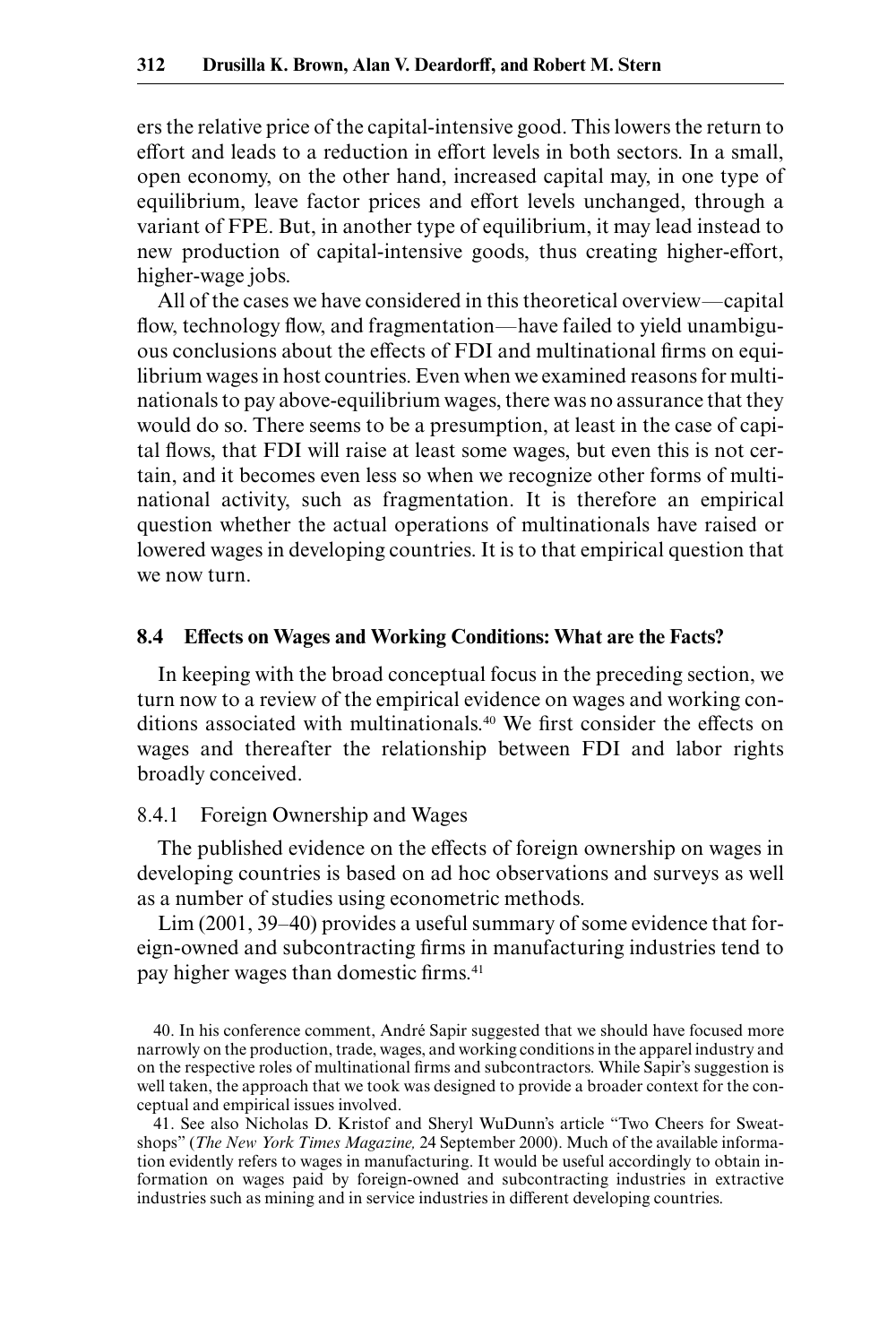- Affiliates of U.S. multinational enterprises pay a wage premium that ranges from 40 percent in high-income countries to 100 percent, or double the local average, in low-income countries<sup>42</sup> (Graham 2000).
- Workers in foreign-owned and subcontracting apparel and footwear factories in Vietnam rank in the top 20 percent of the population by household expenditure (Glewwe 2000).
- In Nike subcontractor factories in June–July 2000, annual wages were \$670 compared with an average minimum wage of \$134. In Indonesia, annual wages were \$720 compared with an average annual minimum of \$241 (Lim 2000).
- In Bangladesh, legal minimum wages in export-processing zones are 40 percent higher than the national minimum for unskilled workers, 15 percent higher for semiskilled workers, and 50 percent higher for skilled workers (Panos 1999).
- In Mexico, firms with between 40 and 80 percent of their total sales going to exports paid wages that were, at the low end, 11 percent higher than the wages of non-export-oriented firms; for companies with export sales above 80 percent, wages were between 58 and 67 percent higher (Lukacs 2000).
- In Shanghai, a survey of 48 U.S.-based companies found that respondents paid an average hourly wage of \$5.25, excluding benefits and bonuses, or about \$10,900 per year. At a jointly owned GM factory in Shanghai, workers earned \$4.59 an hour, including benefits; this is about three times higher than wages for comparable work at a non-U.S. factory in Shanghai (Lukacs 2000).

According to a report on Nike contract factories in Vietnam and Indonesia by students from the Amos Tuck School at Dartmouth College (Calzini et al. 1997, 2),

- For factory workers living on their own, Nike contract-factory wages allow workers to generate discretionary income in excess of basic expenditures such as food, housing, and transportation.
- For workers living in extended-family households, Nike contractfactory wages are used to augment total household income to raise overall living standards.
- Nike contract-factory workers consistently earn wages at or above government-mandated minimum wage levels.
- Given the employment opportunities available, Nike contract factories offer an economically attractive alternative for entry-level workers. Nike contract-factory jobs provide workers with a consistent

<sup>42.</sup> It may be further noted, according to OECD (2001, figure 8) that compensation per employee of firms under foreign control in the OECD countries was substantially higher than the average for national firms.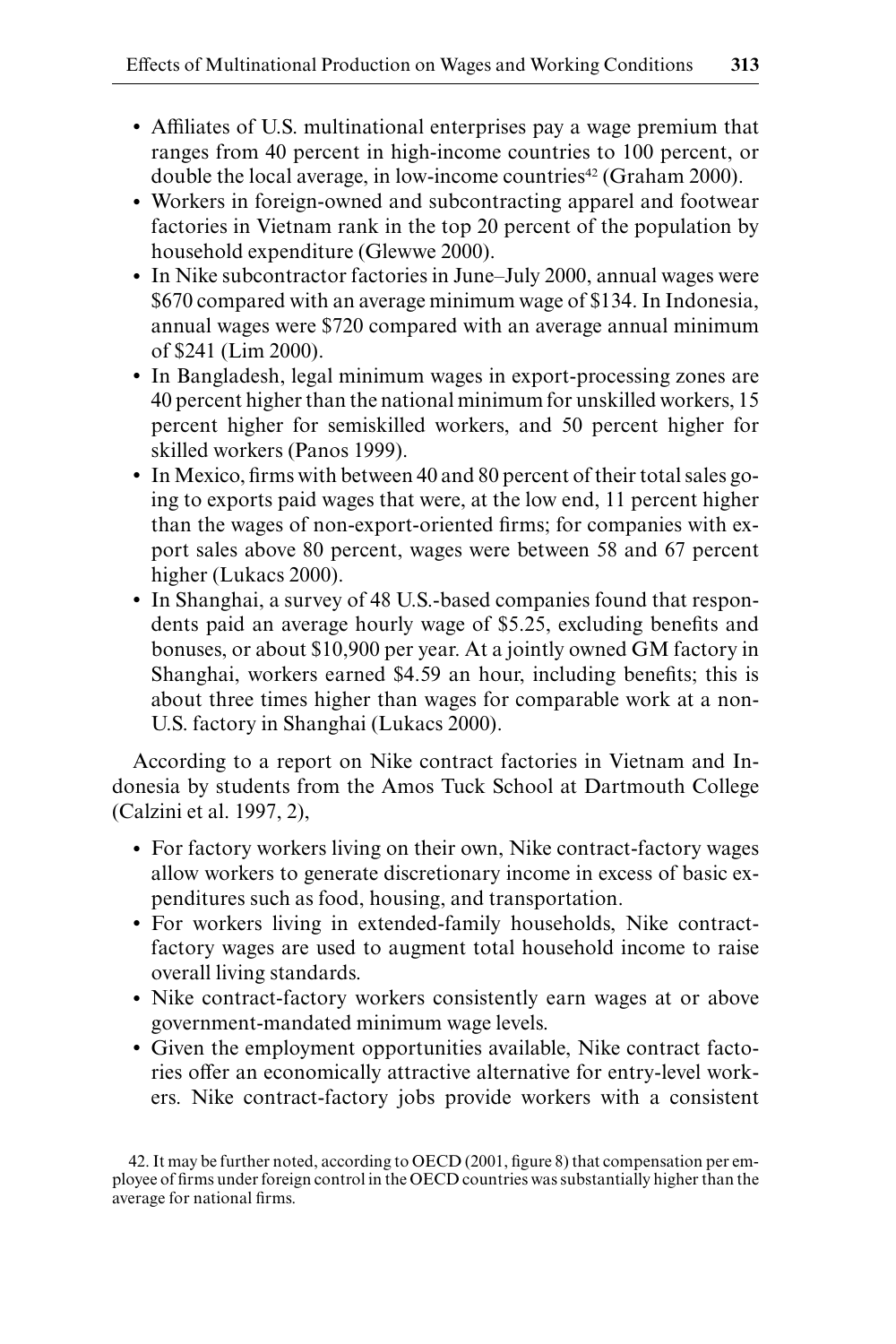stream of income in contrast to common alternatives, such as farming or shopkeeping. There are significantly more applicants than factory positions available.

- In Indonesia, noncash benefits provided help to offset recurring expenses for food, housing, and transportation.
- In Vietnam, overtime wages are perceived by workers to be an attractive means to supplement base-income levels.

Moran (2002, chap. 1, 2) provides extensive evidence on wages and related benefits of FDI and foreign-originated subcontracting in low-skill and low-wage sectors in developing countries as follows.

- The ILO (1998) finds, based on worker surveys, that wages paid in export-processing zones (EPZs) are higher than in the villages from which workers are typically recruited.
- The U.S. Department of Labor (2000) finds that footwear and apparel manufacturers in selected countries pay higher wages and offer better working conditions than those available in agriculture.
- The International Youth Foundation (IYF; 2000) surveyed three footwear and two apparel factories in Thailand and found that 72 percent regarded their wages as "fair" and that 60 percent were able to accumulate savings.
- Bhattacharya (1998) reports that garment workers in Bangladesh earn 25 percent more than the country's average per capita income.
- Razafindrakoto and Roubaud (1995, 226) find that EPZ workers in Madagascar earned 15 to 20 percent more than the average worker in the rest of the economy, even after controlling for education level, extent of professional experience, and tenure in employment.
- Workers in the Philippine EPZ reported themselves to be better off after finding employment in the EPZ during the 1990s. As reported by the World Bank (1999, appendix C), 47 percent of workers earned enough to have some savings, as compared to 9 percent before employment in the zone. In addition, employees received social security, medical care, paid vacation, sick leave, maternity leave, and other employee benefits.

Let us next consider some econometric-based evidence on the wage effects of multinationals. The earliest evidence grew out of a literature examining the role of FDI in transmitting technology internationally. The impact of FDI on wages was used as an indication that technological know-how raises labor productivity. For example, Aitken, Harrison, and Lipsey (1996) explored the impact of foreign ownership in Mexico, Venezuela, and the United States. They found that the presence of foreign ownership significantly raises wages within the plant in all three countries, but the impact spills over into locally owned plants only in the United States.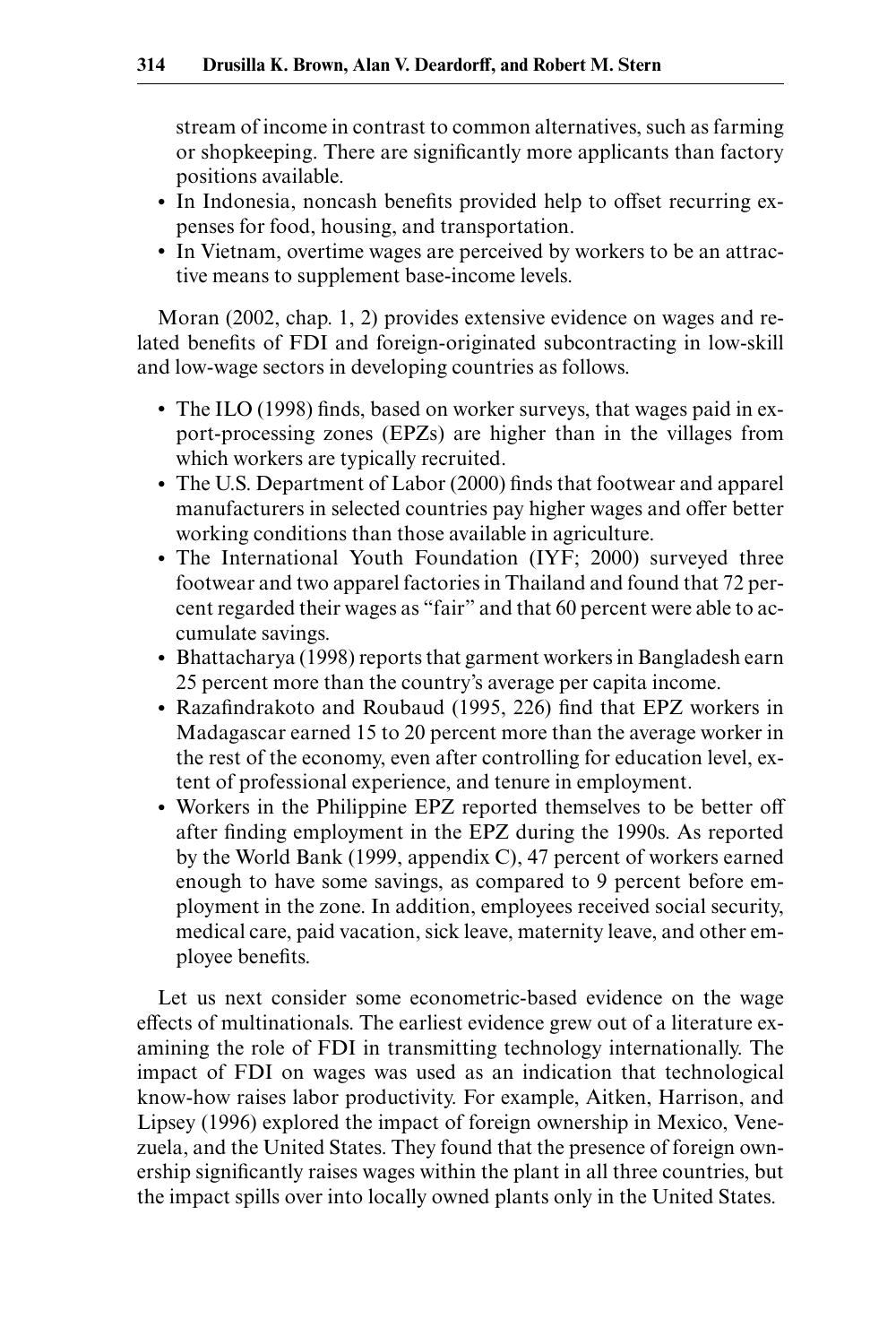For all three countries, manufacturing-survey data were analyzed. In the case of Mexico, 2,113 plants were surveyed concerning factor usage, sales, equity ownership, and input and output prices. Data were also available on industry and location. For Venezuela, data were available on foreign ownership, assets, employment, input costs, and location for all plants employing more than 50 workers. The log of the industry-region average wage was regressed on the proportion of employment in foreign-owned firms within the industry region and on a measure of the capital stock, royalty payments, and average output and input prices. Aitken, Harrison, and Lipsey (1996) found that a 10 percent increase in the share of foreign investment in regional-industry employment raised wages on the order of 2.5 percent in Mexico and Venezuela. However, when the analysis was restricted to domestic-owned firms, the foreign-investment variable was insignificant.

The empirical analysis was then performed at the plant level, incorporating information on plant size and age. As with the industry-level analysis, the extent of foreign ownership raised wages of both skilled and unskilled workers, with the impact on skilled workers about 50 percent higher than for unskilled workers. However, as will be seen in the case for Indonesia, about one-third of the wage premium paid by foreign-owned firms was accounted for by larger plant size.

In order to identify the source of the FDI wage premium, Aitken, Harrison, and Lipsey (1996) analyzed a cross-section of firms for Venezuela and the United States in 1987 and Mexico in 1990. They took as a point of departure that foreign-owned firms in all three countries paid about 30 percent more than domestic firms for both skilled and unskilled labor. Controlling for industrial sector, they first found that this accounted for a significant portion of the FDI wage premium. That is, foreign firms tended to locate in higher-paying sectors of the economy. For the United States, industry effects accounted for about half of the premium. In Mexico, the figure was two-thirds, and, for Venezuela, the figure was one-third. They then considered location. In the case of the United States, foreign-owned firms actually tended to locate in low-wage regions. As a consequence, controlling for region made the FDI wage premium larger. However, foreign affiliates were located in high-wage regions of Venezuela and Mexico. Nevertheless, even after controlling for region, foreign-owned firms paid more than domestic firms. Finally, Aitken, Harrison, and Lipsey (1996) controlled for plant size and capital intensity. Foreign-owned firms tended to operate larger facilities, giving rise to economies of scale that may raise wages. However, as with location and industry, the foreign-ownership variable retained some explanatory power. Unfortunately, Aitken, Harrison, and Lipsey (1996) did not report regression results in which they controlled simultaneously for industry, location, plant size, and capital intensity. As a consequence, it is not possible to tell whether foreign ownership serves as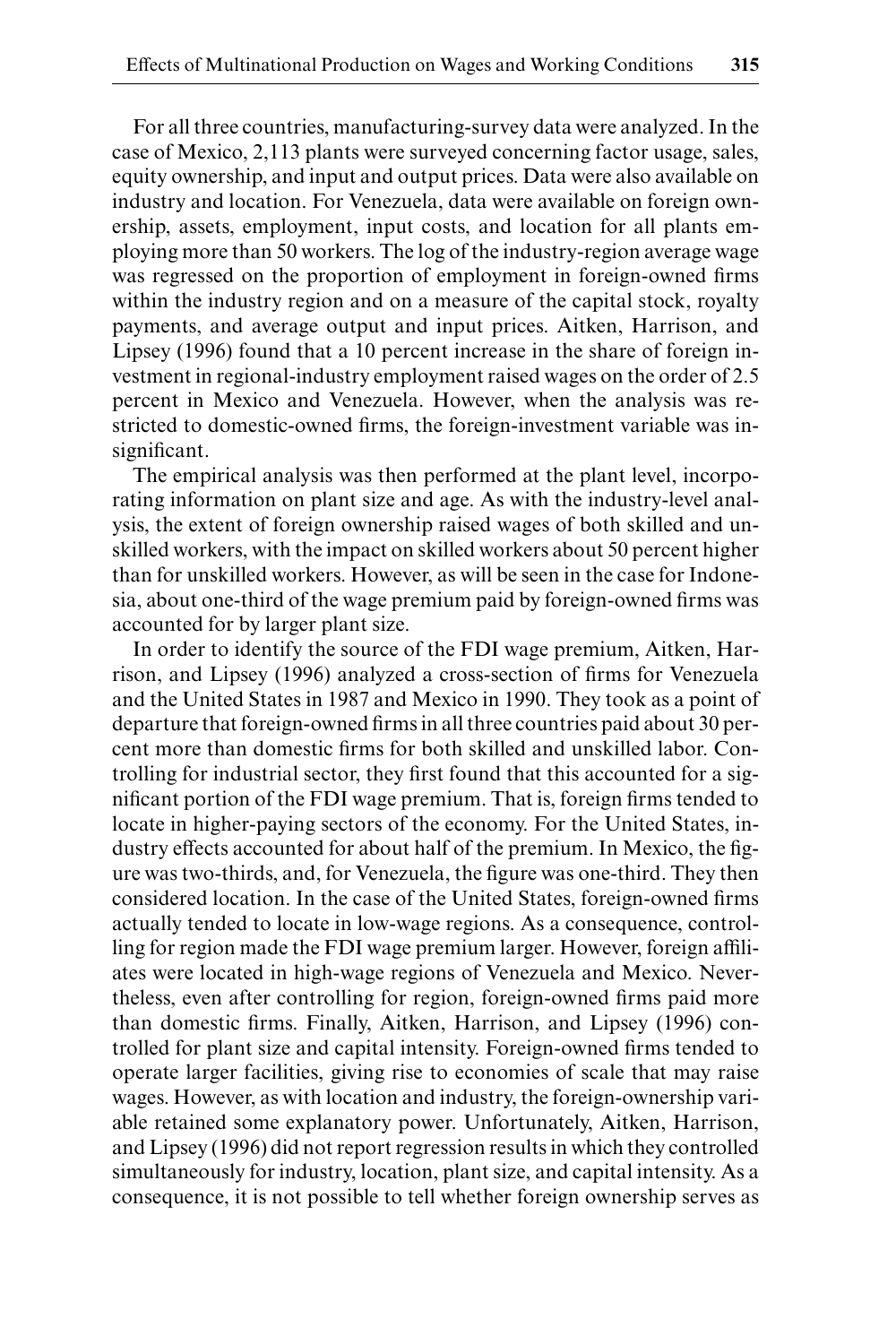a proxy for the omitted variables in each equation. Nevertheless, the Aitken, Harrison, and Lipsey (1996) results support the view that foreignowned firms pay premium wages.

Further supporting evidence is found by Feenstra and Hanson (1997) in their study of the impact of foreign-owned capital on the skilled-labor wage premium in Mexico for the period 1975–1988. They found, in particular, that foreign capital impacts the demand for skilled labor disproportionately. Foreign direct investment constitutes a significant and growing portion of the capital stock in Mexico. In 1987, FDI accounted for 13.7 percent of total fixed investment in Mexico, a level sufficient to affect the demand for labor. A surge in investment in the border region occurred following liberalization measures enacted by Mexico between 1982 and 1985. Rules prohibiting majority foreign ownership were relaxed, and the average tariffs were lowered from 23.5 to 11.8 percent. In the immediate aftermath, the share of FDI in total investment in Mexico rose nearly sixfold. At the same time, the wages of skilled and unskilled workers began to diverge after nearly twenty years of convergence.

In order to test whether or not FDI in the maquiladoras contributed to the growing wage disparity in Mexico during the 1980s, Feenstra and Hanson analyzed labor-market census data for nine 2-digit International Standard Industrial Classification (ISIC) categories in thirty-two states for the three periods 1975–1980, 1980–1985, and 1985–1988. The nonproduction wage bill as a fraction of the total wage bill was regressed on a measure of alternative wages for skilled and unskilled workers, on the state's domestic capital stock, and on the ratio of maquiladoras in a state to the number of domestic-owned establishments. They found that the fraction of establishments that are foreign-owned significantly raised the relative return to skilled labor. Between 1985 and 1988, FDI accounted for 52.4 percent of the increase in the wage share of nonproduction workers in the border region.

Although Feenstra and Hanson's results are informative, they focus primarily on the impact that foreign ownership has on the demand for labor in local factor markets, thereby providing little evidence on the specific labor practices of multinational firms. The evidence presented above supports the view that multinational firms are improving the lives of at least some workers by raising overall labor demand. However, in order to respond to some of the challenges raised by the issue of sweatshop labor, we might also want to know whether foreign-owned firms play a positive role by altering industry characteristics or by paying above-market wages.

To this end, Lipsey and Sjöholm (2001) analyzed the wages paid by foreign-owned plants in Indonesia.43 They were specifically interested in

<sup>43.</sup> Hill (1990) and Manning (1998) also find that foreign firms pay higher wages than domestic firms in Indonesia.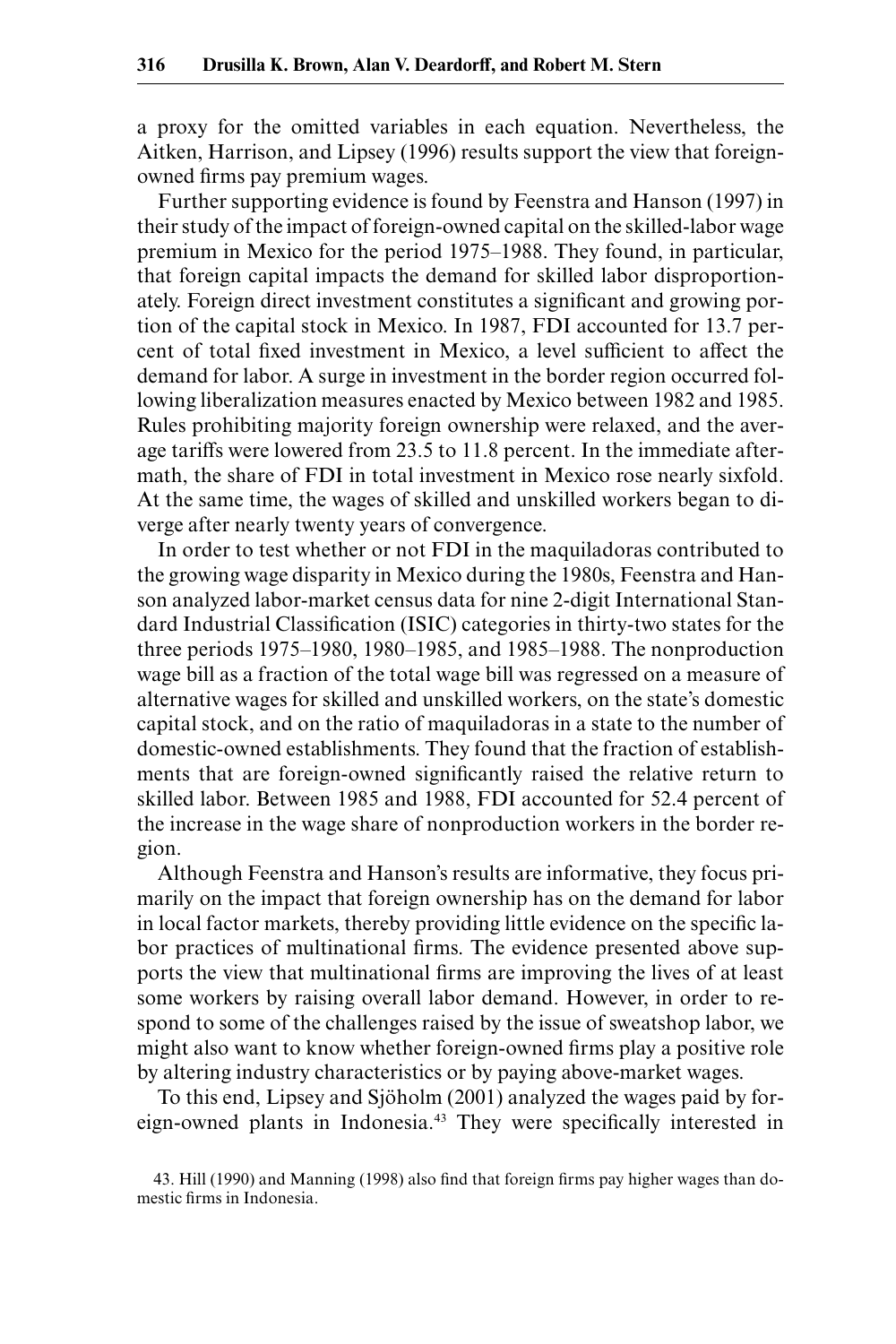whether or not foreign-owned firms pay more for local workers than do domestic firms and, if so, why. Can the difference be attributed to plant characteristics, worker characteristics, or industry characteristics? Furthermore, do the labor practices of multinationals affect the wages paid by local firms? Lipsey and Sjöholm analyzed survey evidence for all plants in Indonesia that had more than twenty employees. In 1996, 19,911 plant managers responded to the survey, providing data on value-added, energy inputs, location, and labor characteristics for blue-collar and white-collar workers.

Lipsey and Sjöholm used the plant-level data to estimate a standardwage equation. The log of the average plant-level wage was regressed on average education level (as measured by proportion of workers with primary, junior, senior, and university education), plant characteristics including size, proportion of workers that are female, energy inputs, other inputs, and binary variables for foreign ownership, government ownership, sector, and location.

Three separate wage equations were estimated. First, Lipsey and Sjöholm controlled only for ownership and education level. They found that foreign-owned firms paid 33 percent more for blue-collar workers and 70 percent more for white-collar workers than did locally owned firms. So the next question was, what is it about foreign-owned firms that produces the premium? When the region- and sector-dummy variables were added to the regression equation, the premium fell to 25 percent for blue-collar workers and 50 percent more for white-collar workers. Finally, controlling for plant size, energy inputs per worker, other inputs per worker, and the proportion of female employees, the foreign-ownership premium fell to 12 percent for blue-collar and 22 percent for white-collar workers. So, about one-third of the foreign-ownership premium for labor of a specific quality was accounted for by region and industry, one-third by inputs and plant size, leaving one-third of the premium unexplained. Thus, foreign-owned firms are raising wages for blue-collar and white-collar workers above and beyond the impact of increased productivity associated with more inputs per worker and a more efficient scale of production.

Lipsey and Sjöholm suggested several reasons why foreign-owned firms might pay a higher wage for the same quality of labor and in the same industrial setting. One possibility, of course, is that they are responding to social pressure to combat desperately poor working conditions. However, foreign-owned firms may have less knowledge of the local market, want to invest in the skills of their employees, or fear the loss of competitive advantage to locally owned firms. Alternatively, workers may prefer domestic-owned firms, requiring foreign firms to pay a premium.

Lipsey and Sjöholm also considered whether the presence of FDI raises the wages in domestic-owned plants. They regressed the log of wages in domestic-owned plants on worker, plant, and industry characteristics but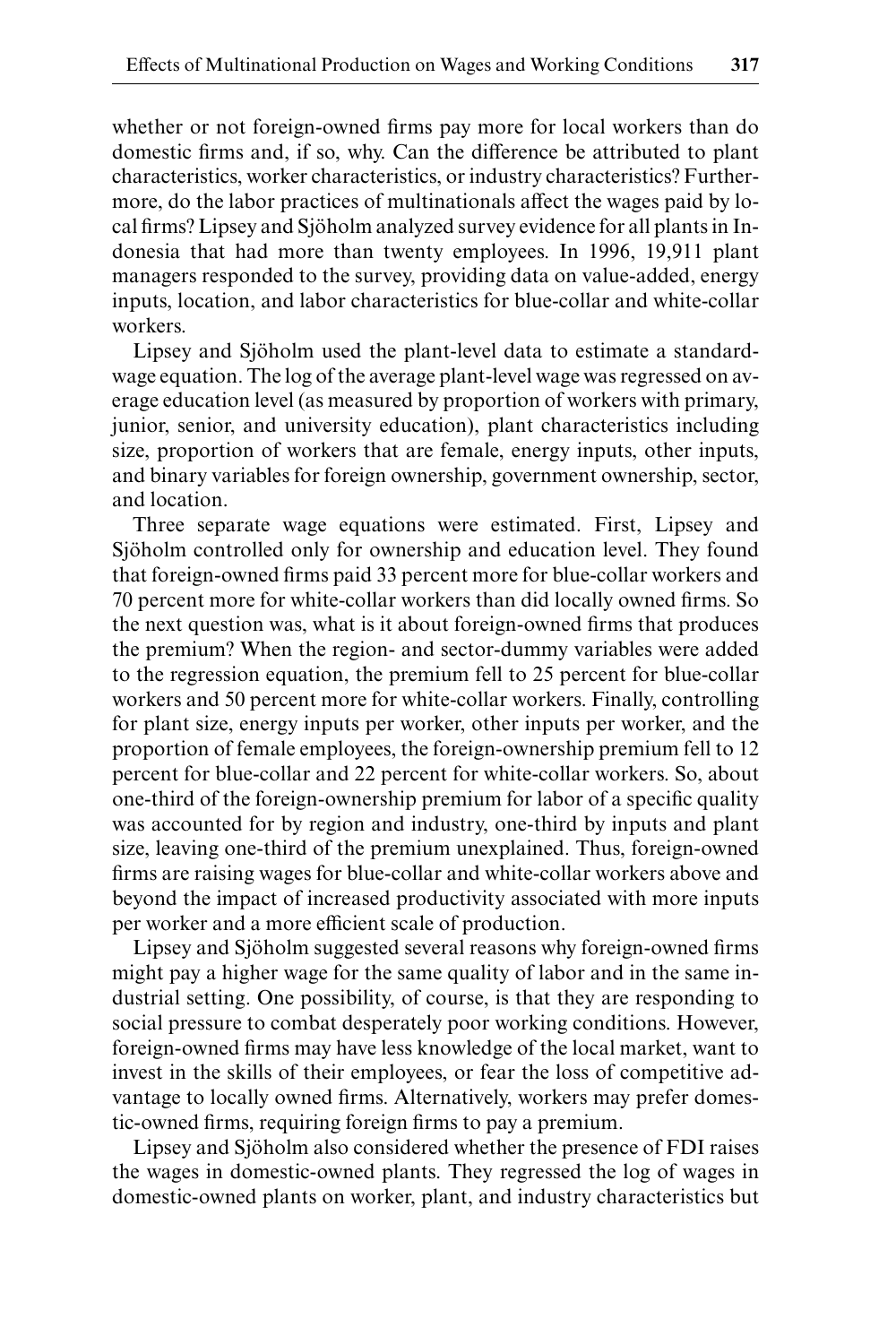also included a variable indicating the proportion of industry value-added produced in foreign-owned plants. In contrast to the results obtained by Aitken, Harrison, and Lipsey (1996) in the case of Mexico and Venezuela, the presence of foreign-owned firms in an industry significantly affected the wages paid by domestically owned firms in Indonesia. This was the case whether industries were defined at the 2-, 3-, or 5-digit level.

Given these findings that foreign-owned firms pay higher wages even after controlling for scale, worker quality, industry, age of facility, inputs, and industry and regional characteristics, one might wonder whether firms are motivated by humanitarian concerns or public pressure. Similarly, foreignowned firms could be more likely to conform with laws regulating minimum wages, overtime pay, and benefits. However, if humanitarian concern or public and legal pressure are the motivating factors, we might expect that the impact would be most pronounced for the most poorly paid workers. However, this is not the case. That is, the largest bonus for working with foreign capital apparently accrues to skilled, white-collar workers in the form of higher wages. Thus, while foreign capital may raise wages on average, it may also tend to worsen the distribution of income between skilled and unskilled workers.

Alternatively, it has been suggested (as discussed above) that foreign firms pay premium wages for unobservable characteristics such as intelligence, flexibility, or discipline. Employees who reveal these capabilities after they are hired are likely to be retained with higher-than-average compensation.

However, it is important to note first that there is considerable evidence that the FDI wage premium is a consequence of total-factor and laborproductivity gains associated with foreign ownership. In this connection, a positive correlation between productivity gains and foreign ownership was found by Aitken and Harrison (1994) for Venezuela; Haddad and Harrison (1993) for Morocco; Harrison (1996) for Côte d'Ivoire; and Luttmer and Oks (1993) for Mexico.

Furthermore, Budd and Slaughter (2000) and Budd, Konings, and Slaughter (2002) present evidence that multinationals share profits with local and foreign workers. They find, in particular, that affiliate wages are positively correlated with parent profits. They argue that such profit sharing is profit maximizing in a model in which both workers and firms are risk averse. Profit sharing will also emerge if wages are set in a bargaining framework in which the firm's ability to pay depends positively on profitability.

#### 8.4.2 Foreign Direct Investment and Labor Rights

In addition to the controversy about the effects of multinationals on wages, it is often argued that they are attracted to markets where worker rights are poorly protected. That is, multinationals are alleged to seek out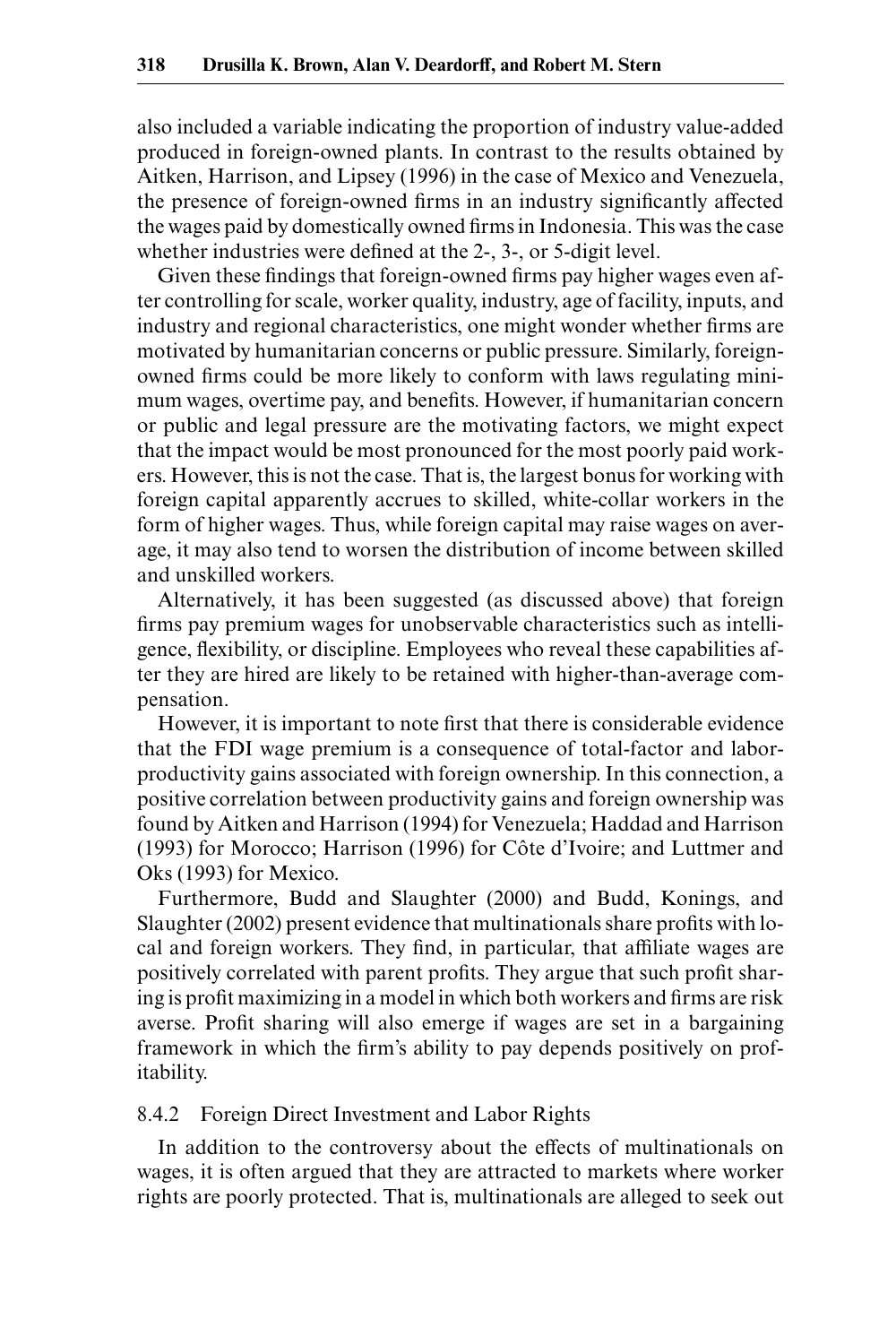havens that are safe from union activism, and there is no shortage of governments willing to accommodate the interests of foreign capital. The allegation stems, in part, from the view that foreign firms have lower labor costs in locations with weak labor protections. Indeed, several studies find that FDI is attracted to regions with low labor cost after controlling for productivity.

Studies of the role of labor costs in foreign-investment decisions provide ambiguous evidence, with some studies finding a positive correlation and others a negative correlation. (See, for example, Schneider and Frey (1985); Jun and Singh (1997); Wheeler and Moody (1992); Billington (1999); Cooke and Noble (1998); and Head, Ries, and Swenson (1999). However, these studies all suffer from the weakness that they do not control for labor productivity. As a consequence, studies that find a positive correlation between wages and FDI, without controlling for productivity, suffer from the weakness that wages are probably a proxy for productivity rather than labor costs.

In contrast, Culem (1988), in an analysis of bilateral FDI flows among a selection of industrialized countries between 1969 and 1982, found that FDI was significantly adversely affected by high labor costs once output per worker was introduced as an explanatory variable. Similarly, Friedman, Gerlowski, and Silberman (1992) found that the allocation of FDI across individual states in the United States between 1977 and 1988 was significantly affected by the relative labor costs of individual states, after controlling for state-level labor productivity.

However, in a recent survey of managers of transnational corporations reported by Hatem (1997), several other factors were considerably more important than labor cost when selecting a site for FDI. Market size, political and social stability, labor quality, the legal and regulatory environment, and infrastructure were all rated as more important than the cost of labor. Labor rights that promote political stability and enhance labor quality may in fact make a particular location attractive to foreign investors.

For this reason, it is useful to separate the role that worker rights play in raising labor costs relative to labor productivity from those that improve the efficient functioning of a production facility. For example, Head, Ries, and Swenson (1999) found that the unionization rate in a U.S. state lowered the inflow of Japanese investment. Cooke and Noble (1998) found similar adverse effects of unionization in developing countries. However, Friedman, Gerlowski, and Silberman (1992) found that Japanese firms were more likely to locate a plant in a U.S. state with a high-unionization rate after controlling for wages and productivity. Thus, it seems that, as long as the union does not raise wages above worker productivity, Japanese firms appear to believe that unions play a positive role in the plant.

Of course, worker rights are not limited to collective bargaining. The empirical evidence on worker rights more broadly defined is unambiguous.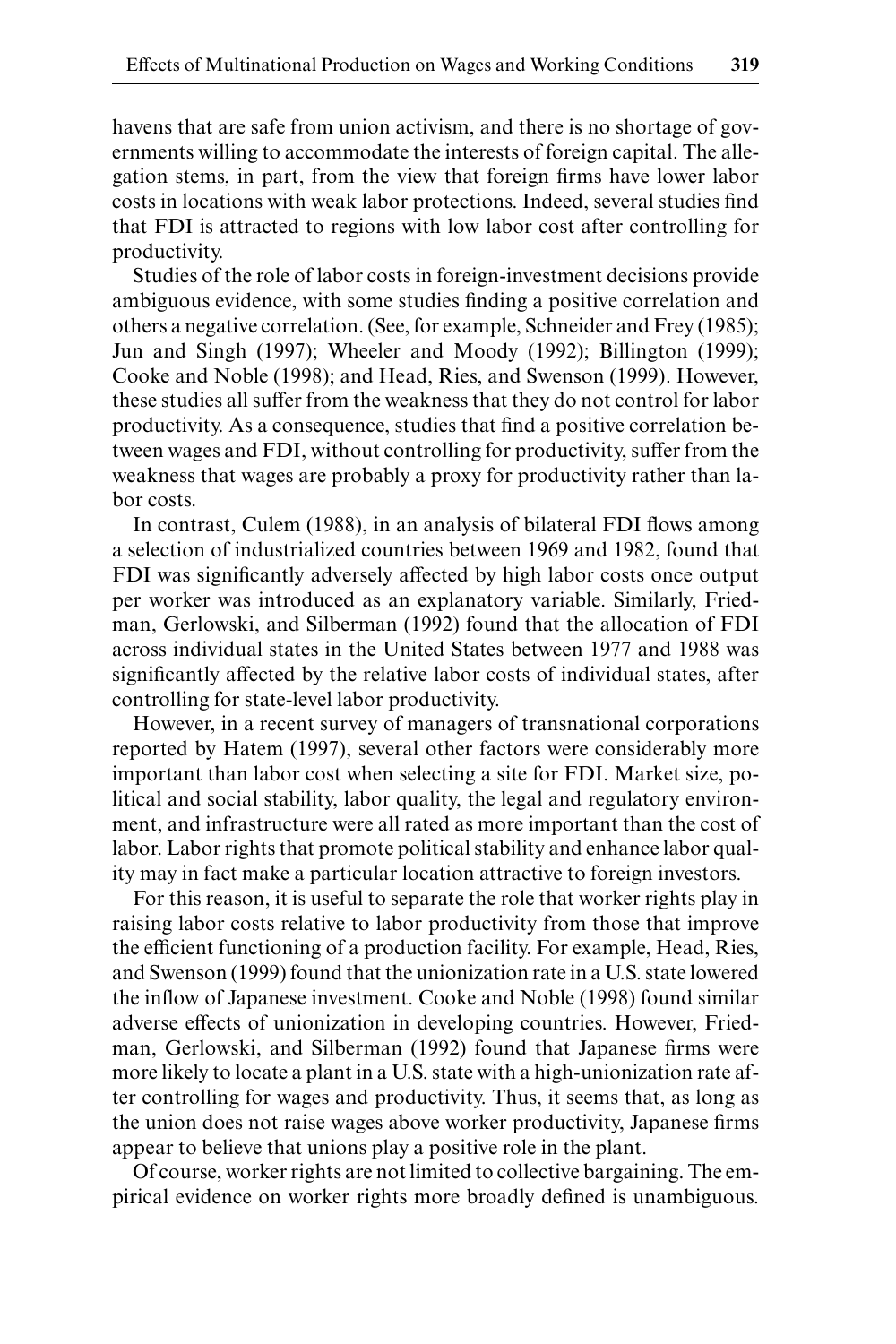No matter how worker rights are defined, foreign investors do *not* appear to be attracted to countries with poorly protected worker rights. Similarly, political and social stability have a positive impact on the choices of foreign investors.

Cooke and Noble (1998) found that U.S. outward FDI was positively correlated with the number of ILO conventions ratified. The OECD (2000) found that FDI was positively correlated with the right to establish free unions, the right to strike, the right to collective bargaining, and protection of union members. Rodrik (1996) found that U.S. outward FDI between 1982 and 1989 was positively correlated with a Freedom House democracy index but was deterred by a high index of child labor. This was the case even though countries with a high-democracy index and a low child-labor index had higher labor costs.

The work on FDI and worker rights has been criticized on two counts. Martin and Maskus (2001), in particular, note the problems with relying on ILO conventions ratified and the Freedom House indicators of democracy. Furthermore, the studies listed above did not control for other determinants of FDI. Kucera (2001) has attempted to improve on the existing literature on worker rights and labor costs by using multiple definitions of each type of worker rights.

Following Rodrik, Kucera first regressed the log of wages per employee on value added per employee in manufacturing, GDP per capita, manufacturing share of GDP, the urbanization rate, multiple measures of freedom of association and collective bargaining, child labor, and gender inequality. Data were for the period 1992–1997 in a sample of 127 countries, including 27 "high-income economies" and 100 LDCs. First, like Rodrik (1999), Kucera found that wages were positively correlated with all of the measures of political freedom. Surprisingly, the unionization rate had an insignificant negative impact on wages. However, other measures of freeassociation and collective-bargaining rights had a positive impact on wages. These measures may be more meaningful since they are based on observed rights violations. The evidence on child labor and wages was quite curious. First, wages were positively correlated with labor-forceparticipation rates for ten- to fourteen-year-olds. The coefficient on the secondary nonenrollment rate was also positive. Kucera noted that it is difficult to interpret such results. Finally, in countries where the female proportion of the labor force was higher than average, wages were lower than average. However, this effect was not generally statistically significant.

Kucera then turned to estimate the impact of worker rights on FDI. Each country's share of world FDI inflows was regressed on wages relative to value-added in manufacturing, population, per capita GDP, international trade's share of GDP, exchange-rate growth, urbanization, literacy, and the measures of worker rights. He found several very interesting results for the cross-section of all countries as well as for the LDCs separately.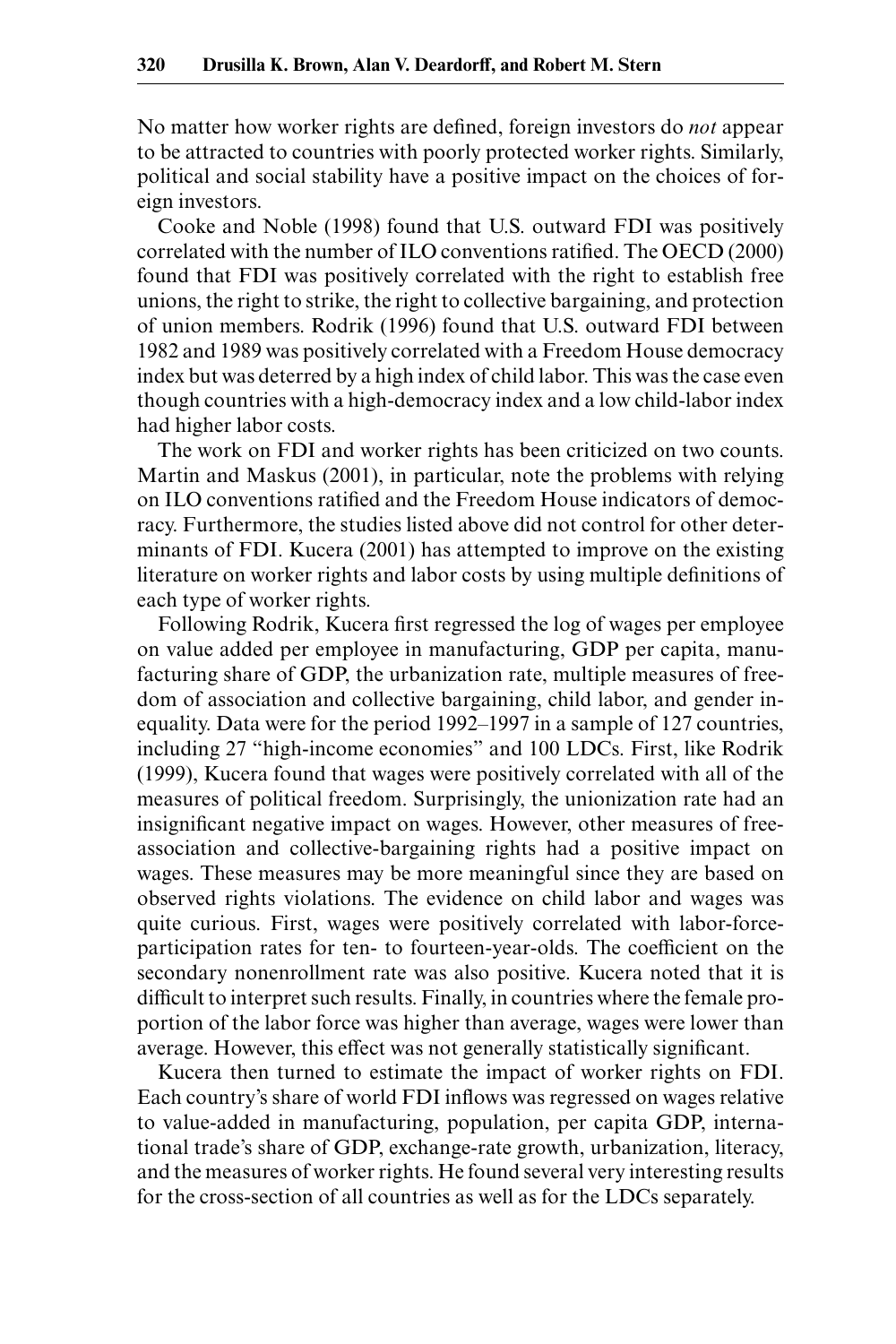1. Foreign direct investment is attracted to countries with a higher civilliberties index even though labor costs are higher. An increase in the civilliberties index of one unit (on a 10-point scale), controlling for wages, is associated with an 18.5 percent increase in FDI flows. When the negative impact of increased wages in democracies is factored in, a one-unit increase in the civil-liberties index raises FDI inflows by 14.3 percent. So even though democracies pay higher wages for a given level of worker productivity, they still provide an attractive location for foreign investors.

2. Unionization rates are positively correlated with FDI, controlling for wages relative to labor productivity in equations that also include regional dummies.

3. Foreign direct investment is higher in countries with fewer episodes in which rights to free association and collective bargaining are repressed.

4. Foreign direct investment is negatively correlated with labor-force participation rates for ten- to fifteen-year-olds. Otherwise results are mixed and not statistically significant.

5. Measures of gender discrimination are not statistically significant.

In short, there is no solid evidence that countries with poorly protected worker rights attract FDI. If anything, investors apparently prefer locations in which workers and the public more generally function in a stable political and social environment in which civil liberties are well established and enforced.44 This evidence is also consistent with FDI causing improvements in worker rights and working conditions. As we noted in our theoretical discussion earlier in this chapter, the same forces that may lead multinational firms to pay higher wages are likely, in equilibrium, to improve working conditions as well.

# **8.5 Conclusions**

The popular press is rife with anecdotes about foreign workers who labor for multinational firms for low wages and for excruciatingly long hours under horrific conditions in low-income countries to produce goods for Western consumers. This negative impression that multinationals are exploiting and mistreating their workers is reinforced by calculations that la-

44. A caveat to this conclusion is that it is based in large measure on cross-sectional regression analysis and may therefore not apply directly to individual countries such as mainland China, which is a major recipient of FDI even though it may lack the worker protection and civil liberties found in many other developing countries. However, in a separate communication based on the regression residuals in his analysis, Kucera has informed us that "all in all, the results suggest that China does not receive so much FDI because of its weak FACB [freedom of association and collective bargaining] rights." It should also be mentioned that most empirical studies do not clearly distinguish FDI for export purposes and FDI to serve the host-country market. Further, most studies treat manufacturing in the aggregate and thus lack the sectoral detail of interest, especially for the relatively labor-intensive industries such as apparel and footwear that are the focus of the anti-sweatshop activists.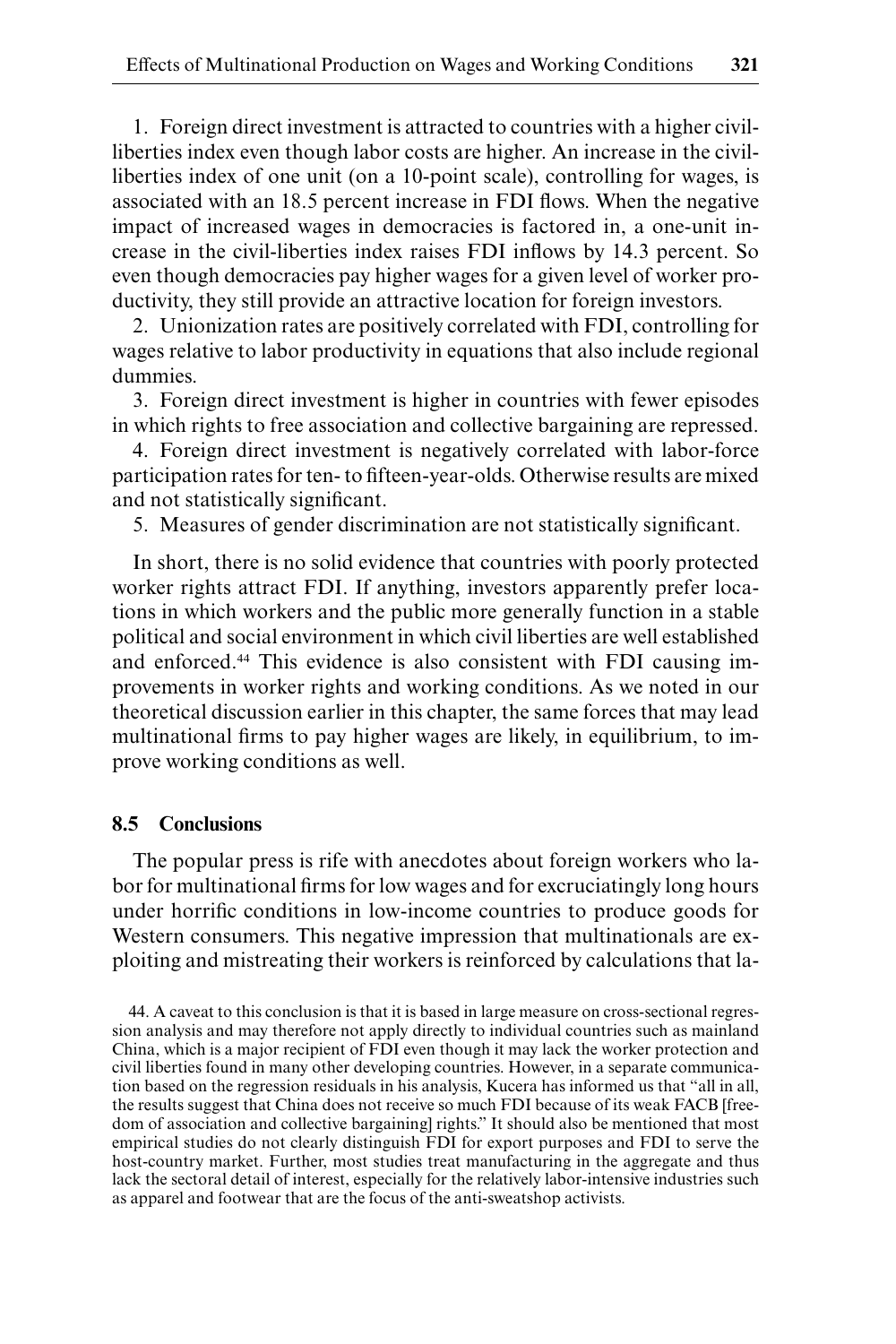bor costs are typically a tiny fraction of the retail-selling price of the goods being produced and that the multinationals therefore can and should pay higher wages to their workers.

It is true that, as a theoretical matter, multinationals can have an array of positive and negative impacts on host-country workers. However, as an empirical matter, some anecdotal evidence notwithstanding, there is virtually no careful and systematic evidence demonstrating that, as a generality, multinational firms adversely affect their workers, provide incentives to worsen working conditions, pay lower wages than in alternative employment, or repress worker rights. In fact, there is a very large body of empirical evidence indicating that the opposite is the case. Foreign ownership raises wages both by raising labor productivity and by expanding the scale of production and, in the process, improves the conditions of work. Furthermore, there appears to be some evidence that foreign-owned firms make use of aspects of labor organizations and democratic institutions that improve the efficiency characteristics of their factory operations.

It is undoubtedly the case that public pressure can and ought to be brought to bear on some multinational firms and their suppliers who are abusing social norms to the detriment of their workers. But great care needs to be exercised since, generally, measures that are punitive or provide firms an incentive to alter the location of production are unwarranted and may adversely affect the very workers they are intended to benefit.

# **References**

- Aitken, Brian, and Ann Harrison. 1994. Do domestic firms benefit from foreign direct investment: Evidence from panel data. Policy Research Working Paper no. 1248. Washington, D.C.: World Bank.
- Aitken, Brian, Ann Harrison, and Robert E. Lipsey. 1996. Wages and foreign ownership: A comparative study of Mexico, Venezuela, and the United States. *Journal of International Economics* 40 (3–4): 345–71.
- Bhagwati, Jagdish. 2001. Corporate conduct. *World Link* (March/April). http:// www.worldlink.co.uk/stories/storyreader/625.
- Bhattacharya, Debapriya. 1998. *Export processing zones in Bangladesh: Economic impact and social issues.* Working Paper no. 80. Geneva: International Labor Office.
- Billington, Nicholas. 1999. The location of foreign direct investment: An empirical analysis. *Applied Economics* 31 (1): 65–76.
- Broad, Robin, ed. 2002. *Global backlash: Citizen initiatives for a just world economy.* New York: Rowman and Littlefield Publishers, Inc.
- Brown, Drusilla K., Alan V. Deardorff, and Robert M. Stern. Forthcoming. Pros and cons of linking trade and labor standards. In *The political economy of policy reform,* ed. Douglas R. Nelson.
- Budd, John W., Jozef Konings, and Matthew J. Slaughter. 2002. International rent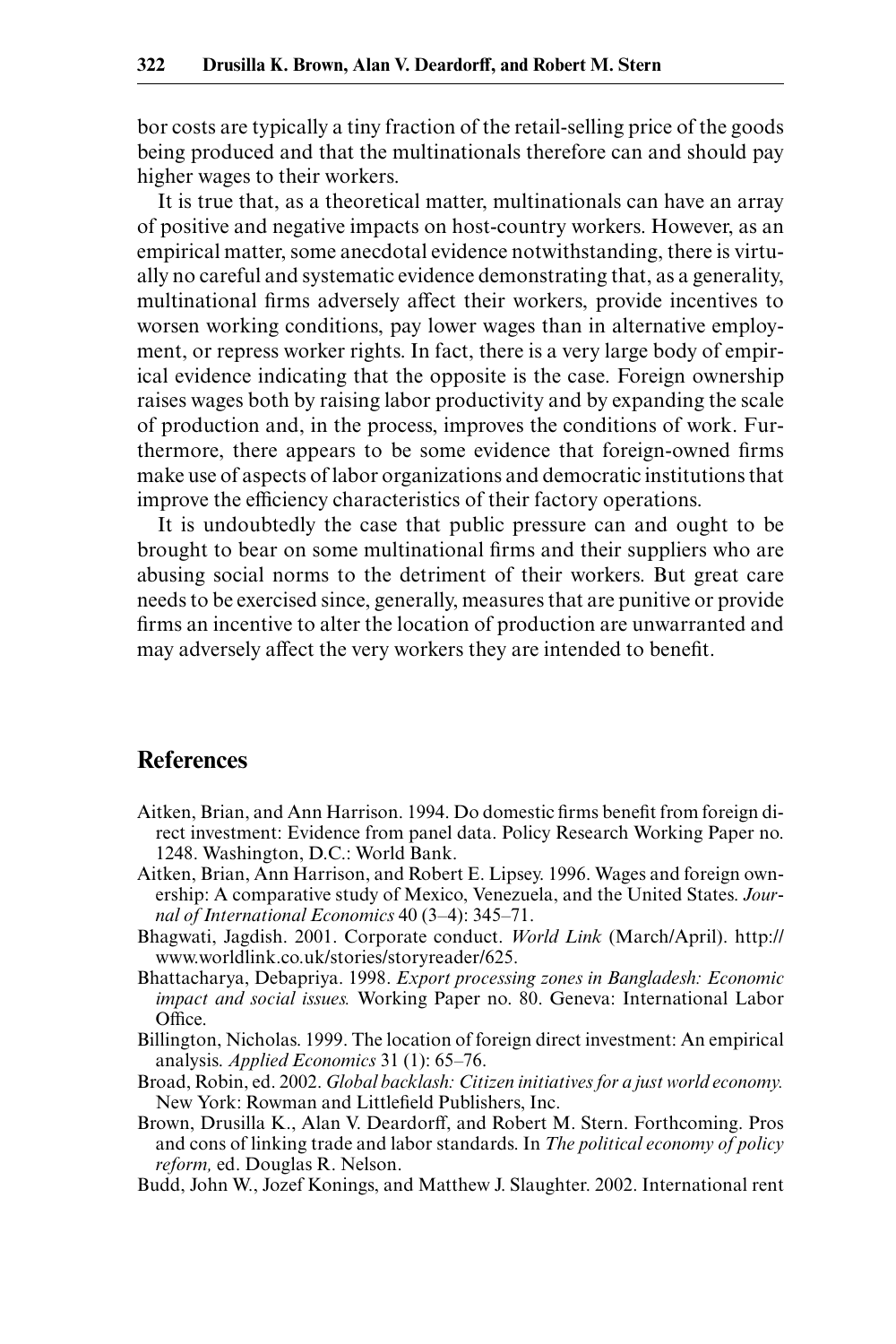sharing in multinational firms. NBER Working Paper no. 8809. Cambridge, Mass.: National Bureau of Economic Research, February.

- Budd, John W., and Matthew J. Slaughter. 2000. Are profits shared across borders? Evidence on international rent sharing. NBER Working Paper no. 8014. Cambridge, Mass.: National Bureau of Economic Research, November.
- Business for Social Responsibility (BSR) Education Fund, Investor Responsibility Research Center (IRRC), and Dara O'Rourke. 2000. *Independent university initiative: Final report.* http://hacs.harvard.edu/~pslm/hsas/iui.pdf.
- Calzini, Derek, Jake Odden, Jean Tsai, Shawna Huffman, and Steve Tran. 1997. Survey of Vietnamese and Indonesian domestic expenditure levels, Nike Inc. *Field Studies in International Business* Dartmouth College, The Amos Tuck School, Hanover, New Hampshire. Manuscript.
- Card, David, and Alan Krueger. 1995. *Myth and measurement: The new economics of the minimum wage.* Princeton: Princeton University Press.
- Carr, David L., James R. Markusen, and Keith E. Maskus. 2001. Estimating the knowledge-capital model of the multinational enterprise. *American Economic Review* 91 (3): 693–708.
- Connor, Melissa, Tara Gruzen, Larry Sacks, Jude Sunderland, and Darcy Tromanhauser. 1999. The case for corporate responsibility: Paying a living wage to maquila workers in El Salvador. Study for the National Labor Committee, Program in Economic and Political Development. Columbia University, School of International and Public Affairs. Manuscript, May.
- Cooke, William, and Deborah Noble. 1998. Industrial relations systems and U.S. foreign direct investment abroad. *British Journal of Industrial Relations* 36 (4): 581–609.
- Culum, Claudy G. 1988. The locational determinants of direct investments among industrialized countries. *European Economic Review* 32 (4): 885–904.
- Deardorff, Alan V. 2000. Patterns of trade and growth across cones. *De Economist* 148 (June): 141–66.
	- ———. 2001a. Fragmentation across cones. In *Fragmentation: New production patterns in the world economy,* ed. Sven W. Arndt and Henry Kierzkowski, 35–51. Oxford: Oxford University Press.
- ———. 2001b. Fragmentation in simple trade models. *North American Journal of Economics and Finance* 12 (2): 121–37.
- Elliott, Kimberly Ann, and Richard B. Freeman. 2001. White hats or Don Quixotes? Human rights vigilantes in the global economy. NBER Working Paper no. 8102. Cambridge, Mass.: National Bureau of Economic Research, January.
- Feenstra, Robert C., and Gordon H. Hanson. 1996. Foreign investment, outsourcing, and relative wages. In *The political economy of trade policy: Essays in honor of Jagdish Bhagwati,* ed. Robert C. Feenstra, Gene M. Grossman, and Douglas A. Irwin, 89–127. Cambridge, Mass.: MIT Press.
- -. 1997. Foreign direct investment and relative wages: Evidence from Mexico's maquiladoras. *Journal of International Economics* 42 (3–4): 371–93.
- Freeman, Richard B. 1993. Labor market institutions and policies: Help or hindrance to economic development? In *Proceedings of the World Bank Annual Conference on Development Economics 1993,* ed. World Bank, 117–44. Washington, D.C.: World Bank.
- Friedman, J., D. Gerlowski, and J. Silberman. 1992. What attracts foreign multinational corporations? Evidence from branch plant location in the United States. *Journal of Regional Science* 32 (2): 403–18.

Glewwe, Paul. 2000. Are foreign-owned businesses in Vietnam really sweatshops?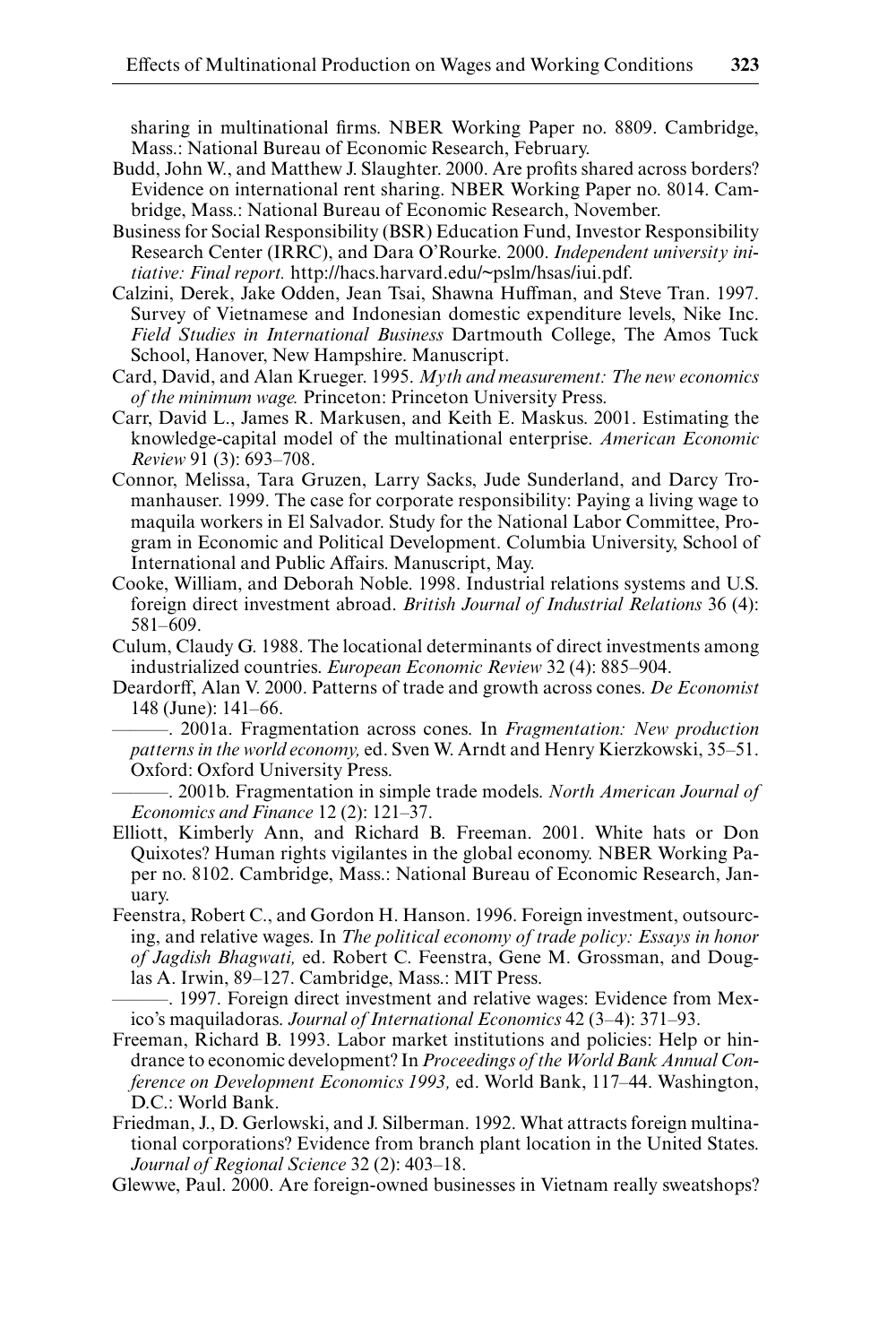*University of Minnesota Extension Service Newsletter* 701 (Summer). http://www. extension.umn.edu/newsletters/ageconomist/components/ag237-701a.html.

- Graham, Edward M. 2000. *Fighting the wrong enemy: Antiglobal activists and multinational enterprises.* Washington, D.C.: Institute for International Economics.
- Haddad, Mona, and Ann Harrison. 1993. Are there positive spillovers from direct foreign investment? Evidence from panel data for Morocco. *Journal of Development Economics* 42 (1): 51–74.
- Harris, John R., and Michael P. Todaro. 1970. Migration, unemployment and development: A two-sector analysis. *American Economic Review* 60 (1): 126–42.
- Harrison, Ann. 1996. Foreign investment in three developing countries: Determinants and consequences. In *Industrial evolution in developing countries: Micro patterns of turnover, productivity and market structure,* ed. M. Roberts and J. Tybout, 163–87. New York: Oxford University Press.
- Harvard Magazine. 2001. Ways and means: Harvard's wage debate. *Harvard Magazine* 104 (2). http://www.harvardmagazine.com/on-line/110182.html.
- Hatem, Fabrice. 1997. *International investment: Towards the year 2001.* New York: United Nations.
- Head, C. Keith, John Ries, and Deborah Swenson. 1999. Attracting foreign manufacturing: Investment promotion and agglomeration. *Regional Science and Urban Economics* 29:197–218.
- Helpman, Elhanan. 1984. A simple theory of international trade with multinational corporations. *Journal of Political Economy* 92 (3): 451–71.
- Hill, Hal. 1990. Indonesia's industrial transformation part II. *Bulletin of Indonesian Economic Studies* 26 (3): 75–109.
- International Labor Organization (ILO). 1998. *Labor and social issues relating to export processing zones.* Geneva: ILO.
- International Youth Foundation (IYF). 2002. *Needs assessment for workers and communities.* Baltimore, Md.: Global Alliance for Workers and Communities. http://www.theglobalalliance.org/assessment.cfm/6/31/47.
- Jun, Kwang, and Harinder Singh. 1997. The determinants of foreign direct investment: New empirical evidence. *Transnational Corporations* 5 (2): 67–105.
- Katz, Lawrence F., and Lawrence H. Summers. 1989. Industry rents: Evidence and implications. *Brookings Papers on Economic Activity,* 209–75. Washington, D.C.: Brookings Institution.
- Krueger, Anne O. 1977. Growth, distortions, and patterns of trade among countries. *Princeton Studies in International Finance* no. 40. Princeton, N.J.: Princeton University.
- Krugman, Paul R. 2000. Technology, trade, and factor prices. *Journal of International Economics* 50:51–71.
- Kucera, David. 2001. The effects of core worker's rights on labour costs and foreign direct investment: Evaluating the "conventional wisdom." Decent Work Research Programme Discussion Paper no. 130. Geneva: International Labor Organization.
- Leamer, Edward E. 1999. Effort, wages and the international division of labor. *Journal of Political Economy* 107:1127–62.
- Leamer, Edward E., and James Levinsohn. 1995. International trade theory: The evidence. In *Handbook of international economics.* Vol. 3, ed. Gene M. Grossman and Kenneth Rogoff. Amsterdam: North Holland.
- Lim, Linda Y. C. 2000. My factory visits in Southeast Asia and UM code and monitoring, September 6. http://www.fordschool.umich.edu/rsie/acit/Documents/ LimNotes00.pdf.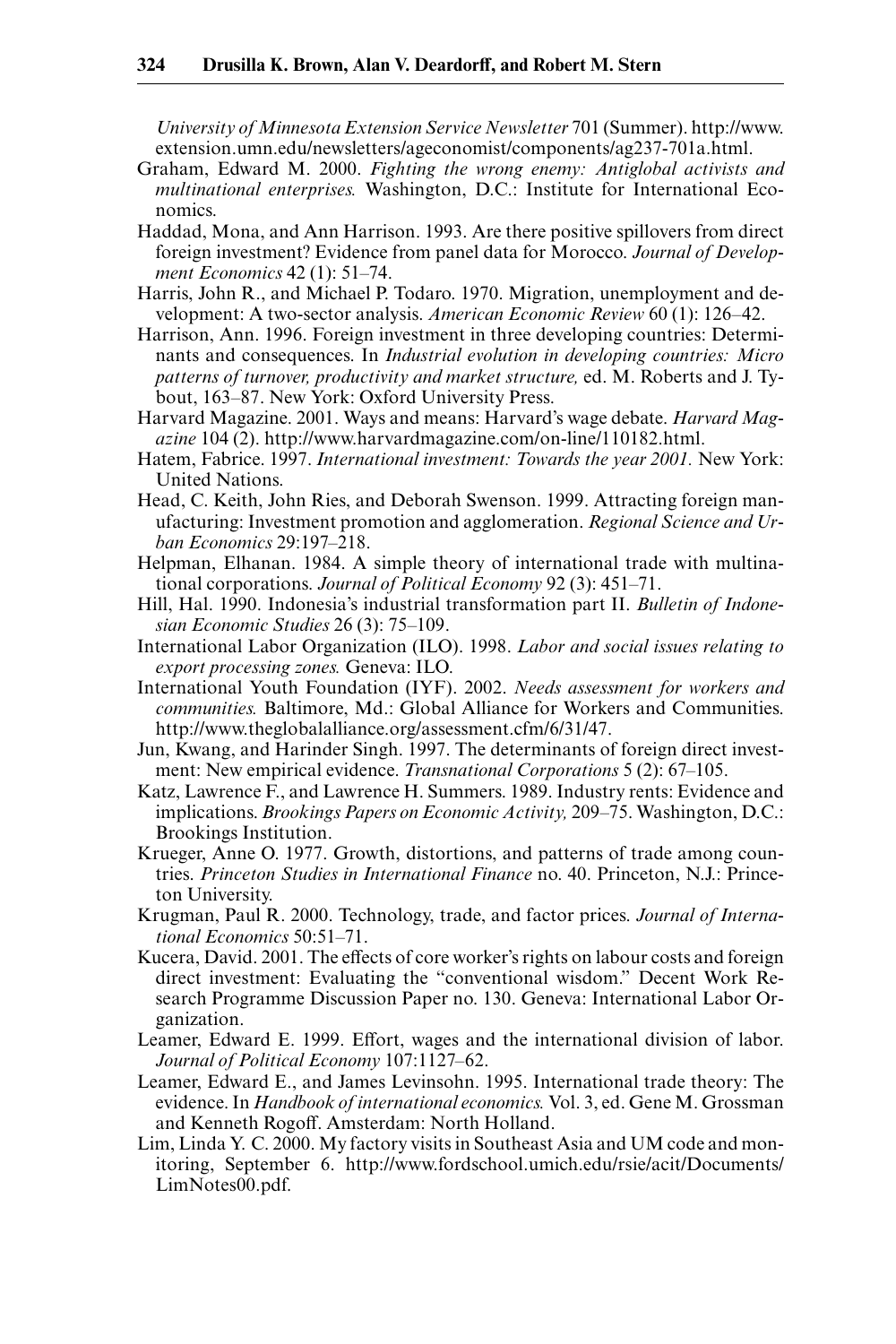———. 2001. *The globalization debate: Issues and challenges.* Geneva: International Labour Organization.

- Lipsey, Robert E., and Fredrik Sjöholm. 2001. Foreign direct investment and wages in Indonesian manufacturing. NBER Working Paper no. 8299. Cambridge, Mass.: National Bureau of Economic Research, May.
- Lukacs, Aaron. 2000. *WTO report card III: Globalization and developing countries.* Trade Briefing Paper. Washington, D.C.: Center for Trade Policy Studies, Cato Institute.
- Luttmer, Erzo, and Daniel Oks. 1993. *Productivity in Mexican industries.* Washington, D.C.: World Bank.
- Manning, Chris. 1998. *Indonesian labour in transition: An East Asian success story?* Cambridge: Cambridge University Press.
- Markusen, James R. 1984. Multinationals, multiplant economies, and the gains from trade. *Journal of International Economics* 16:205–26.
- Martin, Will, and Keith Maskus. 2001. The economics of core labor standards: Implications for global trade policy. *Review of International Economics* 9:317–28.
- Moran, Theodore. 2002. *Beyond sweatshops: Foreign direct investment in developing countries.* Washington, D.C.: Brookings Institution.
- Neumark, David. 2002. *How living wage laws affect low-wage workers and lowincome families.* San Francisco: Public Policy Institute of California.
- Organization for Economic Cooperation and Development (OECD). 2000. *International trade and core labour standards.* Paris: OECD.
- ———. 2001. *Manufacturing sector.* Vol. 1 of *Measuring globalization: The role of multinationals in OECD economies.* Paris: OECD.
- Panos. 1999. *Globalization and employment: New opportunities, real threats.* Panos Briefing no. 33. London: Panos, May. http://www.panos.org.uk/resources/  $report details. as p?id=1015.$
- Razafindrakoto, Mireille, and Francois Roubaud. 1995. Les entreprises Franches a Madagascar: economie d'enclave ou promesse d'une novelle prosperité? Mouvel exclavage ou opportunité pour le developpement du pays? (French enterprises in Madagascar: Economic enclave or promise of a new prosperity? New exploitation or opportunity for economic development?) *Economie de Madagascar* 2.
- Rodrik, Dani. 1996. Labor standards in international trade: Do they matter and what do we do about them? In *Emerging agenda for global trade: High stakes for developing countries,* ed. Robert Lawrence, Dani Rodrik, and John Whalley, 35– 79. Washington, D.C.: Overseas Development Council.
- ———. 1999. Democracies pay higher wages. *Quarterly Journal of Economics* 114 (3): 707–38.
- Ruggie, John Gerard. 2002. The theory and practice of learning networks: Corporate social responsibility and the global compact. *Journal of Corporate Citizenship* 5 (Spring): 27–36.
- Schneider, Friedrich, and Bruno Frey. 1985. Economics and political determinants of foreign direct investment. *World Development* 13 (2): 161–75.
- Srinivasan, T. N. 1998. Trade and human rights. In *Constituent interests and U.S. trade policies,* ed. Alan V. Deardorff and Robert M. Stern, 225–53. Ann Arbor: University of Michigan Press.
- ———. 2001. Living wage in poor countries. Yale University, Department of Economics. Manuscript.
- U.S. Department of Labor, Bureau of International Labor Affairs. 2000. *Wages, benefits, poverty line, and meeting workers' needs in the apparel and footwear industries of selected countries.* Washington, D.C.: GPO.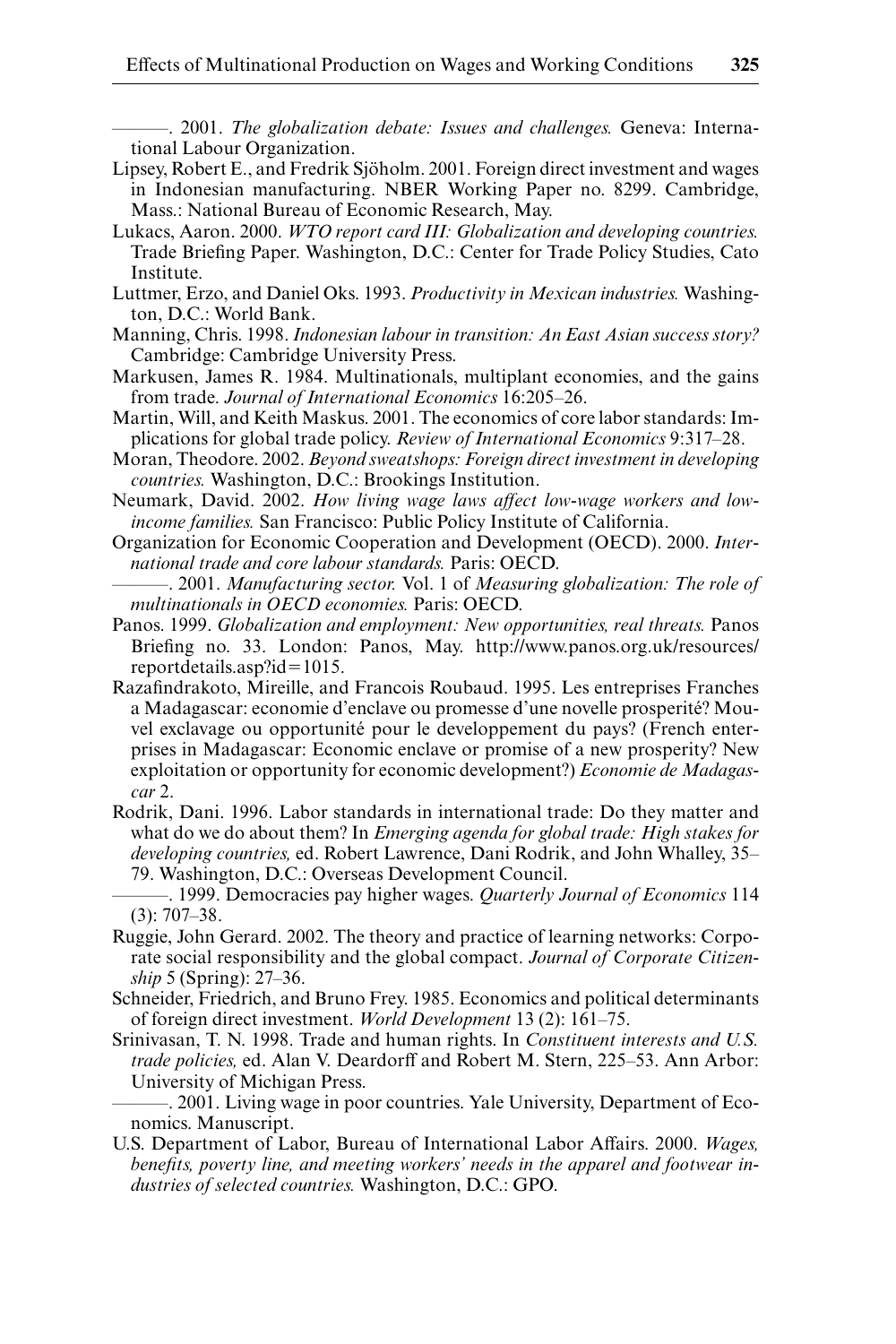- University of Chicago Magazine. 2000. Student Activists Raise Signs Over Sweatshops. *University of Chicago Magazine* 92 (5). http://magazine/uchicago.edu/ 0006/campus-news/report-sweatshops.htm.
- University of Michigan. 2000. *The final report of the advisory committee on labor standards and human rights* Ann Arbor, Mich.: University of Michigan, May. http://www.umich.edu/~newsinfo/BG/humright.html.
- Varley, Pamela, ed. 1998. *The sweatshop quandary: Corporate responsibility on the global frontier.* Washington, D.C.: Investor Responsibility Research Center.
- Verité. 2000. *Pilot project for licensing labor code implementation.* Final Report. Amherst, Mass.: Verité, October.
- Verité. 2001. *Comprehensive factory evaluation report on Kukdong International Mexico, S.A. de C.V.* 5–7 February, Atlixco, Puebla, Mexico. http://ur.rutgers/ edu/news/ACLA/veritereporte3901.htm.
- Wheeler, David, and Ashoka Mody. 1992. International investment location decisions: The case of U.S. firms. *Journal of International Economics* 33:57–76.
- World Bank. 1999. *The Philippines: The case of economic zones.* Washington, D.C.: World Bank.
- World Trade Organization (WTO). 1999. *International trade statistics 1998.* Geneva: WTO.

———. 2001. *International trade statistics 2000.* Geneva: WTO.

Yellen, Janet L. 1984. Efficiency wage models of unemployment. *American Economic Review Papers and Proceedings* 74:200–05

# **Comment** André Sapir

In the introduction to their paper, Brown, Deardorff, and Stern (BDS) state that its objective is to assess the empirical evidence on the effects of multinational production on wages and working conditions in developing countries. They also indicate that the paper is motivated by recent controversies in the United States as to whether multinational firms in developing countries are exploiting their workers by employing them under "sweatshop" conditions.

Quite logically, therefore, the paper is divided into two parts. The first (section 8.2) focuses largely on the anti-sweatshop campaign in the United States. The second examines the theoretical (section 8.3) and empirical (section 8.4) effects of foreign direct investment (FDI) on wages and working conditions in host developing countries.

A major problem with the paper is the lack of coherence between the subjects covered in its two parts. Sweatshop, the topic of the first part, is in fact hardly related to foreign direct investment, the topic of the second part.

Originally, the term "sweatshop" referred to a type of industrial relation.

André Sapir is professor of economics at the European Centre for Advanced Research in Economics and Statistics (ECARES) at the Free University of Brussels.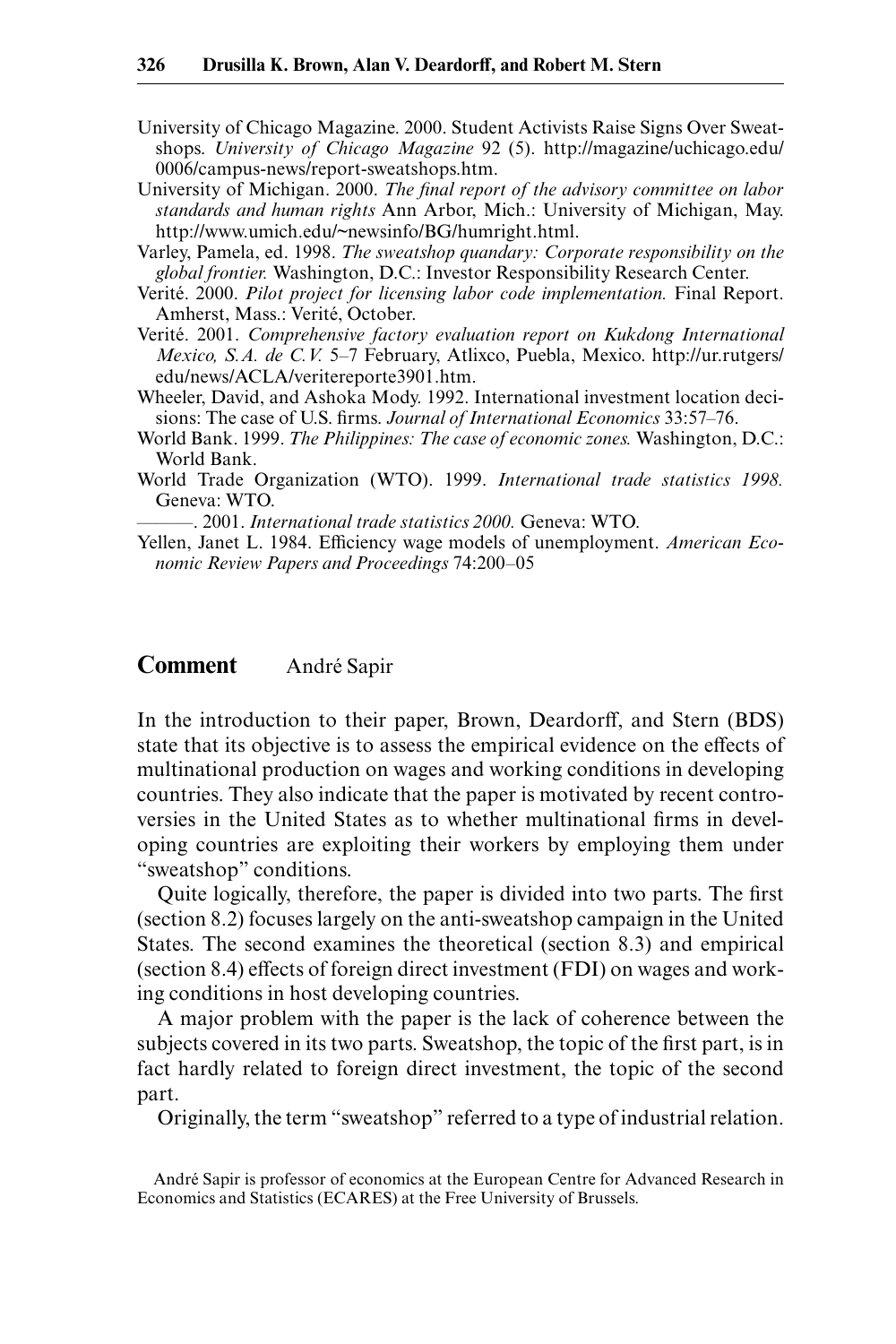It denoted a system of subcontracting wherein the work is let out to contractors operating in small shops. Later on, it came to be associated with the working conditions that often characterize such shops. For instance, in the United States, the General Accounting Office defines a sweatshop as "an employer that violates more than one federal or state law governing minimum wage and overtime, child labor, industrial homework, occupational safety and health, workers' compensation or industry regulation."

In the recent U.S. debate, the term "sweatshop" encompasses both notions. It usually refers to multinational operations in the apparel and footwear industries involving large numbers of contractors alleged to violate certain labor regulations. Elliott and Freeman (2001) give a number of examples of multinational operations in the apparel and footwear industries with large numbers of contractors: JC Penney, the U.S. retailer, contracts with over 2,000 suppliers in more than eighty countries for the production of infant and children's apparel; Nordstrom, a sportswear company, has over 50,000 contractors and subcontractors; Wal-Mart, another retailer, contracts with over 1,000 companies in China alone; and Disney licenses products in over 30,000 factories around the world. The important point is that these contractors (which may be sweatshops) are not generally owned by the U.S. (or any other foreign) companies that contract them and, therefore, fall outside the realm of foreign direct investment, as commonly defined.

I now turn to a discussion of the two main sections of the paper.

Section 8.2 begins with a description of the anti-sweatshop campaign in the United States. The description largely focuses on the efforts by student activist groups aimed at the adoption, by colleges and universities, of codes of conduct imposing certain labor practices on manufacturers of college apparel. The paper explains how student activism led to the establishment of two rival groupings among college and university professors: the Academic Consortium on International Trade (ACIT), which regards activism in favor of labor standards as misguided or manipulated by protectionist interests, and the Scholars Against Sweatshop Labor (SASL), which views this brand of social activism with clear sympathy. The discussion here is more partisan than analytical, which is perhaps not surprising given that two of the three authors are on the steering committee of one of the two academic groupings (the ACIT).

Having discussed the pros and cons of the anti-sweatshop campaign, BDS turn their attention to the options that "multinational firms may choose to pursue on matters of their social accountability." These multinational corporations (MNCs) are those firms that contract with suppliers in developing countries, and are accused of operating under sweatshop conditions. Based on the view that the anti-sweatshop campaign aimed at multinationals is misdirected and on "[t]he evidence to be presented in section 8.4," the authors brush off the option that MNCs should meet their so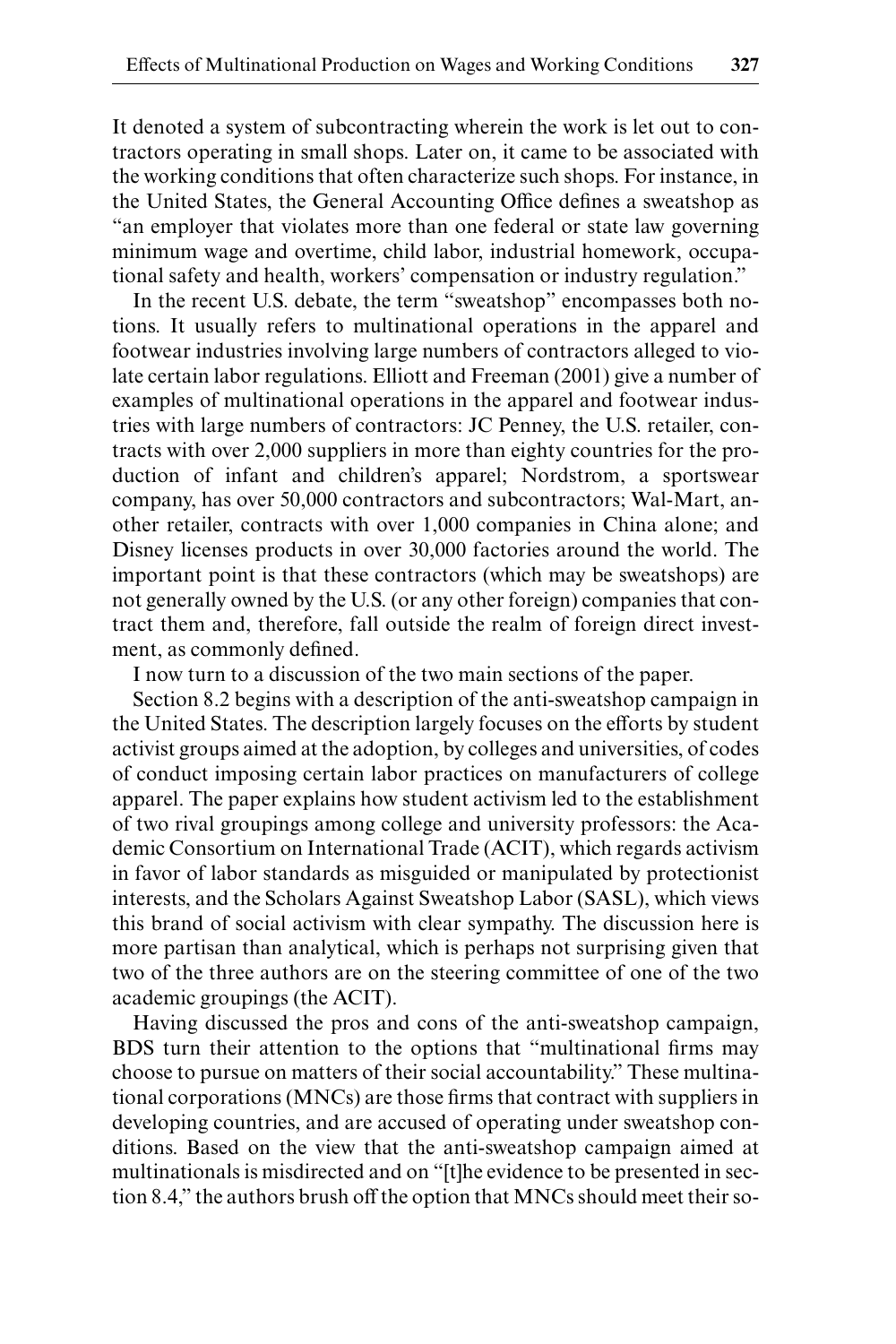cial accountability by seeking to improve the labor conditions of their contractors. Rather than attempting to change the conditions of producers in the developing countries, they suggest instead that MNCs concentrate their efforts on measures that impact more directly on the *perception* of the problem by consumers in the developed countries. The idea is simply for MNCs to defend themselves "against the possibility of unfavorable publicity regarding their operations that could prove damaging to them in the eyes of consumers and thereby reduce their sales and profitability."

The option favored by BDS hinges crucially on the evidence presented in section 8.4. Unfortunately, this evidence is all but compelling.

Section 8.4 is divided into two parts. The first examines the effects of foreign ownership on wages based on descriptive surveys and econometric studies. The surveys tend to indicate that workers in foreign-owned and subcontracting apparel and footwear plants in various developing countries earn wages at or above minimum-wage levels. This may well be the case, but the critical reader will remain unimpressed by evidence such as "a report on Nike contract factories in Vietnam and Indonesia by students from The Amos Tuck School at Dartmouth." The authors also report econometric-based evidence from three studies: Aitken, Harrison, and Lipsey (1996), which explores the impact of foreign ownership in Mexico, Venezuela, and the United States; Feenstra and Hanson (1997), which studies the impact of foreign-owned capital on the skilled-labor wage premium in Mexico; and Lipsey and Sjöholm (2001), which analyzes the wages paid by foreign-owned plants in Indonesia. Clearly none of these studies is directly relevant for the issue of sweatshops since they focus neither on the right sectors (namely, apparel and footwear) nor on the right type of firms (namely contractors instead of foreign-owned plants). The second part suffers from the same type of problem. It examines the link between foreign direct investment and labor rights, and concludes that "there is no solid evidence that countries with poorly protected worker rights attract FDI." This may well be correct, but once again the more relevant issue for the sweatshop debate is whether contractors (not owned by foreign companies and therefore falling outside the category of FDI) respect worker rights.

In the end, the reader is left with little "scientific" evidence for judging the merits or weaknesses of the anti-sweatshop campaign. If academic economists want to refute the anecdotes of the popular press and social activists, they will have to do better than rely on scant or inappropriate evidence.

#### **References**

Aitken, Brian, Ann Harrison, and Robert E. Lipsey. 1996. Wages and foreign ownership: A comparative study of Mexico, Venezuela, and the United States. *Journal of International Economics* 40 (3–4): 345–71.